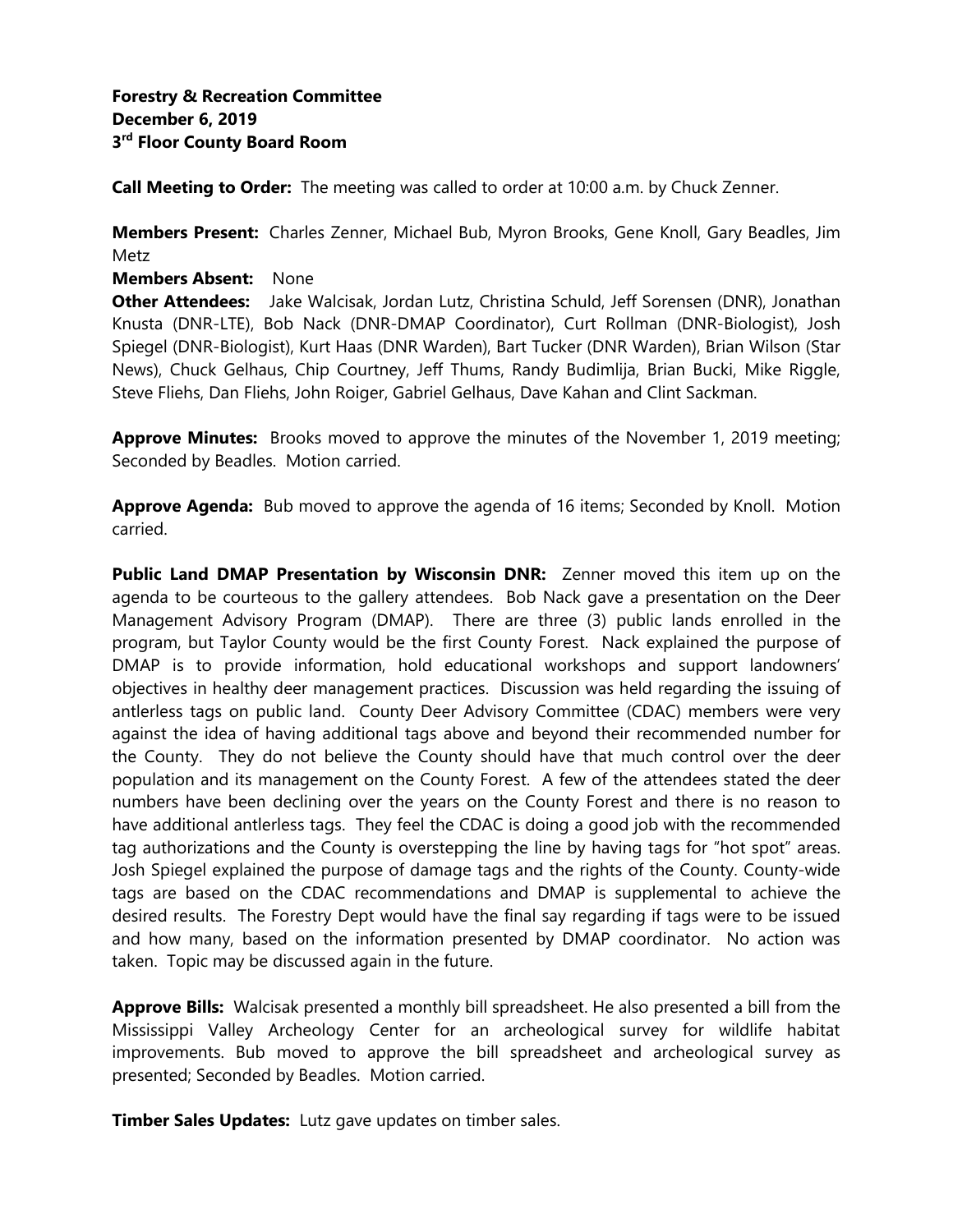- Sale #655 (Dassow): He started cutting again in late November. He has approx. 60% complete.
- Sale #669 (Czarnezki): He started after snowfall and has approx. 21 acres remaining.
- Sale #670 (Smugala): He started to freeze down roads yesterday (12/5/19) and plans to start harvesting within the next couple weeks.
- Sale #676 (Czarnezki): He is approx. 50% complete. He moved off the sale and will return in the summer.
- Wood Lake Access Agreement: Forestry Dept. is overseeing the use of the Wood Lake County Park to access an adjacent private timber sale.

**Timber Sale Contract Extensions: #657 and #659:** Lutz presented contract extension requests for sales set to expire December 31, 2019.

- Sale #657 (Paul Wojcik): He is about 90% complete with just scattered hand-cut log trees remaining. Requested a one (1) year extension but Lutz recommends six (6) months for regeneration protection.
- Sale #659 (Agage Logging): He is almost complete, with approx. three (3) acres remaining. It must be frozen ground condition to finish harvesting. Requested a six (6) month extension.

Brooks moved to grant six (6) month extensions for both sales  $#657 \& #659$  with no stumpage increase but impose a \$50 administration fee; Seconded by Bub. Motion carried.

**Close Out Timber Sale #679 Pending Final Hauling:** Lutz presented closing out sale #679 pending final hauling. This was the right-of-way sale along Fawn Ave. Road was daylighted to improve drying conditions and safety. This was a direct sale with a lump sum of \$804.15. There are approx. five (5) cords remaining to be hauled. No other work is needed. Brooks moved to close out timber sale #679 pending final hauling; Seconded by Beadles. Motion carried.

**Approve Timber Sale Bids:** There were four (4) timber sales out for bidding. Total minimum bid value was \$176,116.00 for 291 total acres.

- Sale #681 (7-19, Big K West): 119 acres. Had two (2) qualifying bids. Highest bidder was Czarnezki Forest Products of \$162,314.80.
- Sale #682 (11-19, Trout Spruce): 45 acres. Had two (2) qualifying bids. Highest bidder was Bell Timber Inc. of \$101,459.50.
- Sale #683 (12-19, Falasky): 94 acres. Had two (2) qualifying bids. Highest bidder was Northwest Hardwoods of \$71,240.00.
- Sale #684 (13-19, Emil's Web): 33 acres. Had one (1) qualifying bid. Czarnezki Forest Products of \$19,139.00.

Total received bid values was \$354,153.30. Bub moved to approve the timber sale bids to the highest bidders as presented; Seconded by Beadles. Motion carried.

**County Forest Comprehensive Land Use Plan Update, Review Chapter 200:** Walcisak stated he made no further changes to the mailed version of Chapter 200. The Committee had no additional changes. Brooks moved to approve the Chapter 200 draft as presented; Seconded by Beadles. Motion carried. Walcisak stated he did not have Chapter 300 ready as of today but will mail it to the Committee, which will be discussed at the January meeting.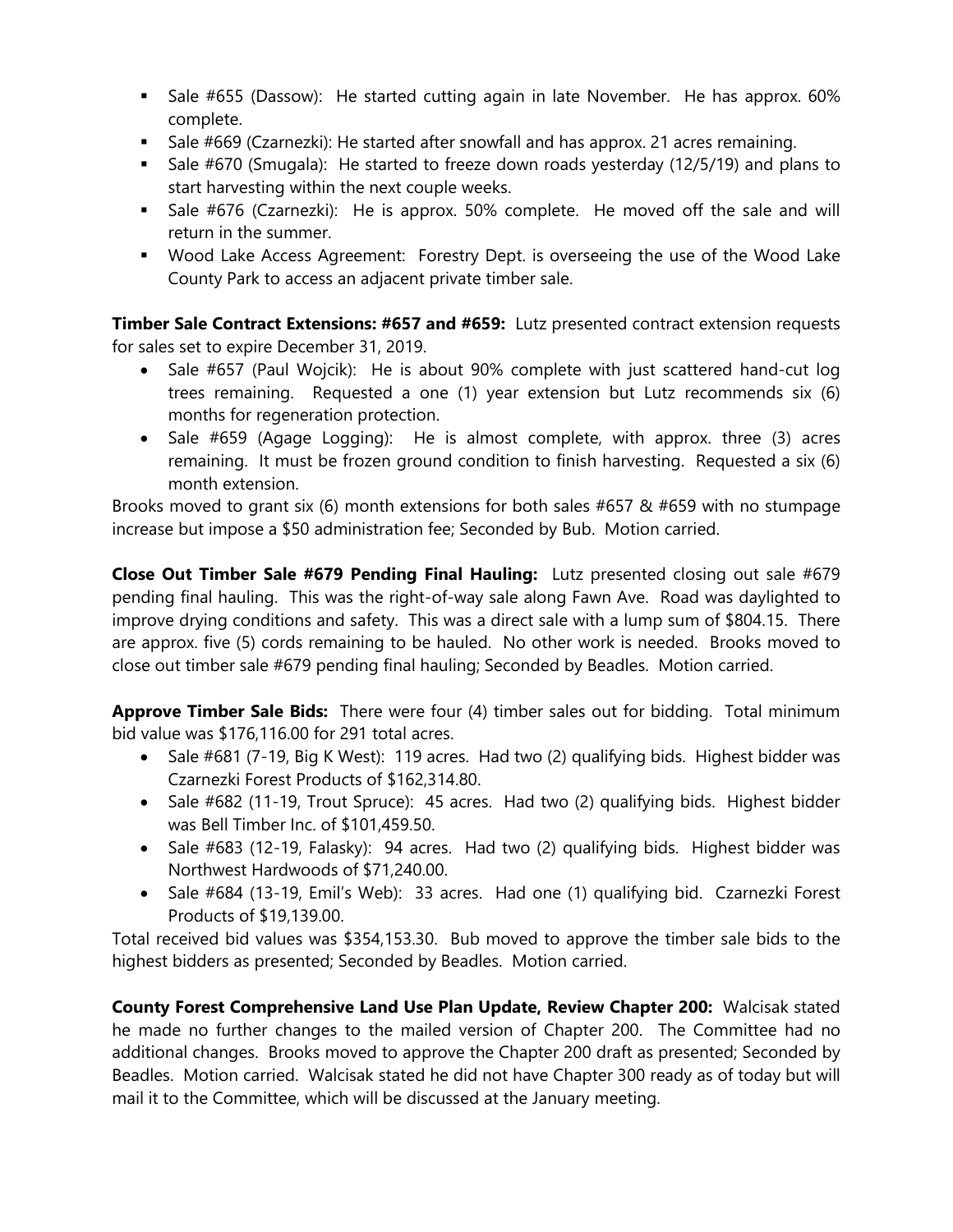**Oak Management:** Walcisak and Lutz went on a tour of the Clark County Forest focused on the Oak Management practices. Oak is a regionally declining species. It is important to the timber industry and wildlife. It is unlikely prescribed fire practices will be implemented on the County Forest due to being expensive and labor intensive. The Forestry Dept. will continue to use current timber stand improvement practices of mechanical and chemical treatments and scarification. The cost of forest regeneration increases with the implementation of these practices.

**Chelsea Lake Dam:** Walcisak presented a cost comparison spreadsheet for Flambeau Engineering and Ayers. The items that could be compared side by side had a cost difference of approx. \$60,000; Flambeau was \$25,450 and Ayers was \$85,223. The remaining items were based on different materials for the control structure could not be compared side by side. Based on the difference in cost estimates, Walcisak suggested receiving an opinion of probable construction cost from Oak Ridge Engineering. It will cost \$1,400 for the opinion with the proposal being valid until December 31, 2019. Knoll moved to engage Oak Ridge Engineering for an opinion of probable construction cost for Chelsea Dam for \$1,400; Seconded by Beadles. Motion carried.

# **Accomplishment Updates:**

- Mezich Land Purchase. The offer was accepted and the closing date is scheduled for December 31, 2019. The appraisal and title insurance have been scheduled also.
- Pine Line Resurfacing Project. The last segment of the Pine Line has been completed. The whole project was for 16.6 miles of granite and four (4) bridges with new decking and rails for a cost of \$372,233.
- Tree Vandalism. There were 14 red pine and three (3) red oak trees damaged along County Rd D. These trees were either girdled or engraved. Six (6) trees needed to be felled due to forest health concerns. These trees will be sawn into lumber and donated to the Medford High School shop class for projects. The Rib Lake school did not have the means to accept them.

**DNR County Forest Liaison Report:** Sorenson stated he cannot complete the sale he was working on due to an endangered species found near the sale. He could not talk about it but is working with the appropriate agency to work around the site. He also stated the Forestry Technician position will probably not be filled until October 2020. Jonathan Knusta stated his position as an LTE for the DNR has ended and he taken a job with Northwest Hardwoods as a log scaler. Knusta did some contracted work for the Forestry Dept. just recently.

**Additional Items:** It was mentioned the Zoning Dept. scheduled a public hearing meeting for the Chelsea Lake Dam floodplain boundaries.

**Next Committee Meeting:** The next meeting of the Forestry & Recreation Committee will be Friday, January 3, 2020 at 10:00am.

**Adjournment:** With no further business, Brooks moved to adjourn the meeting; Seconded by Beadles. Motion carried. The meeting was adjourned at 12:18 pm.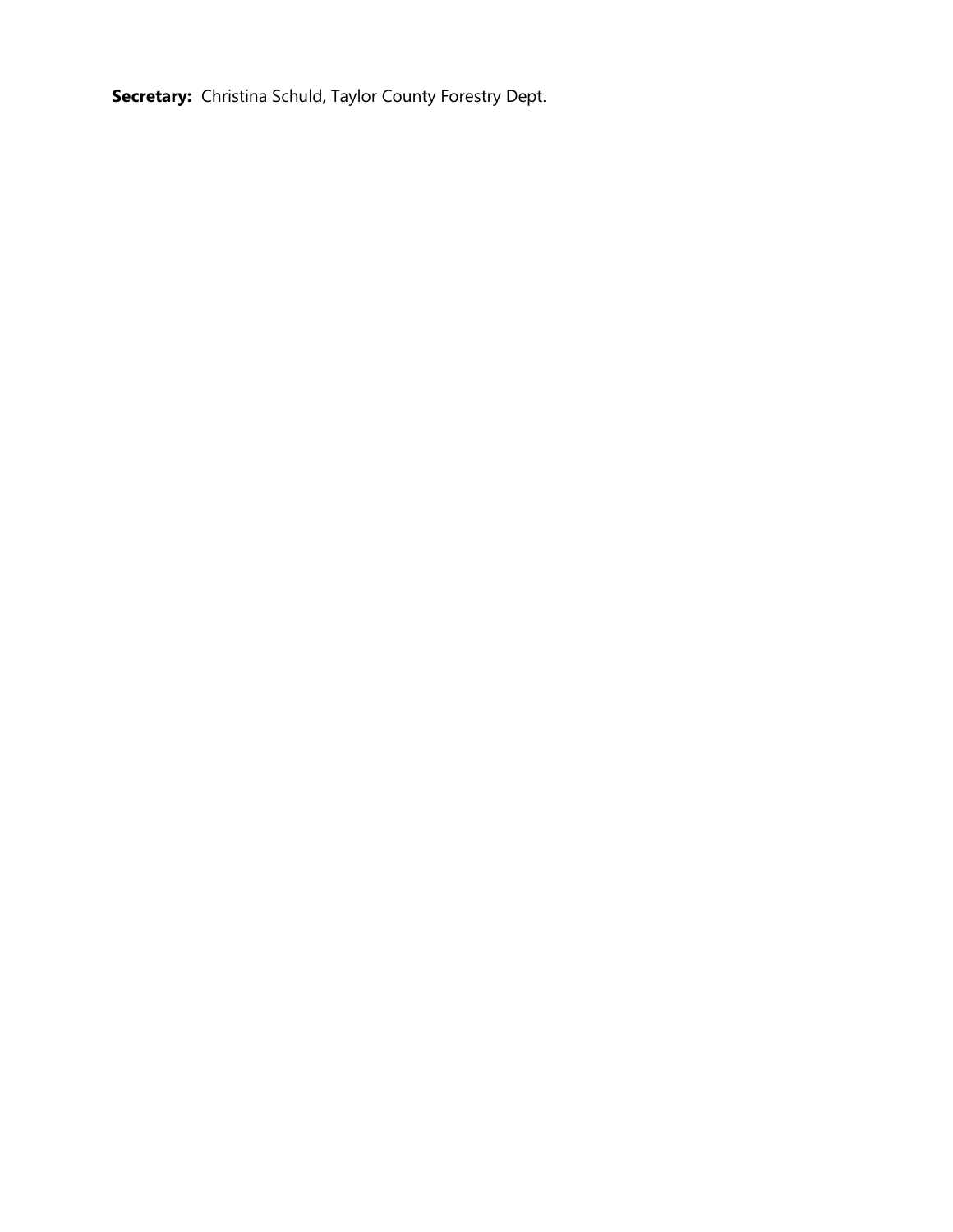**Call Meeting to Order:** The meeting was called to order at 10:00 a.m. by Chuck Zenner.

**Members Present:** Charles Zenner, Michael Bub, Myron Brooks, Gene Knoll, Gary Beadles, Jim Metz

**Members Absent:** None

**Other Attendees:** Jake Walcisak, Jordan Lutz, Christina Schuld, Jeff Sorensen (DNR), Jonathan Knusta (DNR - LTE), Don Watson - Star News.

**Approve Minutes:** Bub moved to approve the minutes of the October 4, 2019 meeting; Seconded by Brooks. Motion carried.

**Approve Agenda:** Bub moved to approve the agenda of 14 items; Seconded by Beadles. Motion carried.

**Approve Bills:** Walcisak presented a monthly bill spreadsheet. Bub moved to approve the bill spreadsheet as presented; Seconded by Beadles. Motion carried.

**Timber Sales Updates:** Lutz gave updates on timber sales.

- **EXT** Spirit ATV ROW: Harvesting is complete and all wood is hauled. There was approx. 760 yards of gravel added to the road.
- Sale #676 (Czarnezki): They are continuing to work.

**Approve Timber Sales for Bidding:** There are four timber sales for the fall bidding. Total minimum bid value is \$176,116.00 for 291 total acres.

- Sale #681 (7-19, Big K West): It is a 119-acre selection, seed tree and shelterwood harvest. Minimum bid value is \$89,033.50.
- Sale #682 (11-19, Trout Spruce): It is a 45-acre spruce plantation harvest. It is a rotation harvest with reforestation plans. Minimum bid value is \$25,015.50.
- Sale #683 (12-19, Falasky): It is a 94-acre selection, overstory removal and seed tree harvest. Minimum bid value is \$42,928.00.
- Sale #684 (13-19, Emil's Web): It is a 33-acre selection and seed tree harvest. Minimum bid value is \$19,139.

Brooks moved to approve the fall sales for bidding as presented; Seconded by Beadles. Motion carried.

**Domask Road Use Agreement:** Walcisak presented a Road Use Agreement through Wood Lake County Park for the Domask property. The agreement is between Buildings & Grounds Dept (Jeff Ludwig) and Agape Logging (Gene Polacek). Walcisak and Lutz met with Ludwig and Polacek on October 17<sup>th</sup> at Wood Lake County Park to discuss the access. Ludwig asked for assistance from the Forestry Dept with the permit and mapping. Ludwig is overseeing the permit and asked the Forestry Dept to monitor the permitted access, as he is not in the area as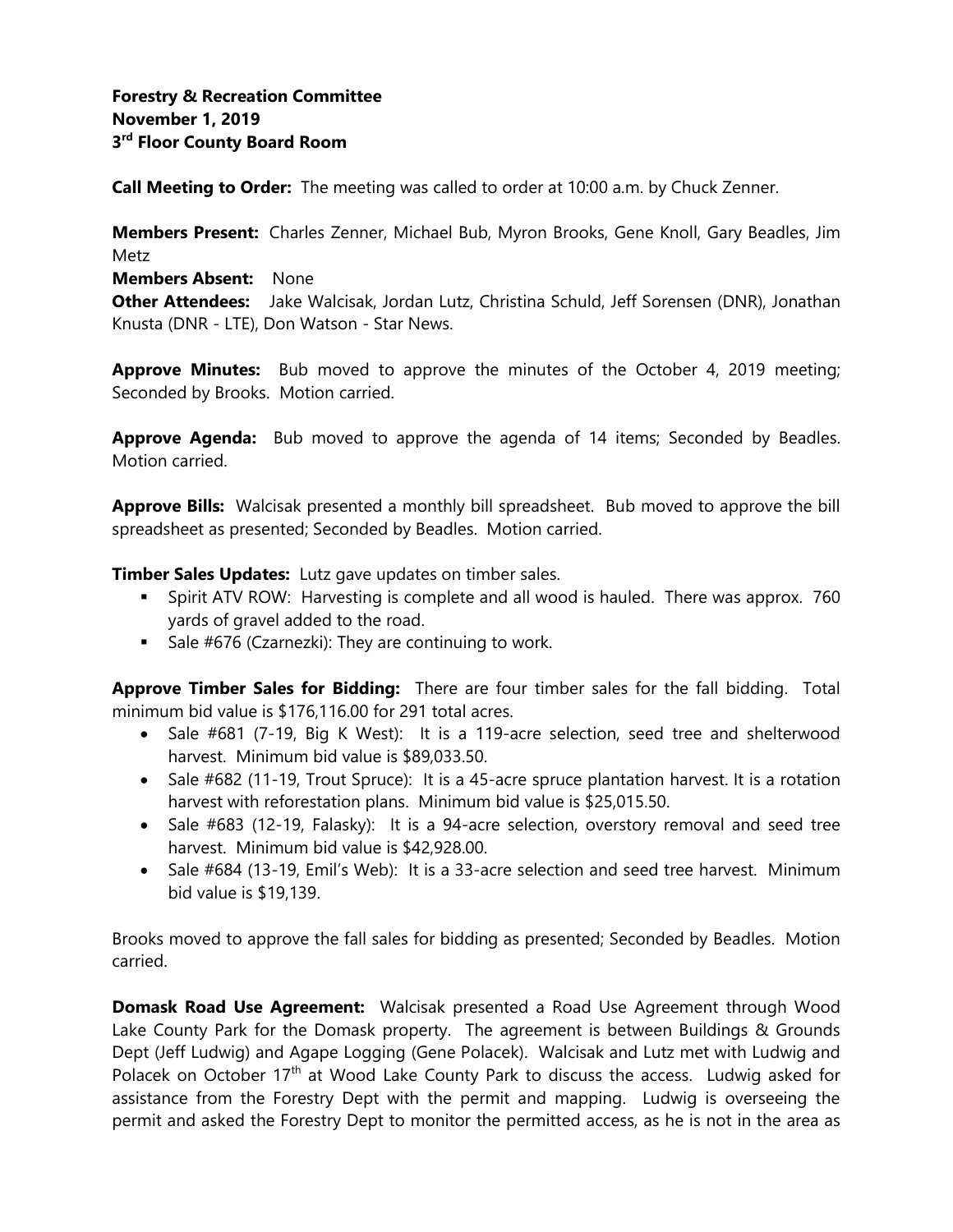much. The permit and performance bond have been received by Buildings & Grounds Dept. The bond is deposited into the Forestry Dept bond account. No action is required by the Committee.

**County Forest Comprehensive Land Use Plan Update, Review Chapter 100:** Walcisak briefly reviewed Chapter 100 with a few minor changes. The Committee had no further input. Bub moved to approve Chapter 100 draft including Walcisak's changes as presented; Seconded by Brooks. Motion carried. Walcisak presented Chapter 200 to the Committee for review, which will be discussed at the December meeting.

# **Accomplishment Updates:**

- Mezich Land Purchase. The County Board approved the purchase of 40 acres to be added to the County Forest. Walcisak explained some tax differences between County owned land and private land enrolled in closed MFL.
- Deer Damage Program Status. To date, 12 tags have been issued. Walcisak had a phone conference on October 24 to discuss the program and possible consideration of Deer Management Assistance Program (DMAP) for the County Forest. Participation in DMAP would be a means for public outreach, education, research and involvement. The Committee requested more info and asked if Walcisak could invite DNR staff who oversees DMAP to the December meeting.
- Rail Trail Commission Update.
	- $\circ$  A culvert was repaired near Pleasant Ave by the local snowmobile club. A request was made to Buildings & Grounds in July and August but didn't receive a response.
	- $\circ$  The Commission agreed to a seasonal closure for horses from November 15<sup>th</sup> to May 15<sup>th</sup>. The trail is closed to non-motorized traffic during the winter months and this will extend into the spring break-up to help reduce further damage.
	- o Four encroachment agreements were mailed and three have responded.
	- o The Commission has agreed any access/use agreements will be deed recorded from now on.
	- o Price County has received a Recreational Trails Program (RTP) grant for trail improvements.
	- o Taylor County Tourism is printing 2000 map/brochures for the Trail.
	- o Marv Kuenne is resigning as chairman in April. He intends to stay on as a member. Also, Bruce Meyer is resigning in the spring.
- Prescribed Fire for Oak Management Training. Walcisak and Lutz attended a training for prescribe fire for oak management on October 29 at Tree Haven. Walcisak and Lutz were offered the opportunity to tour Clark County forest in November to see different oak management practices being conducted.
- Chelsea Lake Dam. Soil borings were completed. Some minor repairs are needed to the access road. Bub asked if Walcisak could contact Flambeau Engineering for a more detailed cost estimate, with an itemized listing.

**DNR County Forest Liaison Report:** Sorenson completed sale #12-19 for bidding. He stated his main goal is to provide support to the Forestry Dept. He is thinking he can establish two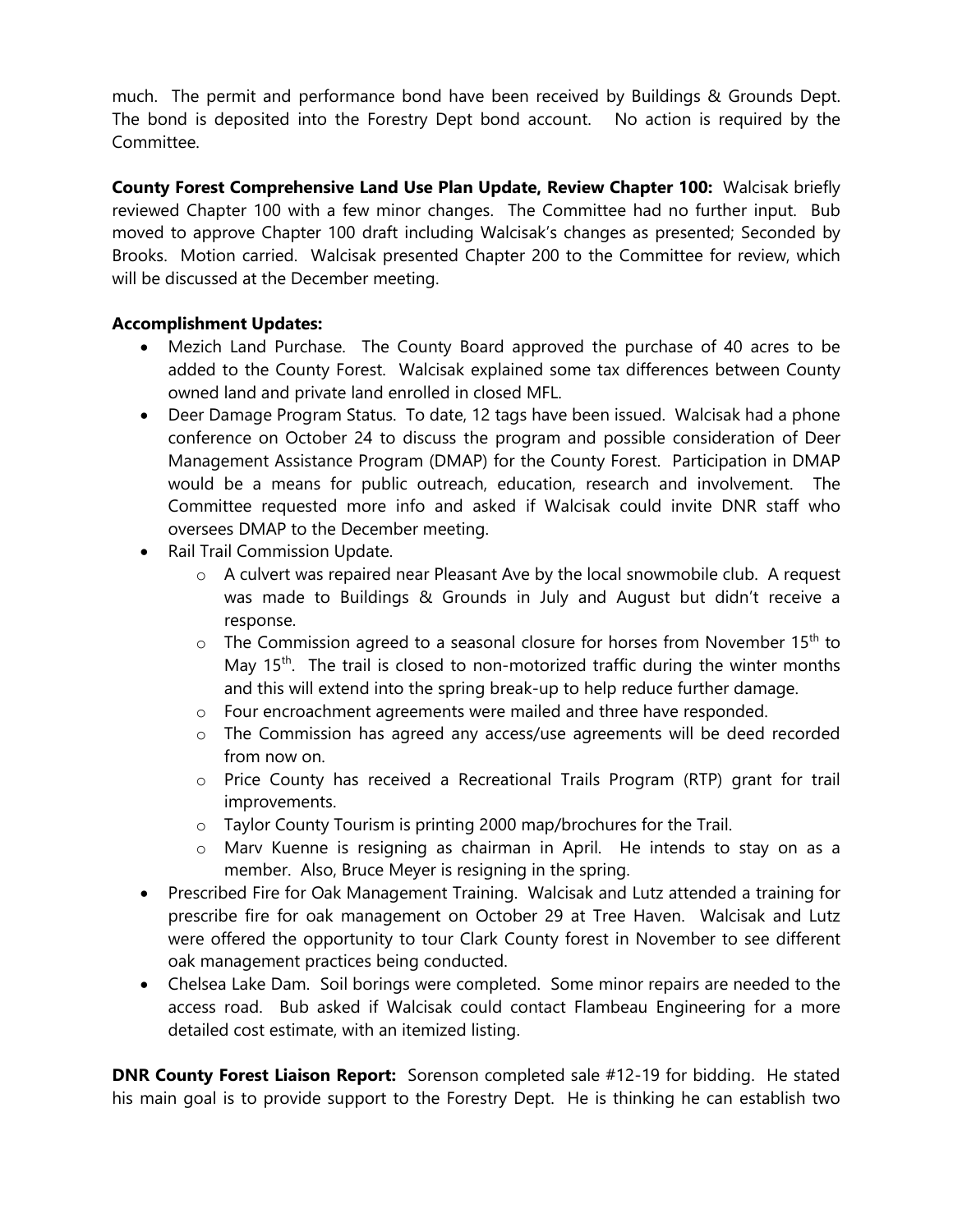sales before the end of the year. After January  $1<sup>st</sup>$ , he will be busy with training and in March he will be staffing for fire season.

#### **Additional Items:** None

**Closed Session:** Motion by Knoll and seconded by Brooks to go into closed session at 11:02 am pursuant to Section 19.85(1)(c), Wisconsin State Statutes, for the purposes of conducting employment, promotion, compensation or performance evaluation data of the Forestry Administrator and discuss employee performance issues. Roll call vote cast; Yes – Brooks, Beadles, Bub, Knoll, and Zenner, No – none. Motion carried.

**Open Session:** Bub moved to go back into open session at 11:35 am; Seconded by Beadles. Motion carried. No action was taken by the Forestry & Recreation Committee in open session.

**Next Committee Meeting:** The next meeting of the Forestry & Recreation Committee will be Friday, December 6, 2019 at 10:00am.

Adjournment: With no further business, Knoll moved to adjourn the meeting; Seconded by Bub. Motion carried. The meeting was adjourned at 11:35 am.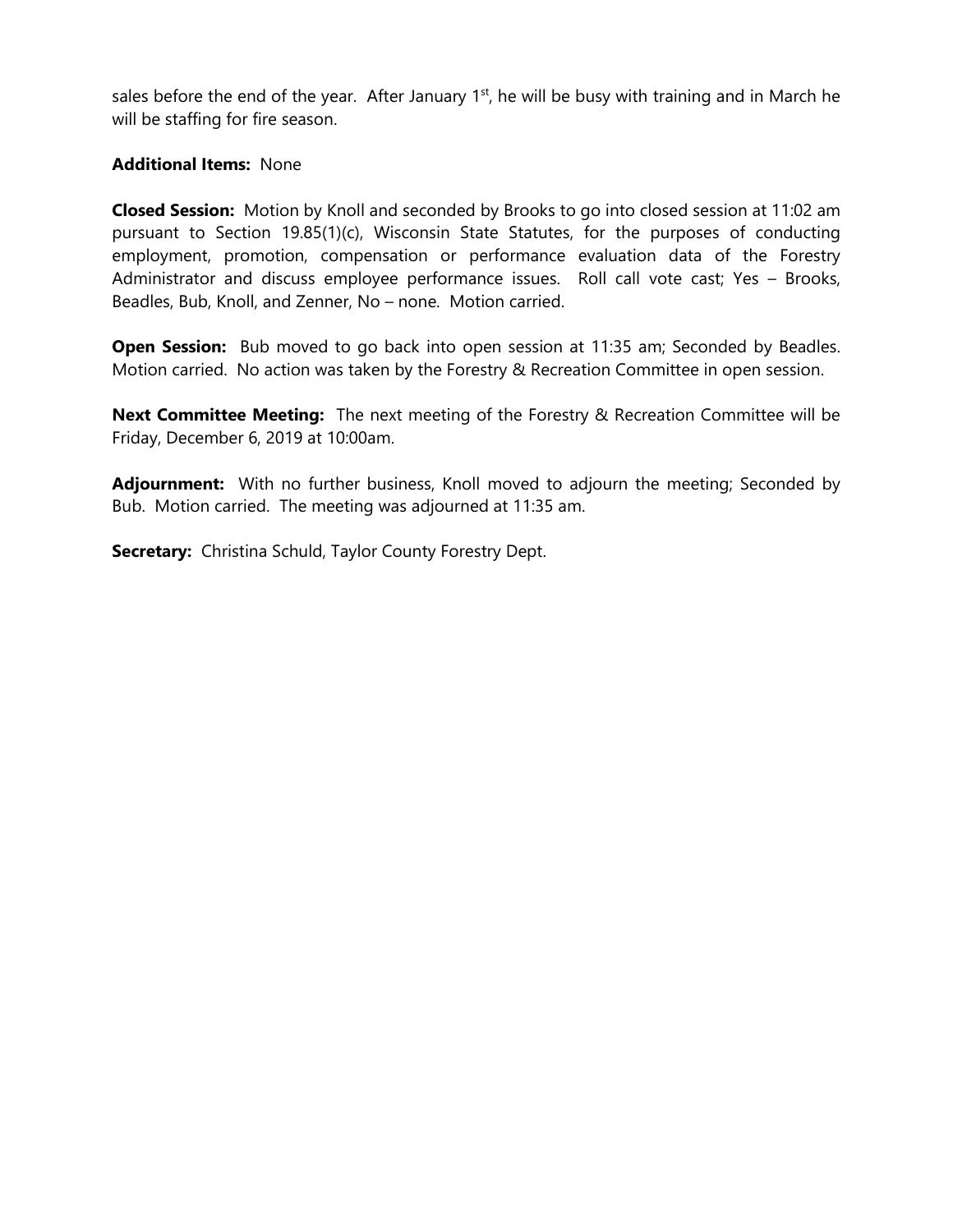**Call Meeting to Order:** The meeting was called to order at 10:00 a.m. by Chuck Zenner.

**Members Present:** Charles Zenner, Michael Bub, Myron Brooks, Gary Beadles, Jim Metz **Members Absent:** Gene Knoll - excused **Other Attendees:** Jake Walcisak, Jordan Lutz, Christina Schuld, Jeff Sorensen (DNR), Jonathan Knusta (DNR - LTE), Don Watson - Star News.

**Approve Minutes:** Brooks moved to approve the minutes of the September 6, 2019 meeting; Seconded by Beadles. Motion carried.

**Approve Agenda:** Bub moved to approve the agenda of 16 items; Seconded by Brooks. Motion carried.

**Approve Bills:** Walcisak presented a monthly bill spreadsheet. Bub moved to approve the bill spreadsheet as presented; Seconded by Beadles. Motion carried.

**Timber Sales Updates:** Lutz gave updates on timber sales.

- **EX** Sale #659 (Agape Logging): Sale is almost complete, only approx. three (3) acres left. Suspended due to wet weather.
- **■** Sale #679 (Agape Logging): Direct sale for Right-Of-Way (ROW) along Fawn Ave. It is approx. 15 feet wide for 0.4 miles. Lump sum for \$804.15.
- **EX Spirit ATV ROW:** Gumz Logging is cutting 15 feet on both sides of Spirit ATV trail for approx. two (2) miles to the county line. There were some road improvements also, such as installing culverts, grading and graveling for future timber sales.
- Sale #676 (Czarnezki): Moved into sale on Sept. 27. Opened road to let it dry.
- Two sales will be expiring Dec. 31; Sale #657 (Paul Wojcik) and #659 (Agape Logging). Expecting contractors to ask for extensions.
- Weather conditions have made skidding and trucking difficult.
- **EXT** Storm damage has impacted contracted sales and wood market. Marathon County didn't sell all fall advertised sales.

# **Close Out Timber Sales #663 & #678:**

- Sale #663 (Gumz Logging): Last load was hauled on Sept. 24. Final payment has been received and no road work is needed. Total revenue was \$34,050.44, with a 33% value overrun and 24% volume overrun.
- Sale #678 (Gumz Logging): This was a direct sale for a lump sum of \$2,991.00. This was a ROW cutting along Emil Dr for 15 feet on both sides for approx. two (2) miles. Sale is completed and last load was hauled on Sept. 24. No road work is needed. Brooks moved to close-out both sales, #663 & #678; Seconded by Beadles. Motion carried.

**2020 Department Budget:** Zenner stated the budget was adjusted by the Finance Committee. They decided to increase the Forestry Dept. timber revenue by \$150,000 for 2020. This is not a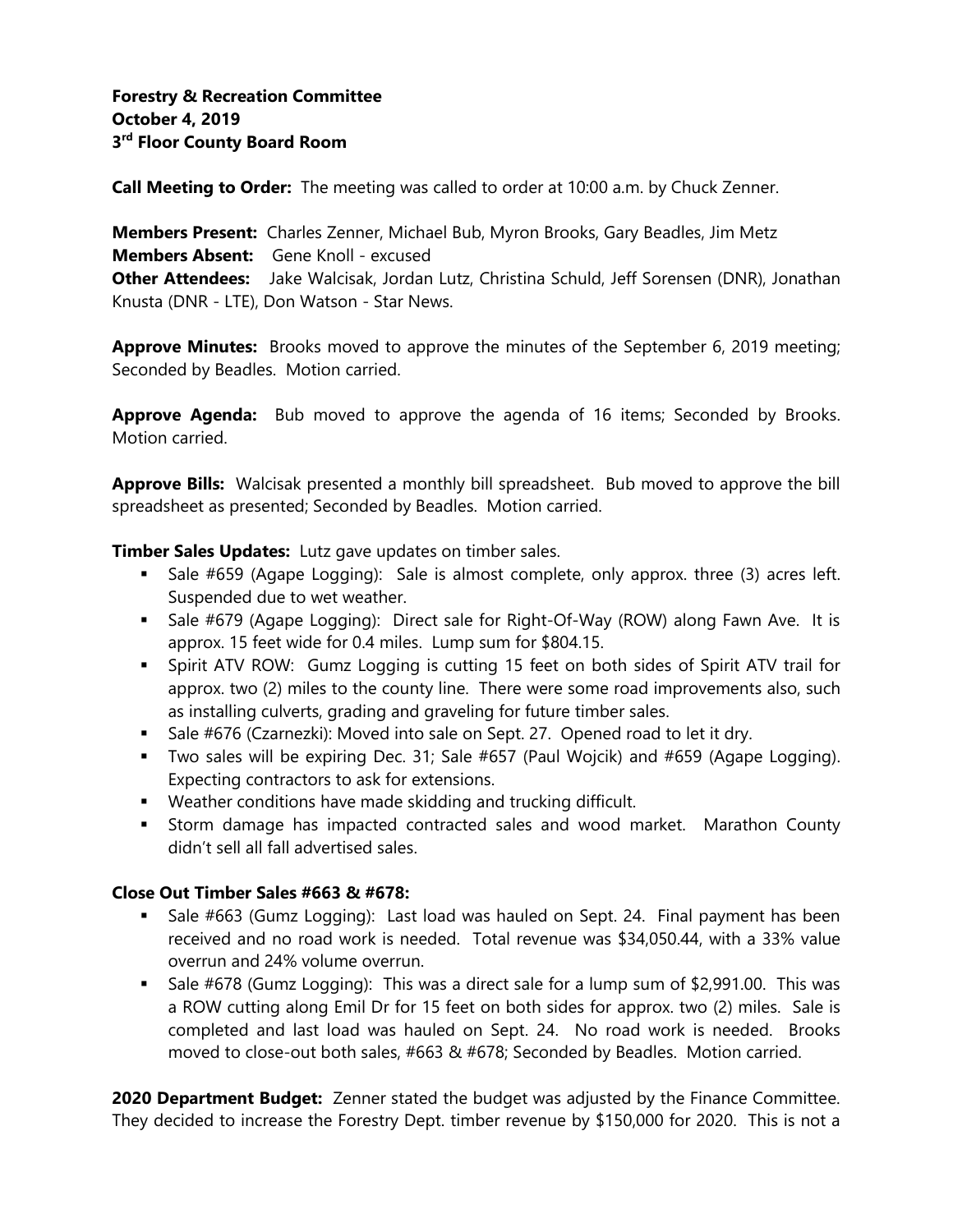long-term proposal. The County's overall budget was short \$600,000. The additional revenue would go back into the general fund to cover the deficit. Walcisak has strong concerns about bid values and the wood market to be able to reach the new revenue request. No action needed at this time.

**2020 Annual Work Plan:** Walcisak presented the 2020 Annual Work Plan. Only minor changes from last year. Beadles moved to approve the 2020 Annual Work Plan as presented and send on to County Board for approval; Seconded by Brooks. Motion carried.

**County Forest Comprehensive Land Use Plan Update, Chapter 100:** Walcisak presented Chapter 100 of the County Forest Comprehensive Land Use Plan for review. Walcisak stated this 15-year plan needs to be reviewed/updated as it is the Forestry Department's policy manual for operations. Each month over the next year, Committee members will get a chapter to review and then discuss and act on at the following meeting. The Plan needs to be approved by County Board in October 2020 and presented to DNR in November 2020. The Committee will discuss and act on Chapter 100 next month. No action needed at this time.

**Chelsea Lake Dam:** Walcisak presented a cost estimate comparison between Flambeau Engineering and Ayers Engineering for the Chelsea Dam replacement. Flambeau's total cost was \$63,521 and Ayers' was \$243,500. Ayres replacement estimate is based on comparables and will be refined if contracted by the County. Flambeau was missing necessary services needed to complete the project. Tiffiney from Flambeau stated she would not be able to complete the IOM (Inspection, Operation and Maintenance Plan) by the deadline date for the state grant application. Chris Goodwin from Ayers guaranteed the IOM plan, rebuild plan, probable cost estimate and grant application would be completed by the deadline. The proposal agreement cost for Ayres is \$28,500, which is much higher than Flambeau's. Walcisak stated considering Flambeau cannot meet the deadline, the time frame to start over with another engineering company, and the reputation and past working history with Ayres, it is logically to proceed with them. Discussion was held regarding the much higher cost for the dam replacement and the lack of current funding. Discussion included moving carryover money to the dam account to cover the cost. Bub moved to proceed with the proposal agreement with Ayres for \$28,500; Seconded by Brooks. Motion carried. Brooks moved at year end to take \$105,000 from carryover funds and put it into the dam account; Seconded by Beadles. Motion carried. Lutz and Zenner attended a public meeting on September  $24<sup>th</sup>$  to provide landowners information and a timeline for the dam replacement. Mark Stephenson and Keith Patrick, from the DNR, attended. Patrick stated dikes on private property were located in wetlands. Wetland delineations and mitigations would be required before possible dike replacement/improvement permitting would be issued, all at the cost to the landowners. There was no final decision/conclusion from the meeting. The County Clerk recorded the meeting notes.

# **Accomplishment Updates:**

- Taylor County received the Milt Reinke Award again this year for the highest forest productivity in Wisconsin.
- Lutz and Brooks attended the WCFA Annual Meeting on Sept. 27 in Rhinelander.
	- o New Director, Rebecca Luedtke was there.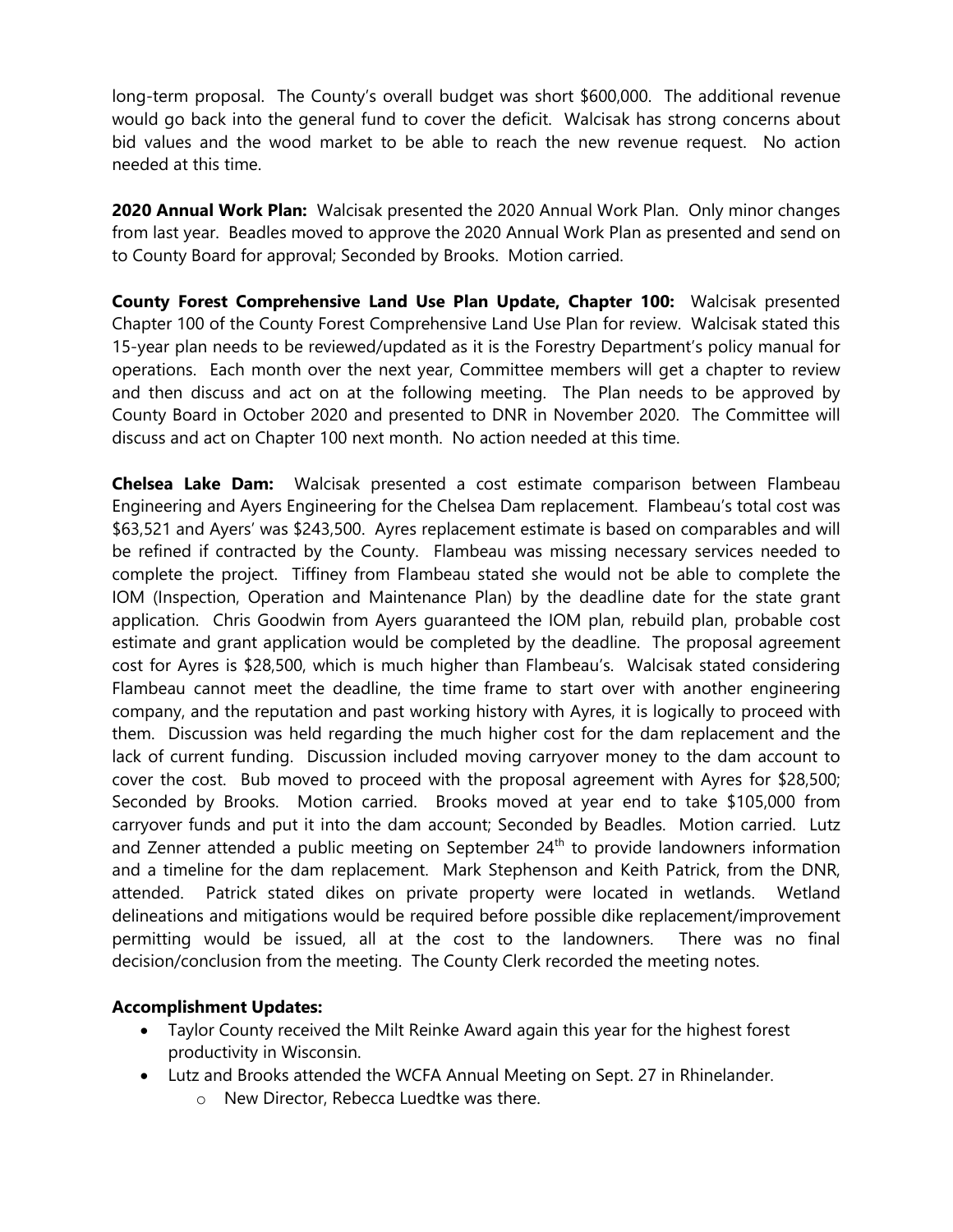- $\circ$  Interesting fact that over the past 60 years, the forest industry has lost 2-3 weeks of frozen ground productivity.
- o JEM grant maybe possible for advertising the Wood Lake Interpretive section of Ice Age Trail in Taylor County.
- Walcisak was nominated for Public Partner Award with the Ice Age Trail Alliance.
- The Wisconsin County Forest Certification, which included four (4) counties, was very successful. All existing CARs and OFIs were cleared and no new ones were issued.
- The McKenzie Creek Bridge rehab project is underway. The bridge was delivered this week and should be installed next week. Trail is closed between State Hwy 64 and USFS 554.
- There are 29 active grants for \$871,618 on the books.
- The next Rail Trail Commission meeting is scheduled for October 22, 2019 at 7pm at the Westboro VFW.
- Deer damage tags are expected to be received next week Monday.
- An Ironwood control study by the DNR is being conducted on the Taylor County Forest.
- Burnett County was pushing to have the statutory definition of "Forester" changed in order to receive State grant salary money. They are having difficulties with hiring and retaining personnel. WCFA and DNR did not support the change, requesting the WCA annual business meeting send it back for reconsideration.

**DNR County Forest Liaison Report:** Jeff Sorenson introduced himself as the new DNR Liaison for Taylor County. He has been in the position for two (2) weeks. He has 30 years of forestry experience. Walcisak stated the technician hiring process was suspended and is not scheduled to begin again until next year.

# **Additional Items:** None

**Closed Session:** Motion by Brooks and seconded by Beadles to go into closed session at 11:20 am pursuant to Section 19.85(1)(c), Wisconsin State Statutes, for the purpose of discussing employee performance issues. Roll call vote cast; Yes – Bub, Beadles, Brooks, Zenner, and Metz, No – none. Motion carried.

**Open Session:** Bub moved to go back into open session at 12:13 pm, Seconded by Beadles. Motion carried. No action was taken by the Forestry & Recreation Committee in open session.

**Next Committee Meeting:** The next meeting of the Forestry & Recreation Committee will be Friday, November 1, 2019 at 10:00am.

Adjournment: With no further business, Bub moved to adjourn the meeting; Seconded by Beadles. Motion carried. The meeting was adjourned at 12:13 pm.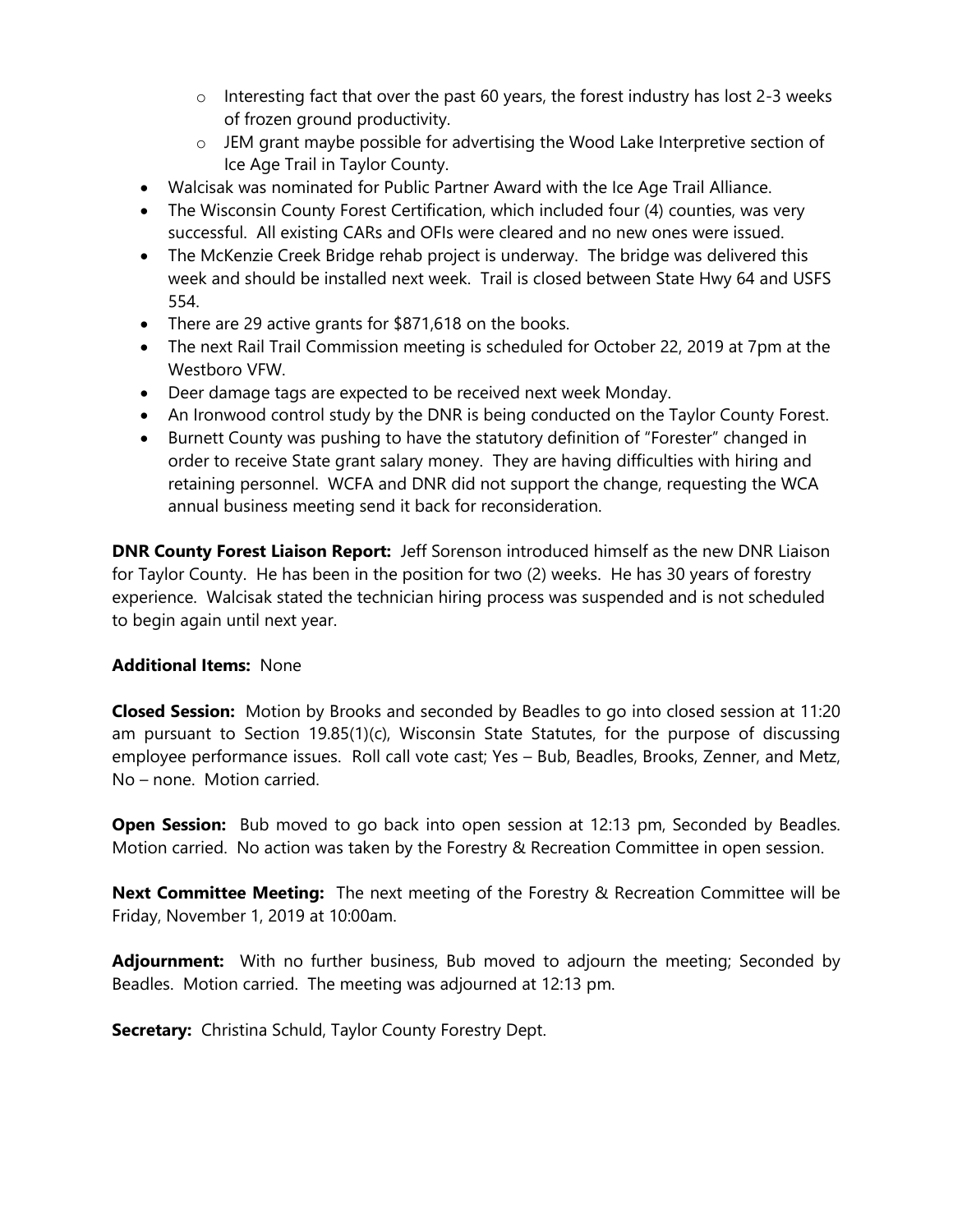**Call Meeting to Order:** The meeting was called to order at 10:03 a.m. by Myron Brooks.

**Members Present:** Michael Bub, Myron Brooks, Gene Knoll, Gary Beadles **Members Absent:** Charles Zenner **Other Attendees:** Jake Walcisak, Christina Schuld, Don Watson - Star News, Josh Spiegel – DNR, Robert Rusch, Gerald (Buzz) Meyer, Butch Clendenning. Jordan Lutz was absent.

Approve Minutes: Knoll moved to approve the minutes of the August 2 and August 21, 2019 meetings; Seconded by Bub. Motion carried.

**Approve Agenda:** Bub moved to approve the agenda of 16 items with Item #12 struck; Seconded by Knoll. Motion carried.

**Approve Bills:** Walcisak presented a monthly bill spreadsheet. Bub moved to approve the bill spreadsheet as presented; Seconded by Beadles. Motion carried.

**Forest Damage Program:** Walcisak reviewed information about the program regarding the recommendations for 2019. Recommendations include a ¼ mile buffer zone and the use of firearms from the last day of gun season to the last day of bow season. These are the default regulations for the damage program. Tag holders must wear blaze orange, and all harvests must be submitted for CWD testing. The Forestry Dept. and DNR Wildlife Biologist, Josh Spiegel, are jointly requesting 55 tags. The harvest target is between 20 and 25, with a quota of 22, with an estimated 40% success rate. Discussion was held regarding safety concerns for bow hunters who would not be required to wear orange and snowmobilers. Spiegel explained details of the program for hunting rules. Bub moved to approve proceeding with the program and the recommendations for 2019 as presented; Seconded by Beadles. Knoll opposed only due to the use of firearms after muzzleloader season. Motion carried.

Walcisak presented information on FRM Data Collection from a 2,000-acre area between Westboro and Rib Lake which was cruised by Lutz and Jonathan Knusta (DNR). The data is being analyzed by the Forestry Dept., DNR and USDA Forest Research staff. The data shows browse severity is less than the 2018 area, but regeneration failures are much higher, at 68%. Regeneration success for northern hardwood is defined as more than 515 TPA (trees per acre) of desirable species that are 5 feet or higher. Some remedies include: damage tags, control of woody and herbaceous vegetation, site scarification, supplemental planting, individual tree protection, and/or large area exclusionary fencing. The major concern is the sustainability of the County Forest, composition change to less desirable species, revenue sustainability and threats to forest certification.

**Timber Sales Updates:** Walcisak gave updates on four timber sales.

Sale #659 (Agape Logging): Sale is 75% complete. Progress has been slow due to wet weather.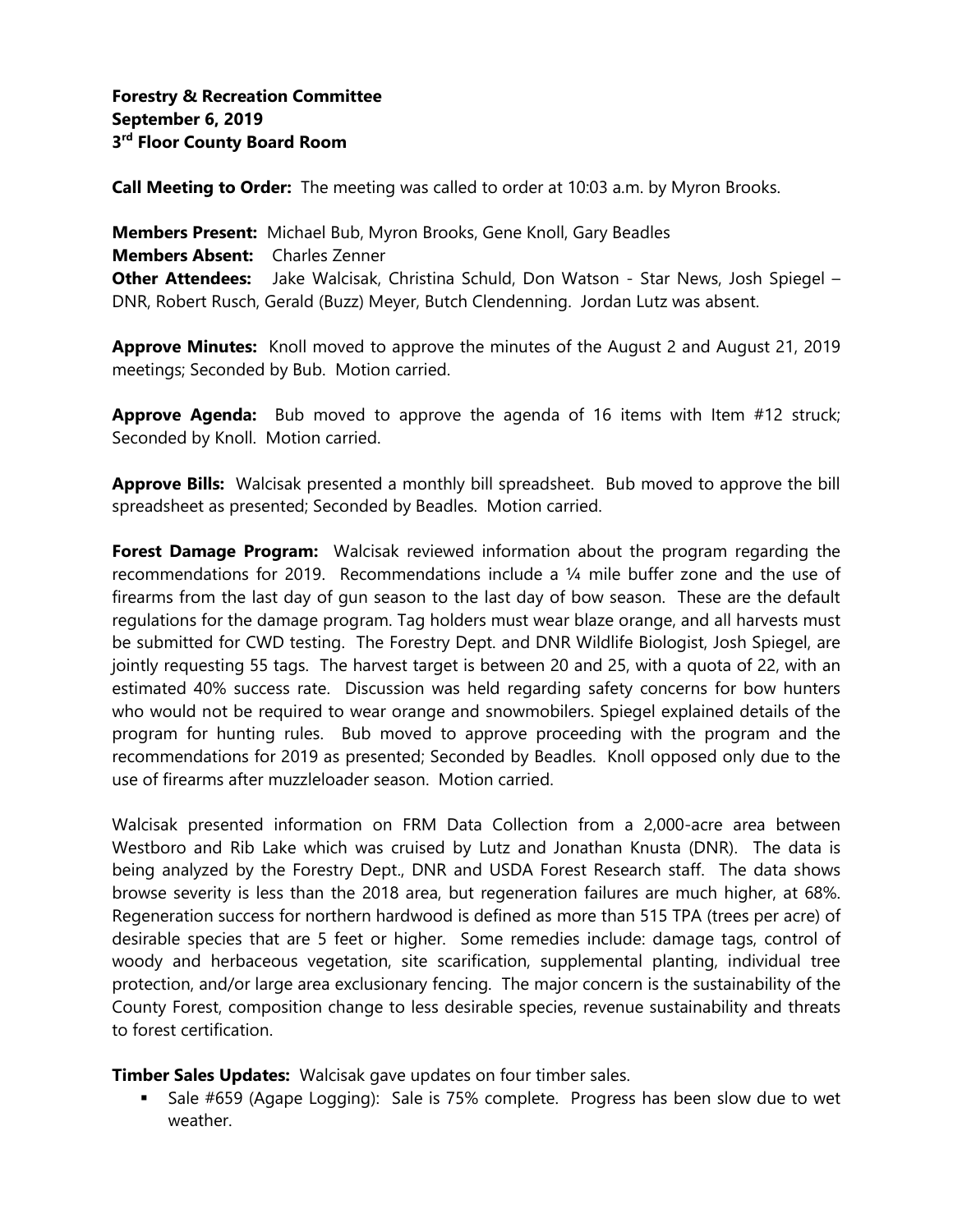- Sale #663 (Gumz Logging): Harvesting and skidding completed early August and cleanup hauling remains. The final scale was done and invoice mailed out. Will close-out next month, pending final hauling and payment. There was a 33% value overrun and 24% volume overrun.
- Sale #678 (Gumz Logging): This was a direct sale on the Emil Drive ROW. It is approx. 2 miles long and they are currently harvesting and skidding.
- Spirit ATV Trail: Gumz Logging is widening 2 miles of trail for increased ATV traffic and logging trucks. They are harvesting trees incidental to the project. Dozing, grading, setting culverts and hauling gravel will also be done.
- **Timber revenue: Year to Date is \$334,018.**

**2020 Department Budget:** Walcisak presented the proposed 2020 Department budget. There is a 0% operational increase. There is a budget meeting with the Finance Committee on Tuesday, September 17 at 11:30am. Walcisak proposed to extend the rotation of the heavyduty truck for one year to purchase a snow plow. He also gave a summary of the ASV usage, expenses and revenue from January 1 to August 13, 2019. To date, there is approx. \$2,800 of savings from the budgeted amount and approx. \$5,100 if contracted. Equipment use on grant projects has produced a revenue of \$2,070 during this same time period. Bub moved to approve the 2020 Department Budget as presented; Seconded by Beadles. Motion carried.

**Land Acquisition:** Walcisak presented information for possible land acquisition of the Mezich property. It is a 40-acre parcel with a Fair Market value of \$72,100 and 2019 Assessed value of \$68,000. The asking price is \$60,000. Lutz cruised the timber and Walcisak presented a summary of a possible timber harvest with an approx. revenue of \$32,480. The land would also be qualified for the Knowles-Nelson Stewardship Fund, which would reimburse half of the purchase price and appraisal. There are adequate funds in the land acquisition account to cover costs. Walcisak also reviewed the breakdown of the tax distribution of private ownership versus county ownership of the property. Bub moved to approve the land acquisition proposal as presented and send to County Board for consideration; Seconded by Knoll. Motion carried.

**Wood Lake Interpretive Trail:** Walcisak said 16 interpretive signs (12"x18") and six "you are here" signs (18"x24") were quoted by Badger State Industries at \$1,956.20 and the final cost will be established when proofs are approved. High Point Chapter of the Ice Age Trail Alliance will provide posts, hardware and installation labor. Walcisak is requesting to approve funding the signs up to \$2,000. Robert Rusch presented information regarding the language for the signs and pictures for illustration. Butch Clendenning stated Hight Point Chapter will be responsible for maintenance of the Camp 4 Trail and signs after they are installed. Bub moved to approve funding the signs up to \$2,000 as presented; Seconded by Knoll. Motion carried.

**Snowmobile and ATV Grant Funding 2019-2020:** Walcisak attended the snowmobile and ATV grant funding meetings last week. Taylor County received funding for all requests: Summer ATV trail maintenance for 33.9 miles (\$23,616), Snowmobile trail maintenance for 290.7 miles (\$87,210), Winter ATV trail maintenance for 322 miles (\$32,200), three Pine Line bridge rehabs (\$69,042), 12 miles for a new Taylor-Price Connector Snowmobile Trail (\$4,760), and 43 miles of new snowmobile trail maintenance (\$12,900). Total grant funding for 2019-2020 was \$229,728.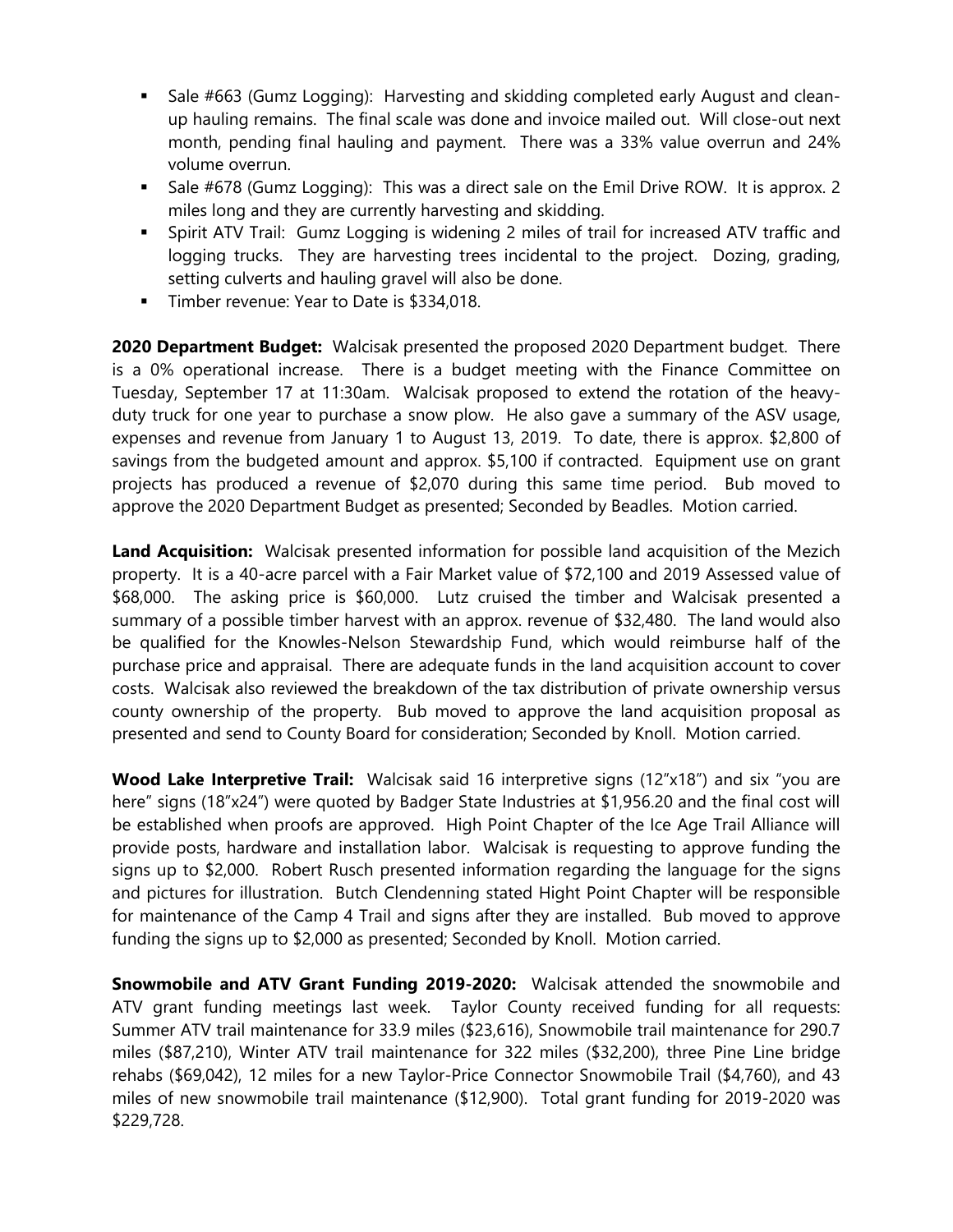**Cell Phone Policy:** Item was struck per Chairman due to final policy approval by IT Committee. Item will be presented at a later meeting.

**Chelsea Lake Dam:** Walcisak gave an update. The engineer received the letter last month as requested by the Committee. The engineer then proposed a contract to complete the Dam Failure Analysis (DFA) and Emergency Action Plan (EAP). Corp Counsel and Walcisak reviewed the contract, added verbiage to protect the County and signed it. The DFA was approved by DNR on August 22, 2019. It requires a Class 2 notice, public hearing, Zoning Committee and County Board approval. The EAP is ready for submittal to plan holders for review. The maximum operating water level determined by Flambeau Engineering and approved by DNR Dam Safety and Floodplain Engineer Konny Margovsky is 1,531.0 feet. Ayres Engineering will be submitting a proposal to the Forestry Dept. to conduct the Inspection, Operation and Maintenance Plan (IOM), rebuild plan, cost estimate and grant application. They will complete the work this fall. The Grant application period is now open with a deadline of February 28, 2020.

# **Accomplishment Updates:**

- Camp 8 Dam Ayers Engineering will have Camp 8 rebuild plan and grant application ready this fall.
- 2018 County Forest Road Project The 2018 forest road project with Granberg Brothers is complete. They delivered 890 yards of 2" crushed gravel on Emil Drive. The project will be closed-out and performance bond returned. The Highway Dept. provided the grader and operator.
- 2019 County Forest Road Project The 2019 forest road project with Granberg Brothers is 80% complete. There has been fantastic cooperation and assistance from Highway Dept. personnel (Ben, Gary and Jeff).
- Perch Pond The inlet was plugged with debris. Lutz did a drawn down with the use of a Highway Dept. tractor and PTO pump. The obstruction was cleared and they will continue to draw down and assess potential damage. Again, this was a great cooperation with Highway Dept.
- DNR Liaison Jeff Sorenson will be the new DNR Liaison and will start at the Medford Ranger Station on September 18.
- DNR Forestry Technician The DNR is currently scheduling interviews.
- DNR Partnership Meeting The annual DNR Partnership meeting will be October  $3^{rd}$  at the Medford Ranger Station.

# **Additional Items:**

- Walcisak posed the possibility of the Highway Dept. building a new shop on County Forest Land near the Westboro wayside to replace their aged Rib Lake shop. There is talk about having enough room for the Forestry Dept. to have office and storage space available. This is a multi-year process.
- Pine Line Resurfacing Project Knoll asked about the progress of finishing the Pine Line resurfacing project. It is scheduled to be completed by the end of October 2019.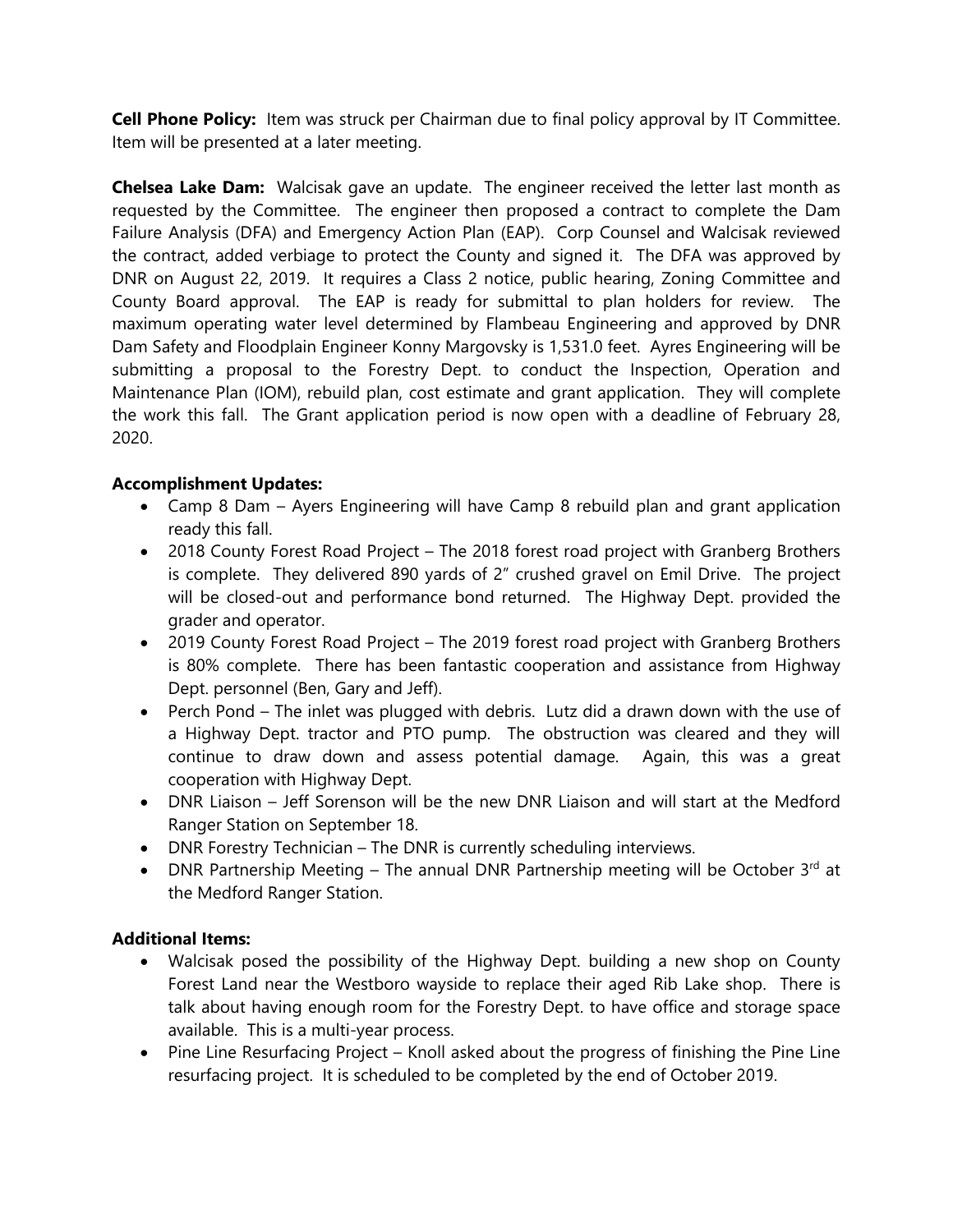• Snowmobile Connector Trail – Knoll asked if the new Snowmobile Connector trail would be started this year. Walcisak stated a Heritage Survey needed to be completed by the US Forest Service and the estimated timeline is approx. fall of next year (2020).

**Next Committee Meeting:** The next meeting of the Forestry & Recreation Committee will be Friday, October 4, 2019 at 10:00am.

**Adjournment:** With no further business, Beadles moved to adjourn the meeting; Seconded by Knoll. Motion carried. The meeting was adjourned at 11:58 am.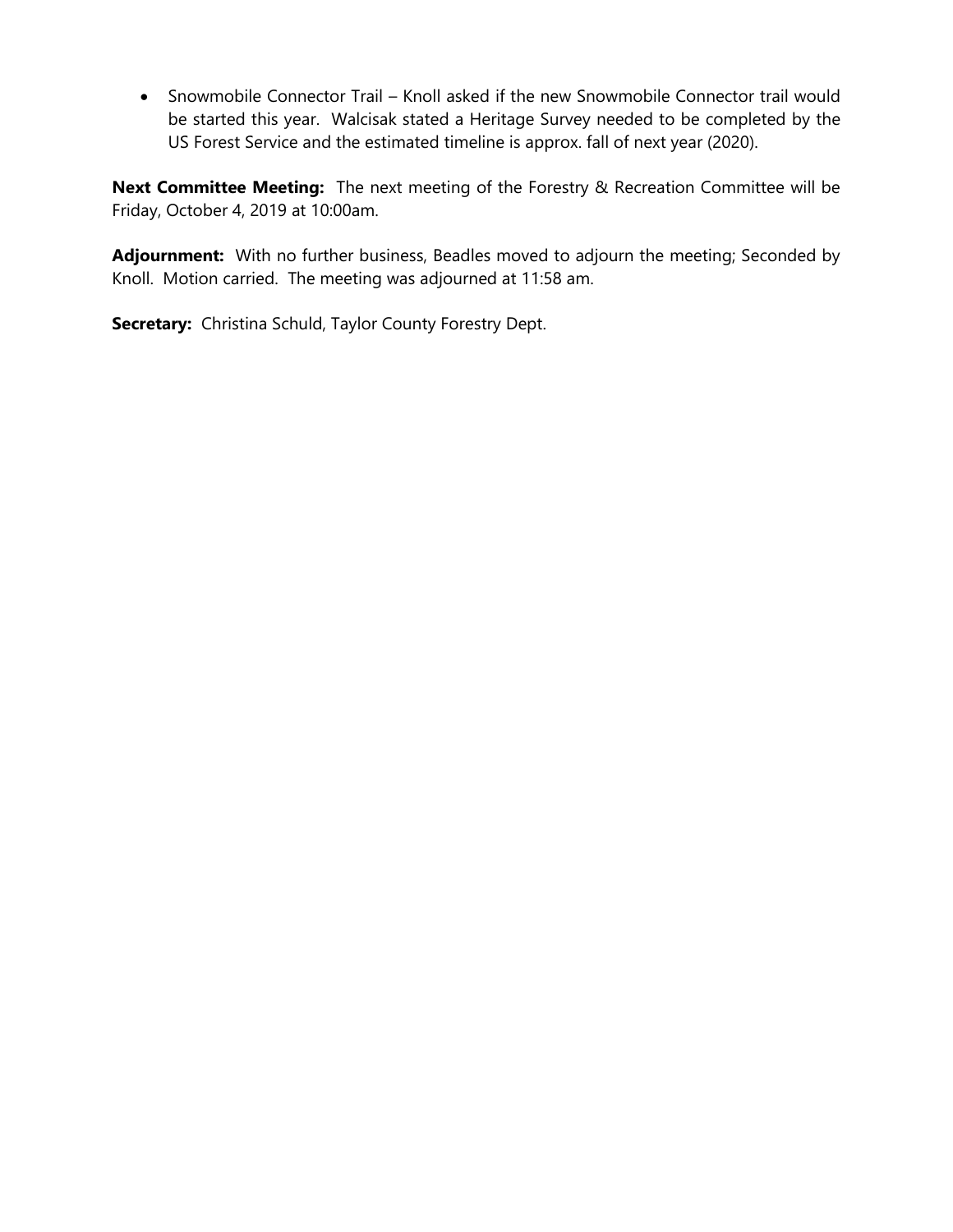### **Forestry & Recreation Committee**

August 21, 2019 Third Floor County Board Room, Taylor County Courthouse

**Call Meeting to Order:** Charles Zenner called the meeting to order at 11:00 a.m.

**Members Present:** Charles Zenner, Michael Bub, Myron Brooks, Gene Knoll, Gary Beadles

**Members Absent:** None

**Other Attendees:** Jim Metz, Jake Walcisak, Jordan Lutz, Employment Attorney Mindy Dale; Weld Riley S.C.

**Approve Agenda.** A motion was made by Brooks, seconded by Beadles, to approve the agenda with five items. A unanimous vote cast, the motion carried.

**Closed Session.** A motion was made by Beadles, seconded by Knoll, to go into closed session at 11:10 a.m. pursuant to Section 19.85(1)(b), Wisconsin State Statutes, for considering dismissal, demotion or discipline of any public employee and the taking of formal action on such matter, provided that the employee has been given actual notice of this evidentiary hearing and of this meeting and the right to demand that the evidentiary portion of the meeting be held in open session; to consider employment and performance evaluation data of a public employee over which the governmental body has jurisdiction or exercises responsibility pursuant to Section 19.85(1)(c), Wisconsin State Statutes; for conferring with legal counsel Section 19.85(1)(q), Wisconsin State Statutes; and, for the purpose of deliberating regarding the proposed discipline pursuant to Section 19.85(1)(a), Wisconsin State Statutes. A roll call vote cast, five [5] voting aye, the motion carried.

**Open Session.** A motion was made by Bub, seconded by Knoll, to go into open session at 12:30 p.m. A unanimous vote cast, the motion carried.

No action was taken by the Forestry & Recreation Committee in open session.

**Adjournment.** A motion was made by Bub, seconded by Beadles, to adjourn at 12:30 p.m. A unanimous vote cast, the motion carried.

**Secretary:** Chuck Zenner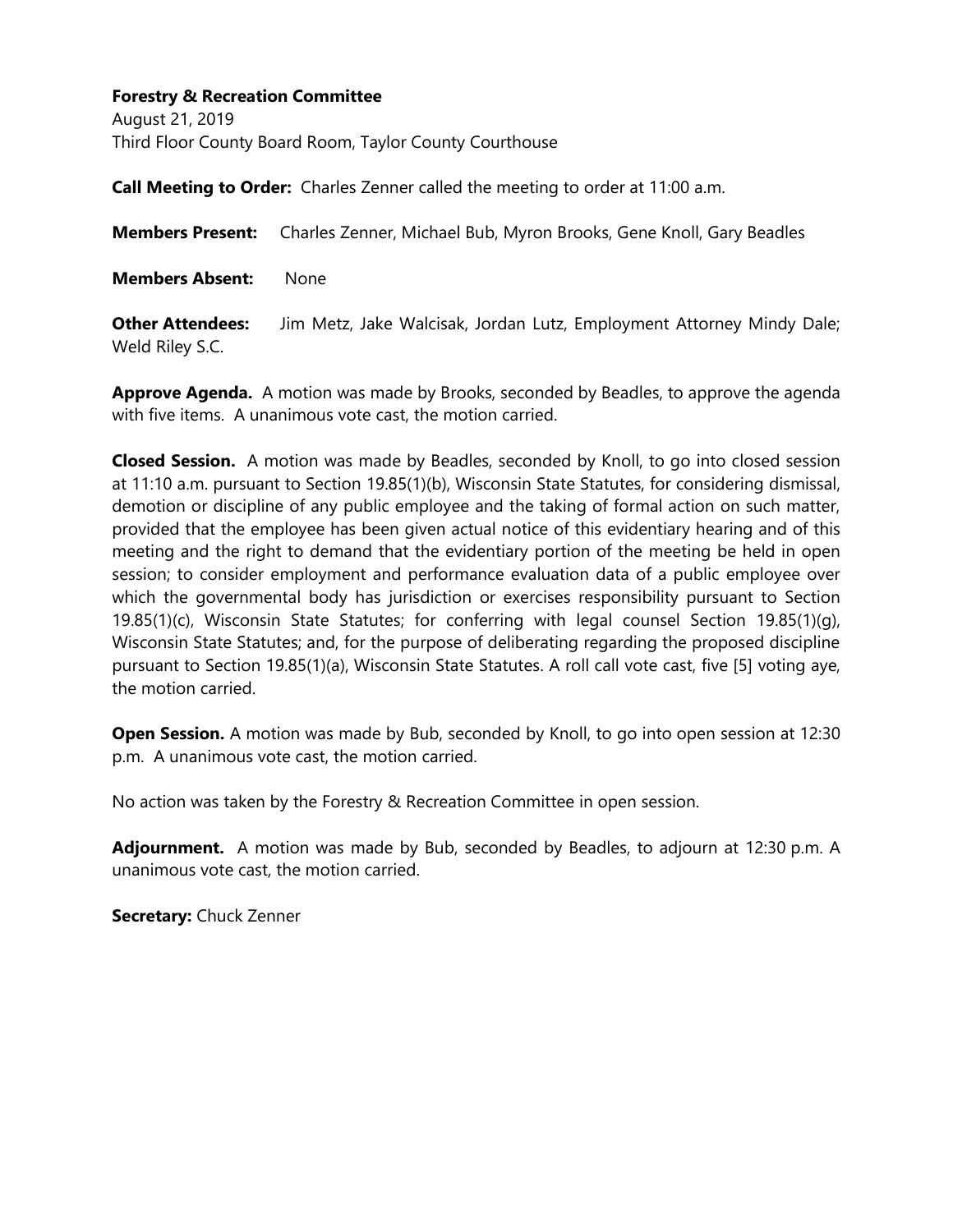**Call Meeting to Order:** The meeting was called to order at 10:00 a.m. by Chairman Zenner.

**Members Present:** Charles Zenner, Myron Brooks, Gene Knoll, Gary Beadles

**Members Absent:** Michael Bub

**Other Attendees:** Linda Daniels, Don Watson; Star News, Chuck Gelhaus, Kurt Haas, Jake Walcisak, Jordan Lutz

**Approve minutes.** A motion was made by Brooks, seconded by Beadles, to approve the minutes of the July 11, 2019, Forestry & Recreation Committee meeting.

Approve Agenda. A motion was made by Beadles, seconded by Knoll, to approve the agenda with thirteen items. A unanimous vote cast, the motion carried.

**Approve Bills.** Jake Walcisak, Forestry Administrator, presented a monthly bill spreadsheet to the committee. A motion was made by Brooks, seconded by Beadles, to approve the bill spreadsheet as presented. A unanimous vote cast, the motion carried.

**Timber Sales Update.** Jordan Lutz, Assistant Forestry Administrator, updated the committee on the following three sales:

- Sale #669 [Czarnezki] This is a 52-acre research sale. They have finished cutting even aged area and will finish research area in winter.
- Sale #659 [Agape Logging] This is a 42-acre sale. The progress is slow and they will be bringing in more equipment.
- Sale #663 [Gumz Logging] This job started in the summer of 2018. They finished cutting yesterday and no extensions will be needed.
- Two other jobs were road work has started.

**Close-out Sale #647.** Jordan Lutz discussed close-out sale #647 [Smola Brothers; Kennedy Lake]. Timber Sale had 9.5% volume overrun; 6% value overrun; total revenue of \$20,283.65. There were approximately seven hours of skid steer/ASV road work and approximately three hours ATV drag work/planting of roads to preserve ski trails. A motion was made by Brooks, seconded by Beadles, to close out sale #647. A unanimous vote cast, the motion carried.

**Ruffed Grouse Management Area.** Chuck Gelhaus and Kurt Haas were present during the discussion of the Ruffed Grouse Management Area. Jake Walcisak presented a map of the area. The Management Areas are promoted by the WDNR and WCFA. The Forestry Committee established the policy in May of 2018 which was a 1,285-acre area of the Taylor County Forest that has the most diverse grouse habitat available on the County Forest. This area is 7% of the County Forest Land and 6% of the County trails. He also presented the email from Gary Zimmer, Biologist regarding the motorized use in the area. There are four adjacent private landowners to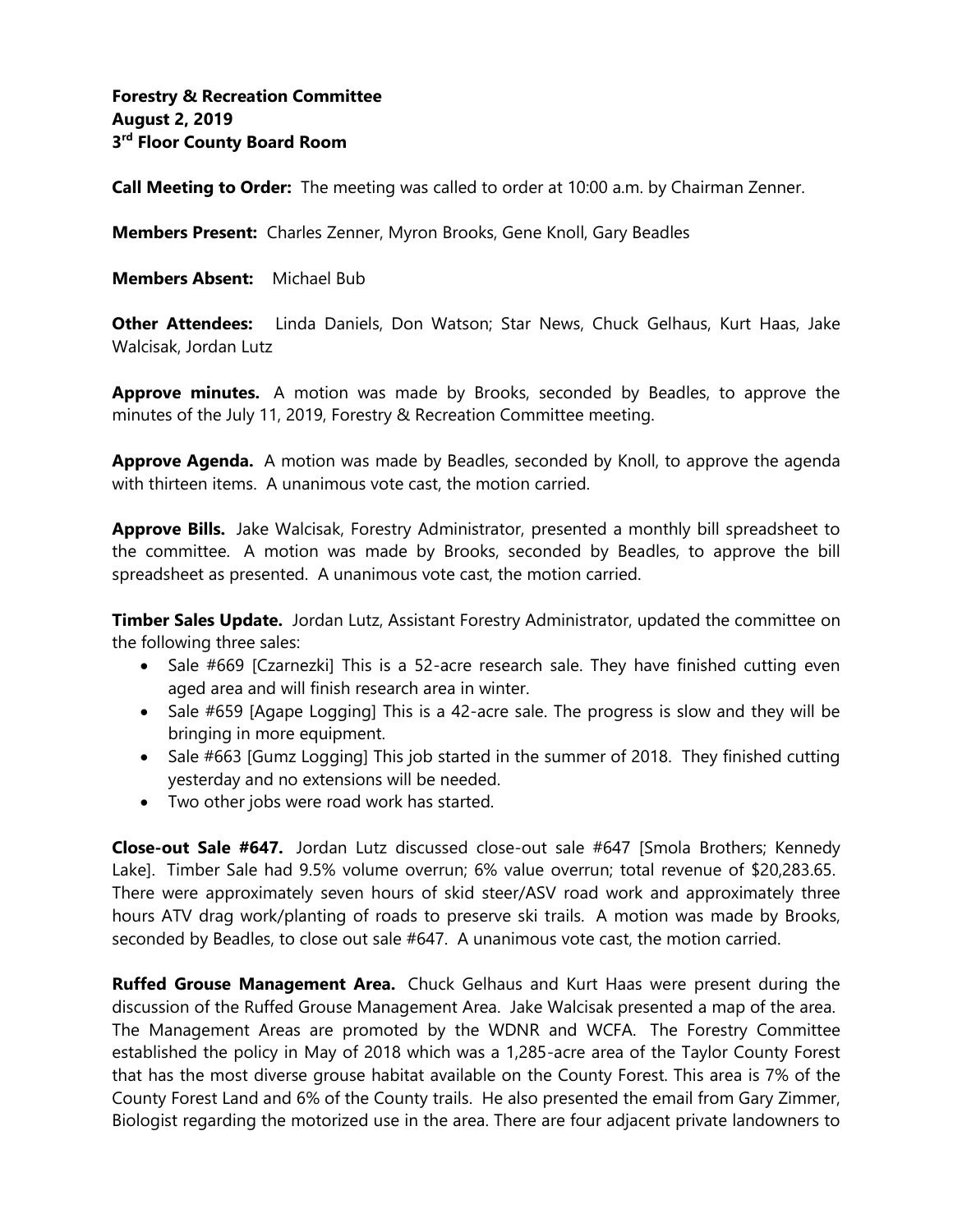the area, three of them having direct access to the management area. After much discussion on the policy, a motion was made by Beadles, seconded by Brooks, to remove the ATV/UTV Restriction on the Ruffed Grouse Management Area and monitor the situation in the future to see if it works without the restriction. A unanimous vote cast, the motion carried.

**Wood Lake Interpretive Trail.** Jake Walcisak stated that fifteen [15] interpretive signs and five [5] 'you are here' signs were going to be installed on the trail. He was waiting on cost estimate from IATA and Badger State Industries. High Point Chapter will be providing posts, hardware and installation/labor. There was no action taken on this agenda item.

**2020 Department Budget.** Jake Walcisak stated that he was working on the budget with a 0% increase to be presented at a future meeting of the committee. Items to consider were that the skid steer actual expenses were below expected and the revenue from doing more dirt work and habitat projects were above expected. The skid steer was not used in the road budget as much as estimated but was used on grant funded projects, which has created a budget shortfall due to lack of use/cost savings on gas-tax roads. He wishes to increase the roads budget and timber sale revenue accordingly. He is receiving estimates ranging from \$7,000.00 to \$8,900.00 on an 8'6" V Snow Plow for the Forestry truck for the 2020 budget year. There was no action taken on this agenda item.

**Municipal Dam Grant Program.** Jake Walcisak updated the committee for the Municipal Dam Grant Program. The Spring 2020 RFP changed to a Fall 2019 RFP. The department needs to apply for both Camp 8 and Chelsea Lake in Fall 2019. The Camp 8 Dam application, soil borings and permit are underway with Ayers Engineering and will be ready. The Chelsea Lake project Dam Failure Analysis [DFA] was submitted to DNR on May 8, 2019 and is still under review. He updated the committee regarding incomplete EAP and IOM and the DFA only being 80% completed. Tiffiney's proposal of \$14,076.00 was approved in August of 2017 and has only been paid \$7,825.00 to date. A motion was made by Beadles, seconded by Knoll, to give a deadline of August 16, 2019, to finish the work by completing the DFA and to move on to Ayres for completion of the project, including the DFA, if Tiffiney does not meet the deadline. A unanimous vote cast, the motion carried. Jake will send a letter to Tiffiney indicating the committee action.

**Accomplishment Updates.** Jordan Lutz stated that the storm damage assessment and road cleanup was being worked on. There is a BMP Invasive training that the staff attended July 17 in Rhinelander. There were 72 plots remaining in the FRM data collection with about 3 days remaining between Johnathon and Jordan. There was no action taken on this agenda item.

**Additional items needed to be presented to Committee.** Jake Walcisak discussed the 2019 Forest Damage tags. Walcisak met with DNR Wildlife Biologist Josh Spiegel who recommends utilizing firearms from the last day of gun season to the end of archery season. It is also recommended to include a ¼ mile buffer around the existing permit area to expand the authorized harvest boundaries. These two recommendations are default options for the Forest Damage Program. Taylor County chose to be more conservative than the default options in 2018. Walcisak will meet with DNR and bring back a formal proposal next month. He also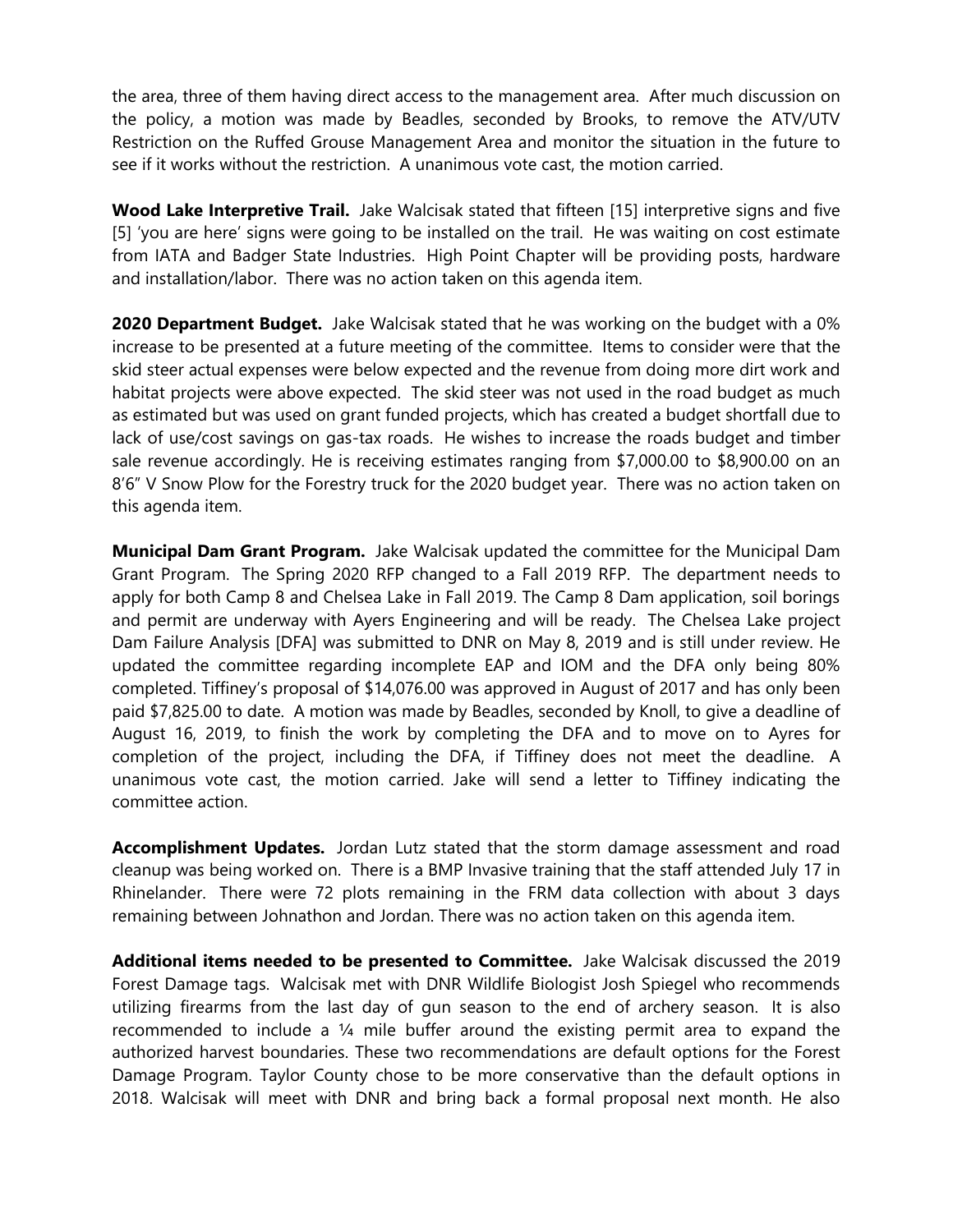discussed the Miller Dam Dike maintenance and Perch Pond. Three ATV trail projects are currently underway.

Chairman Zenner inquired if the committee had any information on the Forest Service Mondeaux Lodge. The next meeting of the committee was set for September 6, 2019 at 10:00 a.m.

**Adjournment.** A motion was made by Beadles, seconded by Brooks, to adjourn at 11:39 a.m. A unanimous vote cast, the motion carried.

**Acting Secretary:** Linda Daniels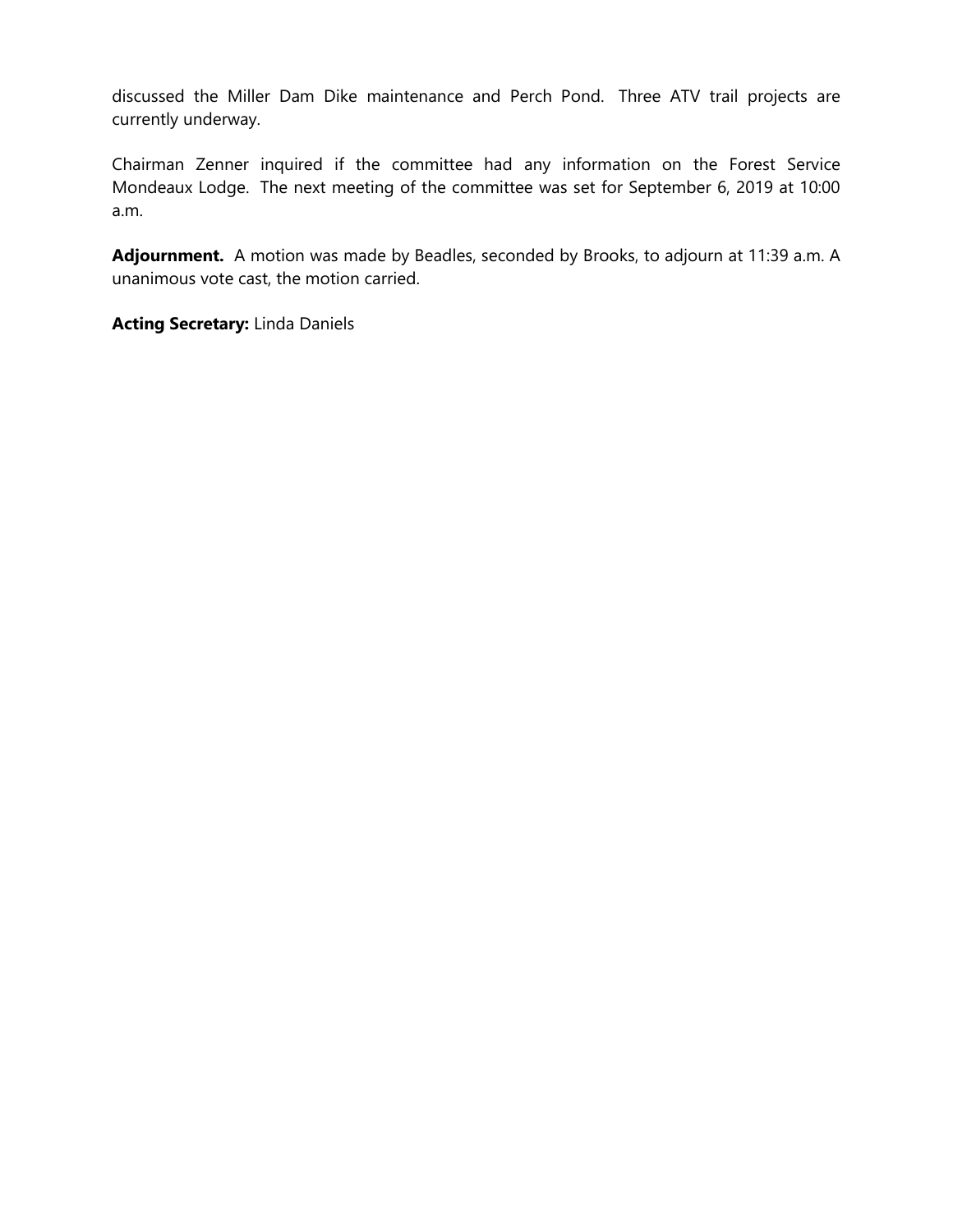# **Forestry & Recreation Committee July 11, 2019 3 rd Floor County Board Room**

**Call Meeting to Order:** Chuck Zenner called the meeting to order at 10:00am.

**Members Present:** Chuck Zenner, Myron Brooks, Gary Beadles, Mike Bub, Gene Knoll **Members Absent:** none **Other Attendees:** Jake Walcisak, Jordan Lutz, Christina Schuld, Don Watson (Star News).

**Approve Minutes:** Brooks moved to approve the minutes of the June 6, 2019 meeting; Seconded by Bub. Motion carried.

**Approve Agenda:** Knoll moved to approve the agenda of 9 items; Seconded by Beadles. Motion carried.

**Approve Bills:** Walcisak presented a monthly bill spreadsheet. Bub moved to approve the bill spreadsheet as presented; Seconded by Brooks. Motion carried.

**Timber Sales Updates:** Lutz reported three sales with activity.

- Sale #647 (Smola Brothers): This sale is by Kennedy Lake. Hauled last loads on 6/24/19. Final bill was mailed. Will be closing-out sale next month, pending final payment and woods road conditions.
- Sale #659 (Agape Logging): Sale is off Newood Rd. They are just cutting out roads with hand cutter. Waiting until after oak wilt restriction (July 15<sup>th</sup>) to move equipment in.
- Sale #669 (Czarnezki): They are cutting even aged area and should be done within 2 weeks. Research area must be cut in the winter.

**Approve ATV Gravel Project for Bidding:** There was only one bid for the ATV Trail Gravel Projects. John S. Olynick bid \$47,463.00 for 3,900 yards of crushed gravel at \$12.17 per cubic yard. This bid is about \$5,000 over the estimated amount. The original project budget was \$105,535 with a gravel budget of \$41,575. The project savings to date is \$9,857, leaving a budge available for gravel of \$51,432. Even though the bid was higher, it will ensure the availability of gravel and completion of contract by the end of November 2019. Bub moved to approve the ATV Gravel Project bid from John S. Olynick as presented; Seconded by Knoll. Motion carried.

#### **Accomplishment Updates:**

- GNA Update The reimbursement for the GNA contract was received this week for \$3,567.98. There was a profit to the County for about \$1,500.
- Snowmobile Supplemental Request The snowmobile season was longer than the last couple years and supplemental funds have been requested. The Grooming Association was over by \$31,378 and the Black River Rock Dodgers were over by \$66. The Jump River Runners were under budget by \$4,110, of which was disbursed to the other clubs. The supplemental funds may be prorated depending on the number of requests to the State.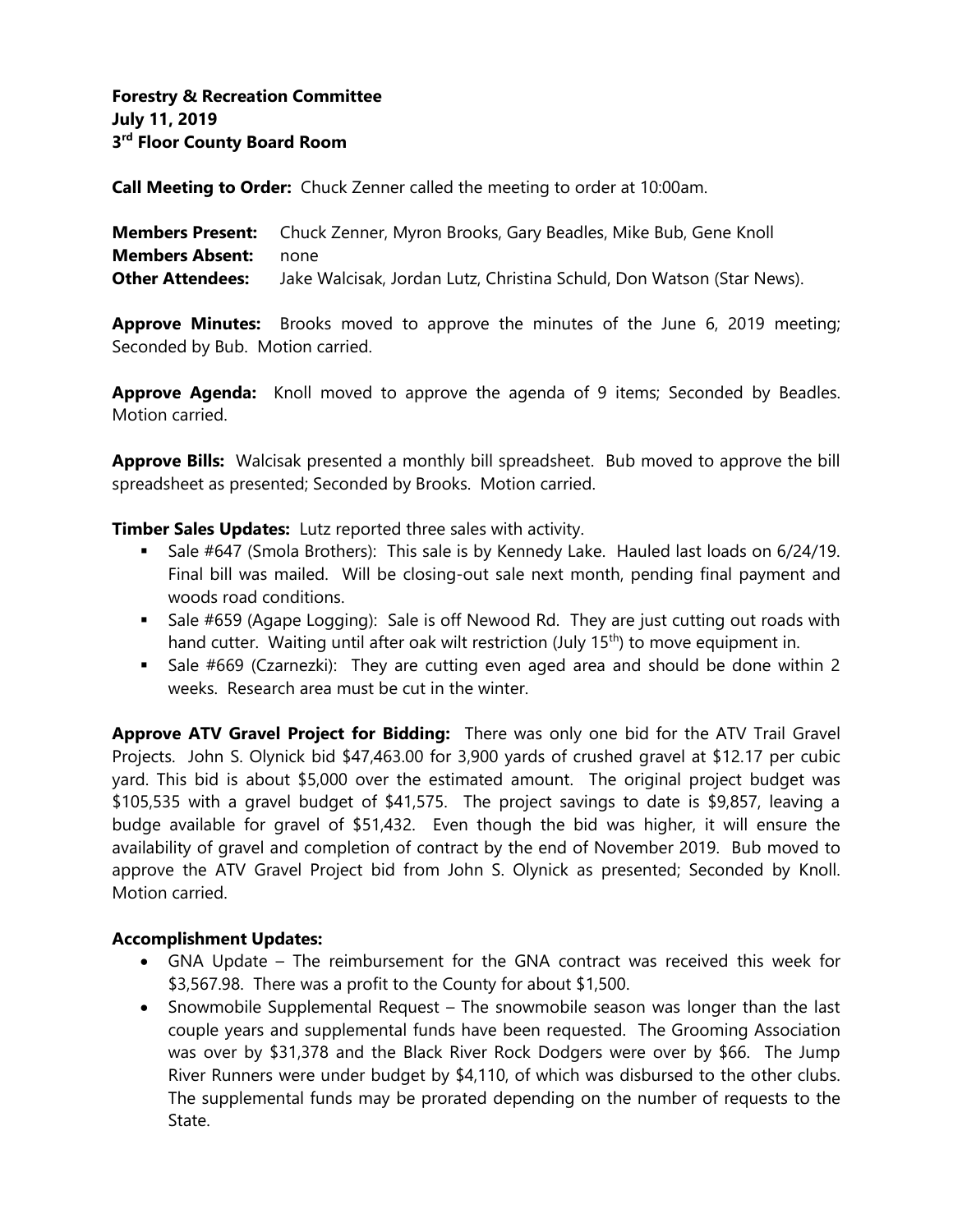- Pine Line Commission Minutes Summary Christina Schuld compiled a summary of Rail Trail Commission meeting minutes from 1989 to 2019 for updating the by-laws and operational policies. It took her about 40 hours to complete.
- FRM Data Collection The DNR has hired an LTE position, Jonathan Knusta. He will be working on 21 timber sales which were closed out within the last 10 years for approx. 1,000 acres of data collection. Knusta will be helping fill some of the DNR time standard hours for Taylor County.
- WCFA Summer Tour The tour was held in Jackson & Monroe Counties. Walcisak and Brooks attended the Board of Directors meeting and Walcisak and Lutz attended the rest of the tour, which included visits to a cranberry marsh, barrens, Lake Wazee County Park, an elk presentation, moss marsh, pine scarification site, Mathews Bow Company and a sand mine. Myron gave a brief summary of the BOD meeting. Some information was presented about climate changes, suggesting there are two more weeks in the growing season and an additional two inches of rain received over the last few years. The Governor's budget has decided to not impose a gas tax but increase registration fees.
- DNR Vacancies Liaison position is in the hiring process and should have a start date of September 6<sup>th</sup> and for the Forestry Technician position, the hiring process will begin in September 2019.
- Miller Dam Walcisak and Lutz completed some maintenance on the dam, such as mowing and trimming on the south dike.
- Chelsea Lake Dam Walcisak and Lutz did dike and trail maintenance on Chelsea Dam, such as mowing and brushing. The Dam Failure Analysis was submitted to the DNR on May  $8<sup>th</sup>$  and is still under review. Walcisak asked for a status report from Mark Stephenson on June 20, July 2, and July 10, with no response. Walcisak spoke with Tiffiney from Flambeau Engineering this morning and more information was needed. She said she should get it to the DNR dam failure analyst within two weeks.
- Miller Dam Emergency Drill Lutz attended a tornado emergency drill for Miller Dam on June 19<sup>th</sup> put on by Taylor County Emergency Management.
- Perch Pond Rock and Cory Thums did some debris removal. Jeff Peterson trapped five beavers. Lutz has been lowering the water for additional debris removal. Will need to purchase a trash guard for inlet to help with beavers. Will start a maintenance plan for pond and monitor water level.
- Wildlife Openings Lutz did some skid steer work (mowing) in wildlife openings on about nine acres.
- Tires Found in County Forest The person responsible for the dumping a large amount of tires on the County Forest has been identified and admitted to it. DNR Warden, Kurt Haas, will be seeking restitution for the cost of disposing them, which has not yet been determined. The tires will go to the Taylor County Tire Recycling Collection in August.

# **Additional Items:**

- Knoll asked on the status of the drone purchase. Walcisak stated DJI stopped manufacturing the Phantom 4 drone. He is waiting for a new version to be made. He has two years to spend the funds from the grant. If DJI doesn't make a version comparable to the Phantom 4, he will look at a different company.
- Gerald "Buzz" Meyer has received the traveling Spirit Stick Award for his work on the Ice Age Trail.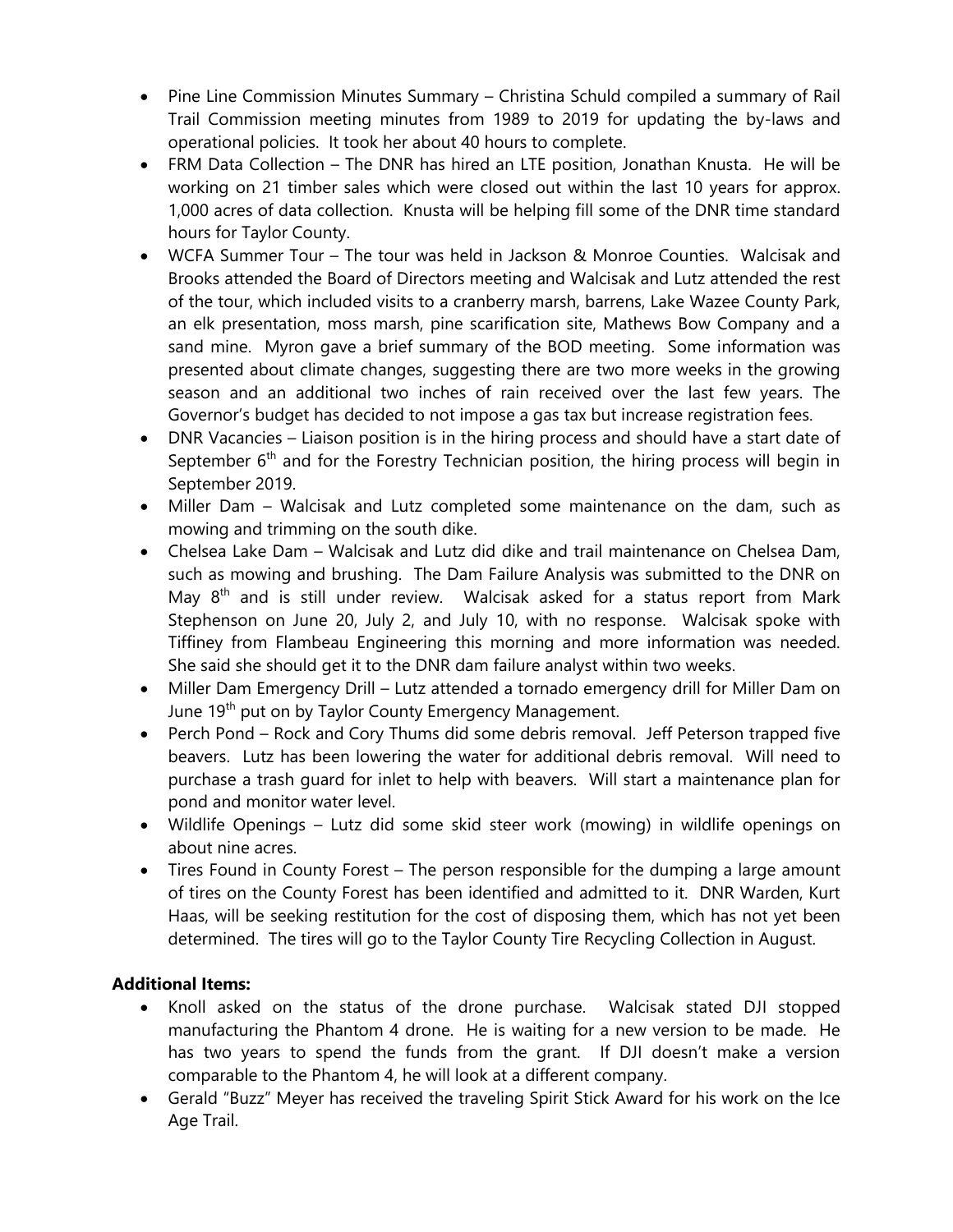**Next Committee Meeting:** The next meeting of the Forestry & Recreation Committee will be Friday, August 2, 2019 at 10:00am.

Adjournment: With no further business, Bub moved to adjourn the meeting; Seconded by Beadles. Motion carried. The meeting was adjourned at 10:55 am.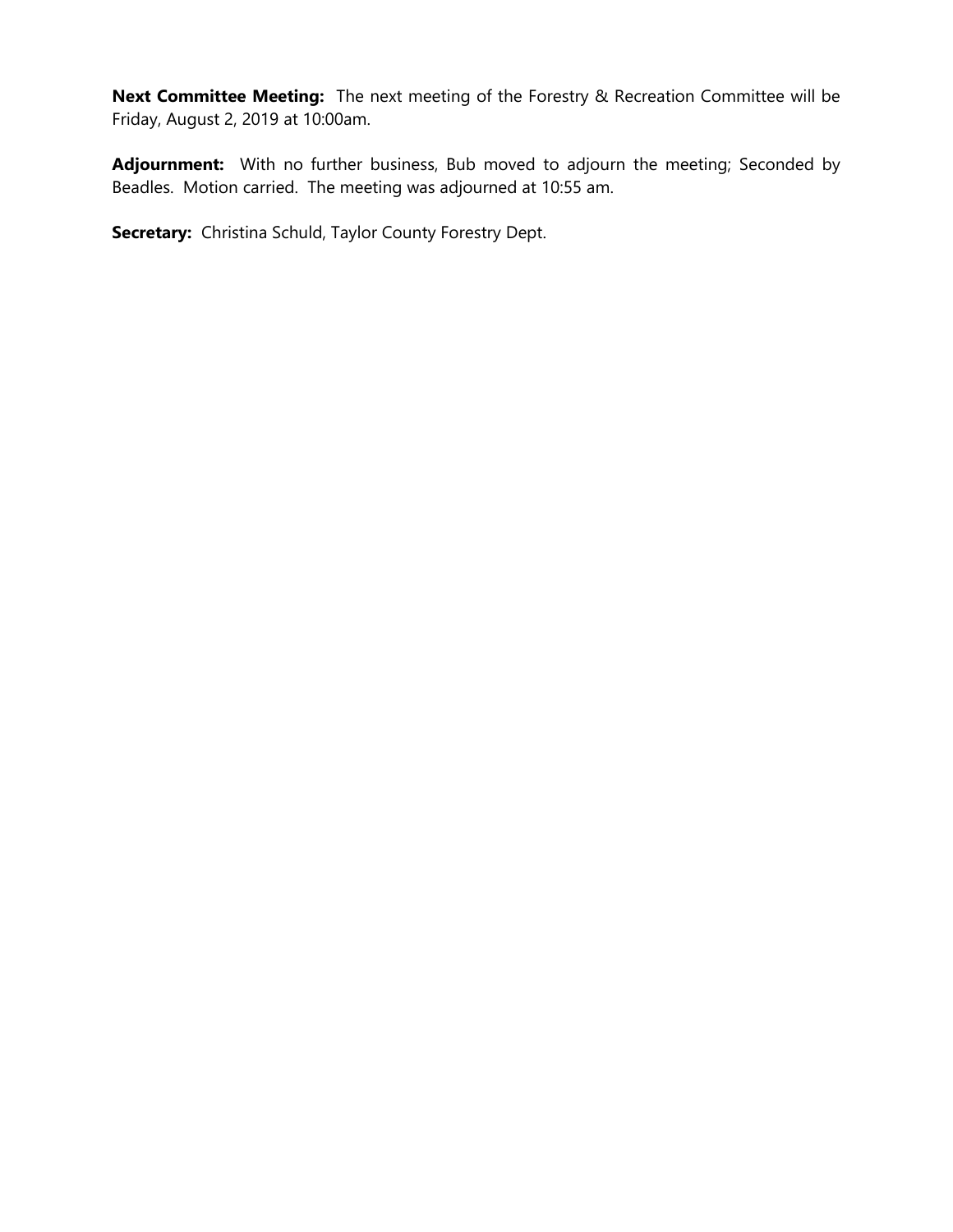**Call Meeting to Order:** Chuck Zenner called the meeting to order at 10:00am.

**Members Present:** Chuck Zenner, Myron Brooks, Gary Beadles, Mike Bub **Members Absent:** Gene Knoll **Other Attendees:** Jake Walcisak, Jordan Lutz, Christina Schuld, Don Watson (Star News), Larry Brandl, and Robert Rusch.

**Approve Minutes:** Brooks moved to approve the minutes of the May 3, 2019 meeting; Seconded by Beadles. Motion carried.

**Approve Agenda:** Brooks moved to approve the agenda of 16 items; Seconded by Beadles. Motion carried.

**National Scenic Trail System – Robert Rusch:** Robert Rusch gave a presentation on the history of scenic trails, particularly the Ice Age Scenic Trail in Wisconsin. He stated the trail is 1200 miles but only 600 is constructed. He explained a little bit about the history of glaciers in Wisconsin. He showed photos, handed out maps, and presented artifacts. He explained the importance that such a trail has on the communities it passes through. The Ice Age Trail and Timm's Hill connector trail are unique both locally and nationally. No action needed.

**Approve Bills:** Walcisak presented a monthly bill spreadsheet. Bub moved to approve the bill spreadsheet as presented; Seconded by Brooks. Motion carried.

**Timber Sales Updates:** Lutz reported a couple sales with activity.

- Sale #647 (Smola Brothers): This sale is by Kennedy Lake. It is a 38 acres sale and is three years old. They are about 50% complete.
- Sale #669 (Czarnezki): This is a 52-acre sale and they want to start Friday or early next week. There is some work being done to improve the roads.

**Close-out Timber Sale #656:** Sale #656 (Twin Forest Products): It was a 36-acre aspen clear cut. They finished in September 2018 but some road work needed to be done. Road work was done by the Forestry Dept. on May 8, 2019. Total revenue was \$50,311.91. There was a 42% volume and 38% value overrun. Overrun due partly to some remarking after the sale was sold and great utilization by contractor. Final payment has been received. Bub moved to close-out timber sale #656; Seconded by Brooks. Motion carried.

**Update Timber Sale Contract:** Walcisak presented a suggested change to the timber sale contract addressing timber theft and inaccurately filling out a load ticket as two separate items. The new wording added to the contract is under Item #14, Section A "Each time a load of cut timber leaves the sale area, the appropriate portion of the ticket shall be clearly, completely and accurately filled out and deposited in the lock box. Failure to do so will be considered a contract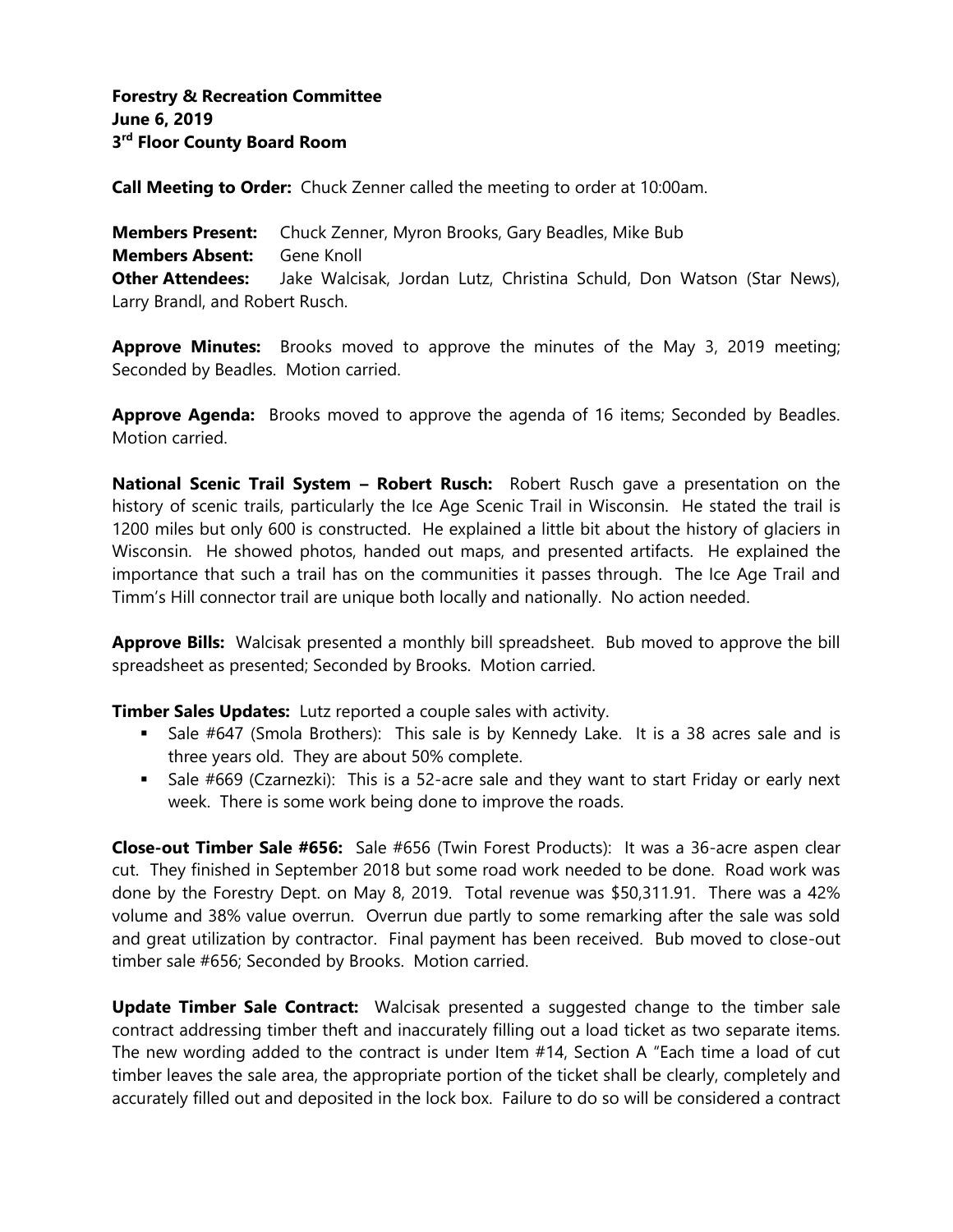violation and double stumpage will be assessed." Bub moved to approve the contract revised with the addition to Item #14 Section A as presented; Seconded by Beadles. Motion carried.

**Approve Timber Sales Bids:** There are six sales for 328 total acres with a minimum total bid value of \$159,897.50.

- Sale #1-19: 31 acres. Had 1 qualifying bid. Steve Dassow bid \$31,683.70.
- Sale #2-19: 12 acres. Had 5 qualifying bids. Highest bidder was Wiitala-Vozka Logging of \$61,683.10.
- Sale #3-19: 80 acres. Had 8 qualifying bids. Highest bidder was Wiitala-Vozka Logging of \$108,097.25.
- Sale #4-19: 85 acres. Had 2 qualifying bids. Highest bidder was Steve Dassow of \$42,244.00.
- Sale #5-19: 100 acres. Had 5 qualifying bids. Highest bidder was Czarnezki Forest Products of \$97,781.70.
- Sale #6-19: 20 acres. Had 6 qualifying bids. Highest bidder was Wiitala-Vozka Logging of \$59,424.00.

Total received bid values was \$400,913.75. Bub moved to approve the timber sale bids to the highest bidders as presented; Seconded by Beadles. Motion carried.

**Approve Gravel Project Bids:** Gravel bids for County Forest road project were for the material and delivery of material. There were 2 qualifying bids: Olynick Inc. for \$33,993.75 and Granberg Brothers Inc. for \$27,741.00. The estimated project cost is about \$1300 more than low bidder. Bub moved to accept Granberg Brothers Inc. as the low bidder as presented; Seconded by Brooks. Motion carried.

**Approve ATV Gravel Project for Bidding:** Walcisak presented a bid request and map for three ATV Trail Gravel Projects. The bid request is for 3,900 yards of 2" dense graded base delivered on site. Project funded 100% by grants, no cost to the County. Bub moved to approve the ATV Gravel Project for bidding as presented; Seconded by Beadles. Motion carried.

**Annual Accomplishment Report:** Walcisak presented the 2018 Annual Accomplishment Report. It is a requirement of the State. He reviewed the report. Brooks moved to approve the 2018 Annual Accomplishment Report as presented; Seconded by Beadles. Motion carried.

**County Road Use Agreements:** Walcisak presented a County Forest Association question about road use agreements: Does the County allow a private citizen to build or maintain a county forest road for their private access? Over half the counties responded and approx. 25% did not allow such access. 100% of counties that did allow access required the private citizen to bear the expense. Access could not be restricted and remained open to the public and Forestry Dept for forest management. Most counties charge a one-time fee of \$50-\$500 for such an access permit. Taylor County reviews each request on case-by-case scenario. No action taken.

# **Accomplishment Updates:**

• Biennial County Forest Satisfaction Survey – partnership survey between DNR and the County.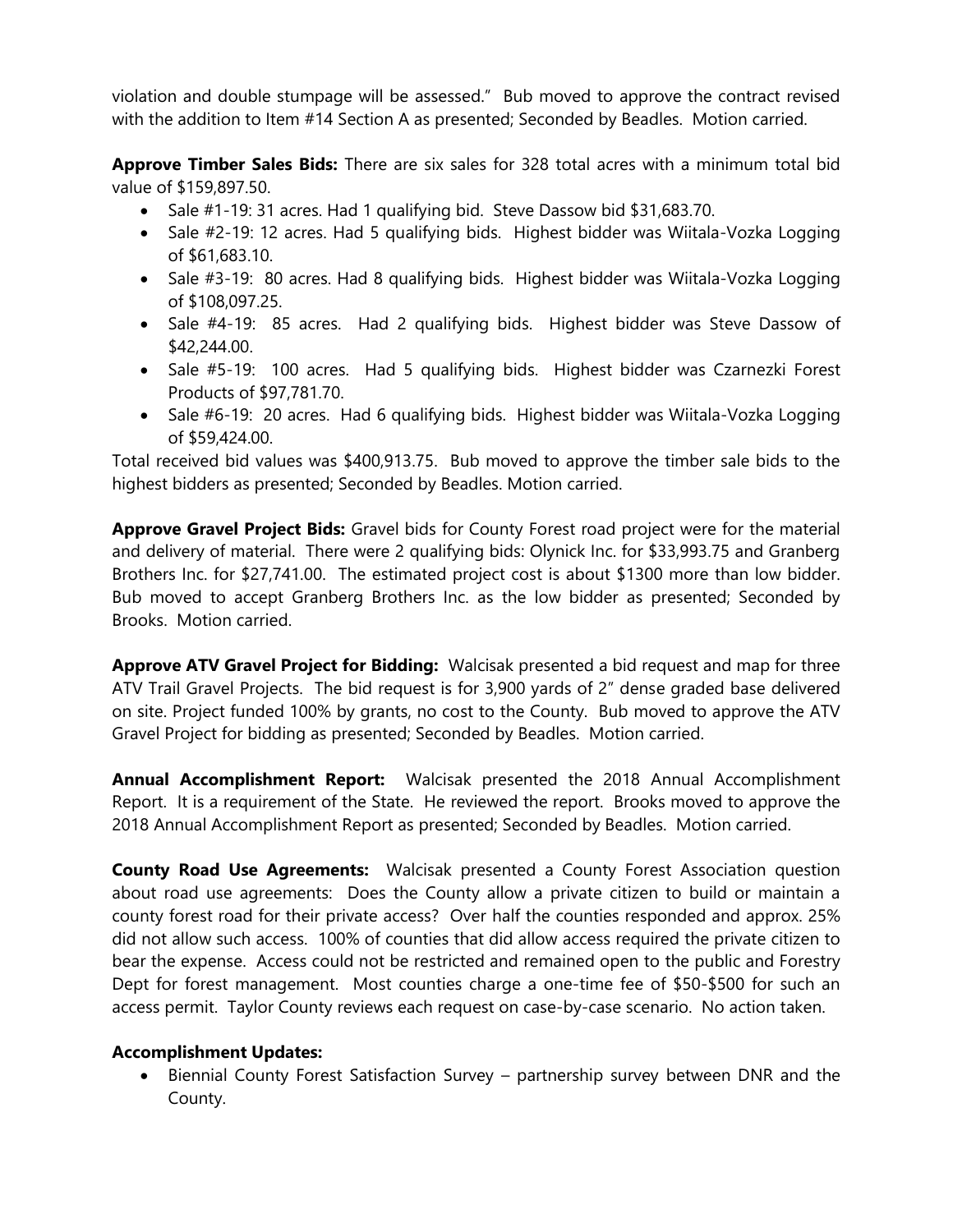- GNA Update The GNA contract 19-01 has been approved for invoice submittal. It was budgeted for \$4,745.57, expenses were \$3,559.15. Revenue to the County after expenses and reimbursed is \$1,301.35.
- Neimitz Road Neimitz Road is next to the Kennedy Lake property. The County paid \$1500 towards Phase 1 of the road improvement. Phase 2 has been completed by the Village of Rib Lake and Smola Brothers Logging. They added about 8-9 loads of pit run. Smola Brothers Logging is currently using this road for timber sale access.
- Chelsea Lake Dam The Dam Failure Analysis was submitted to the DNR on May  $8<sup>th</sup>$ . The DNR has 30-60 days to review the report. We were updated by Tiffiney from Flambeau Engineering on May 29<sup>th</sup>.
- Habitat Type Training Walcisak and Lutz attended a 1.5-day training in Tomahawk. They plan on attending a training at the Central WI Environmental Station on the effects of timber marking for deer habitat.
- WCFA Summer Tour The tour is June 20-21 in Black River Falls. Walcisak and Brooks will attend Wednesday (Board Of Directors meeting), Thursday and Friday (June 19-21) and Lutz will attend Thursday and Friday. No committee members will be attending. There was discussion about staying overnight. Policy states, "Multiple-day authorized business travel: An overnight stay for the night before may be allowed when the travel requires the employee to leave prior to 6 a.m. and is in excess of 120 miles one way. Overnight stays may be allowed for the subsequent nights providing travel costs (mileage & possible overtime wages) exceed the cost of lodging." Forestry Dept staff never stay the night before a meeting. Bub moved to allow the overnight stay, or whichever is financially cost effective to the County; Seconded by Beadles. Motion carried.

# **Additional Items:**

• The JDQ for Administrative Support came back with no change to the rating. An extra point was given for Decision Making but didn't result in any pay rating change.

**Next Committee Meeting:** The next meeting of the Forestry & Recreation Committee will be Thursday, July 11, 2019 at 10:00am.

Adjournment: With no further business, Bub moved to adjourn the meeting; Seconded by Beadles. Motion carried. The meeting was adjourned at 11:26 am.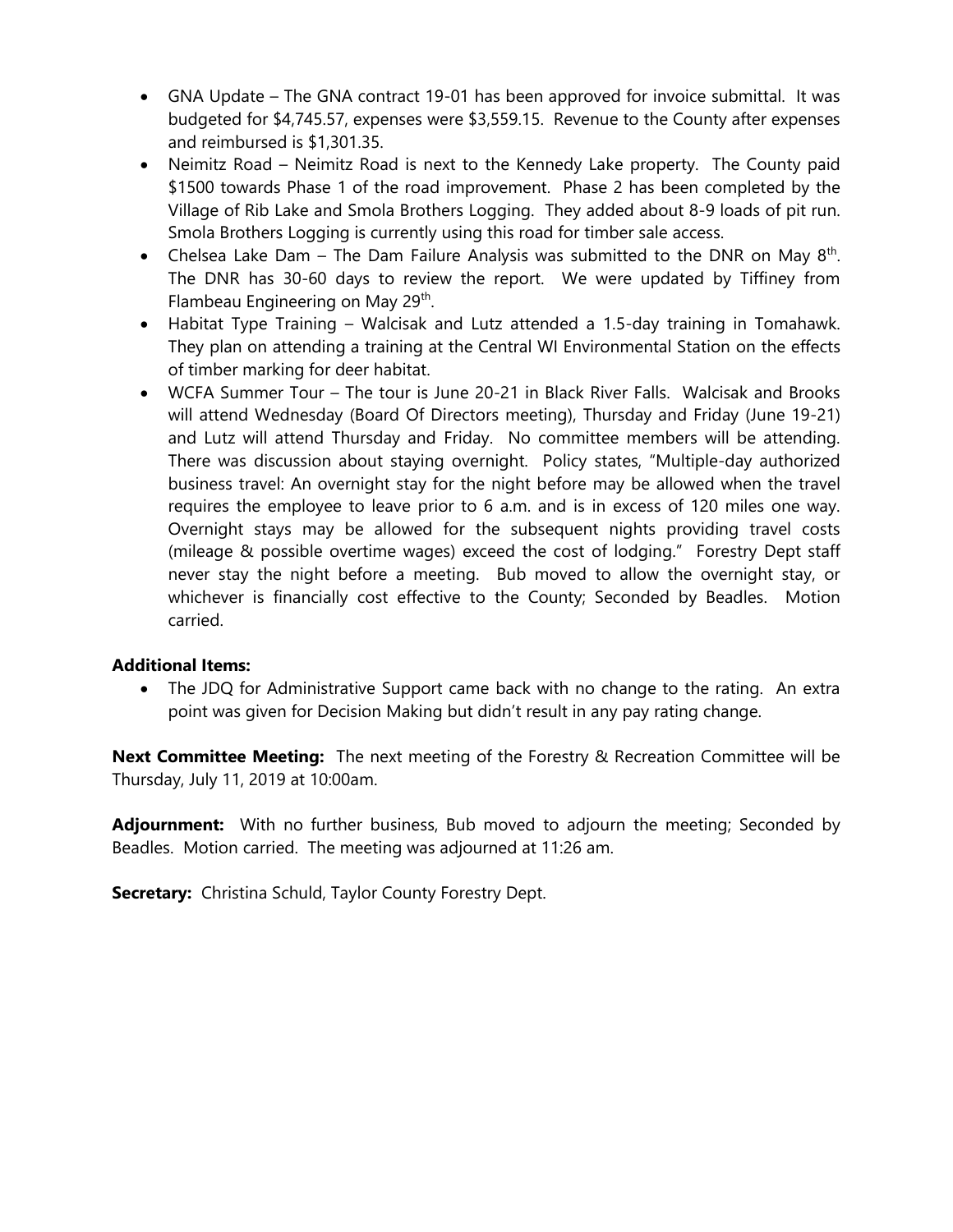**Call Meeting to Order:** Chuck Zenner called the meeting to order at 10:00am.

**Members Present:** Chuck Zenner, Myron Brooks, Gene Knoll, Gary Beadles, Mike Bub **Members Absent:** None **Other Attendees:** Jake Walcisak, Jordan Lutz, Christina Schuld, Mickey Christianson (DNR), and Don Watson (Star News).

**Approve Minutes:** Bub moved to approve the minutes of the April 5, 2019 meeting; Seconded by Beadles. Motion carried.

**Approve Agenda:** Knoll moved to approve the agenda of 14 items with Item #5 struck; Seconded by Bub. Motion carried.

**Approve Bills:** Walcisak presented a monthly bill spreadsheet. Bub moved to approve the bill spreadsheet as presented; Seconded by Brooks. Motion carried.

**Annual Accomplishment Report:** Item was struck due to lack of financial information to complete report. Item will be presented at the June meeting.

**Timber Sales Updates:** No activity due to spring break up. Lutz is working on establishing fall timber sales.

#### **Close-out Timber Sales #646 & #652:**

- Sale #646 (Smola Brothers): It was a 71-acre sale and there were no issues. There was a 39% volume and 26% value overrun. Total revenue was \$29,669.63. Brooks moved to close-out timber sale #646; Seconded by Beadles. Motion carried.
- Sale #652 (Gumz Logging): It was a 38-acre sale and there were no issues. There was a 36% volume and 31% value overrun. Total revenue was \$22,409.03. Knoll moved to close-out timber sale #652; Seconded by Brooks. Motion carried.

**Approve Timber Sales for Bidding:** There are six timber sales for the spring bidding. Total minimum bid value is \$157,450.00 for 328 total acres.

- Sale #672 (1-19, Gravel Pit): It is a 31-acre selection and seed tree harvest. Minimum bid value is \$13,387.60.
- Sale #673 (2-19, Field Pine): It is a 12-acre mostly Red Pine final harvest. Minimum bid value is \$19,737.00.
- Sale #674 (3-19, Porky Creek): It is an 80-acre Aspen regeneration harvest. Minimum bid value is \$35,335.90.
- Sale #675 (4-19, County Line Re-sale): This is a sale taken back from Dvorak Lumber in December 2018. It is an 85-acre sale. Extra timber marking and fecon work was done to make it more desirable. Minimum bid value is \$32,228.00.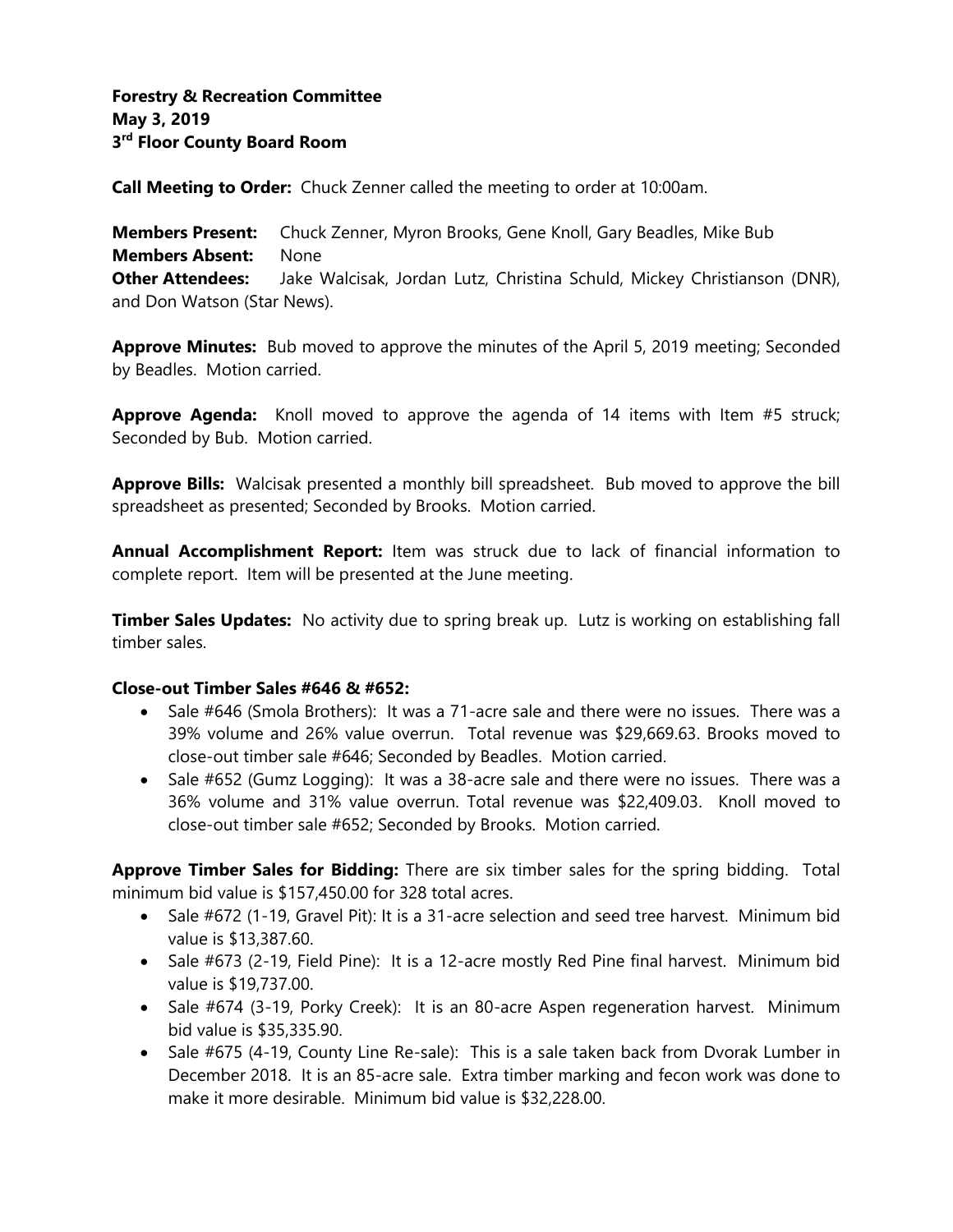- Sale #676 (5-19, Survey Job): This sale was established by DNR. It is a 100-acre mostly northern hardwood selection harvest. Bid value is \$40,315.10.
- Sale #677 (6-19, Wayside Pine): This is a 20-acre mostly Red Pine final harvest. Minimum bid value is \$16,446.40.

Bub moved to approve the spring sales for bidding as presented; Seconded by Brooks. Motion carried. Lutz stated the sales are above the last three-year average for appraised value and acreage by \$38,243 and 51 acres.

**Approve Gravel Project for Bidding:** Walcisak presented a bid request and map for Gravel Project of 2.25 miles. The bid is for 2,430 yards of ¾" base estimated at \$9.60/yd (\$23,328.00) and 600 yards of 3" base estimated at \$9.50/yd (\$5,700.00), total estimate is \$29,028.00. Walcisak handed out the approved minutes from the July 6, 2018 meeting stating the Committee agreed to improve the access for Timber Sale #626 taken back from Tigerton Lumber Company. The material for this project is included in the bid. Brooks moved to approve the gravel project for bidding as presented; Seconded by Bub. Motion carried.

**Miller Dam Sluice Gate Replacement:** Walcisak presented information regarding the replacement of the sluice gate on Miller Dam based on the recommendation from Ayres Associates. The gate has a service life of 45 to 65 years. The gate was installed in 1966, which makes it 53 years old. Replacement is recommended between 50-55 years old. The gate is currently functional but over time it will corrode and become stuck open or shut, causing an emergency. A minimal draw down would be necessary for replacement due to a cofferdam installation. The estimated cost from Ayres is \$79,500.00 with a 30% contingency, totaling \$103,350.00. Discussion was held regarding possible funding through the State Dam grant program for 50% replacement reimbursement. Walcisak suggested waiting until the 2022 application period due to already submitting two other applications, Camp 8 and Chelsea Lake, in 2020. There is not an urgency for Miller Dam at this time. No action was needed at this time.

#### **Accomplishment Updates:**

- Pine Line Trail: The Rail Trail Commission donated \$5,000.00 to the resurfacing project. There is one mile remaining to complete and should be done this year. The total needed from the Pine Line Maintenance account to cover the remaining balance is approx. \$14,900.00. Discussion was held regarding signs on behalf of the Taylor County PowerLine Impact Fee Fund, which total \$12,500.00, and Taylor County Forestry Dept. for \$7,500.00. It was agreed signs should be printed for each. It was also mentioned a Thank You letter should be read at the next County Board meeting. Walcisak has applied for grant funding for three more bridge rehabs on the Pine Line and should be notified in August of approval/denial. Also, the Rail Trail Commission donated \$5,000.00 for trail resurfacing in Price County.
- WHPF (Wildlife Habitat Partnership Fund): Taylor County repaired a grant for \$11,719.00 for tree planting, wildlife openings and trails, with a 25% match from the County of \$2,930.00. The match will be met with in-kind staff time.
- County Forest Road Repairs: There were three culvert washouts replaced and one sink hole fixed. The new truck, trailer, skid steer, and dump truck were used to complete the repairs. It was half the cost if contracted and the response time was immediate.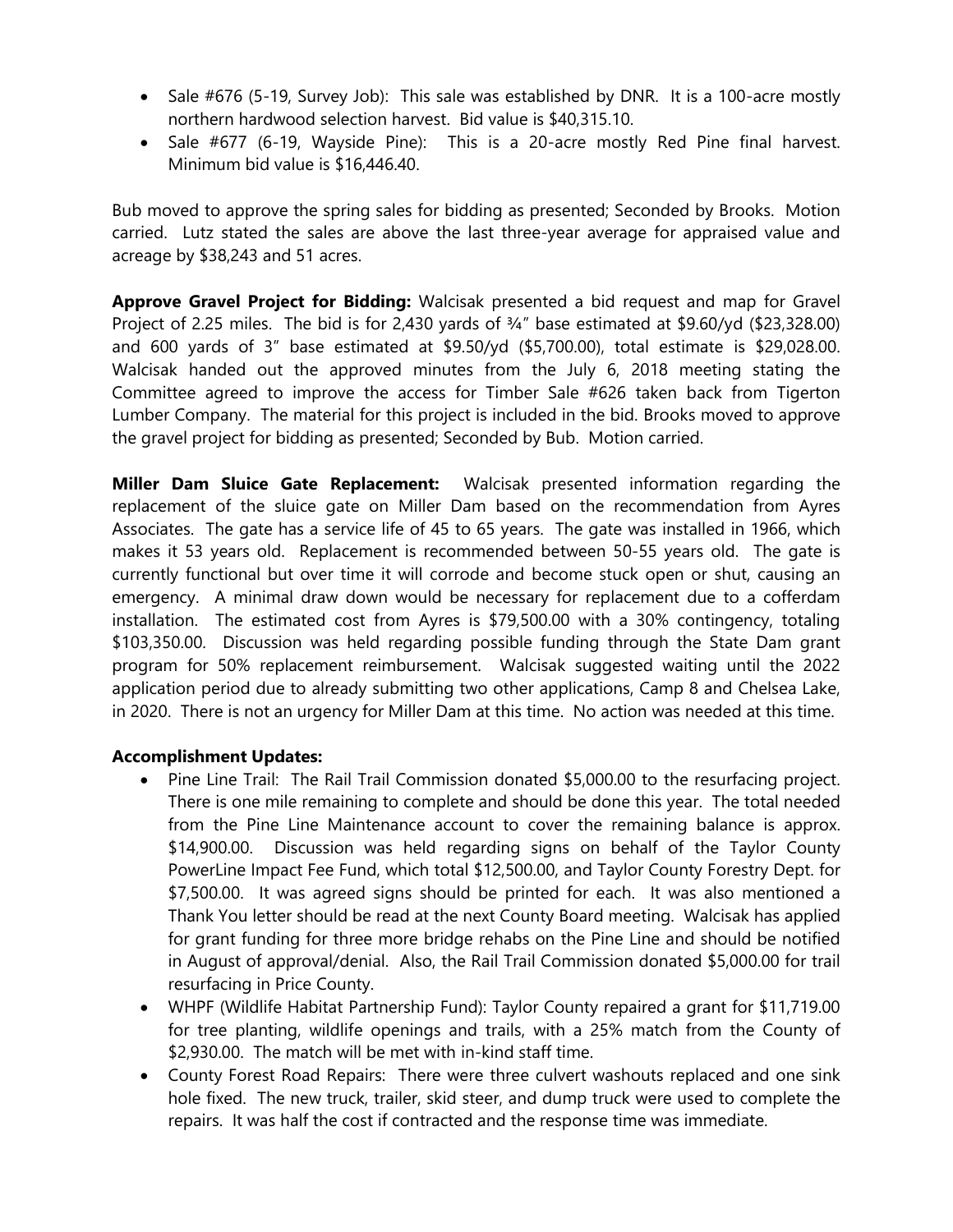- Administrative Assistant JDQ: The JDQ was sent to Carlson Dettman and we are waiting for a response.
- Potential Timber Sale Contract Update: Walcisak stated our current timber sale contract is lacking enforcement language regarding timber theft. Corp Counsel is going to review the contract and recommend suggestions for tighter language.
- Chelsea Lake Dam: On May 1<sup>st</sup>, Walcisak replaced one stoplog and now lake is currently at the same elevation as last August (1531 feet). Private landowners are trying to schedule a meeting to discuss repairing the dikes. Flambeau Engineering has submitted a Dam Failure Analysis report to the DNR on Monday, April 29<sup>th</sup>. The DNR stated it could take as long as two months to review the information for a hazard rating.
- Huey's Hideaway: Walcisak and Lutz planted 32 trees on April 29<sup>th</sup>. Walcisak and Lutz will help with the watering at first.
- GNA Update: Walcisak and Lutz have been working on GNA. They have 1-2 days of work remaining. The compensation from the County for this work is well below industry standards. All expenses are 100% reimbursed to the County plus benefits and overhead. Private forestry consultants earn about three times more for the same work. GNA contracts may not be recommended in the future.

**DNR County Forest Liaison Report:** Christianson stated the Survey Job was completed on time (one of the sales out for spring bidding). Scott Lindow's position is still vacant. Christianson also stated he is resigning from the DNR and tomorrow is his last day. The DNR has a LTE position for FRM data collection scheduled for the Medford area and the person will start in early June.

# **Additional Items:**

• Walcisak presented information about the WCFA Summer Tour, which will be June 19-21, 2019 in Jackson and Monroe Counties. The registration deadline is June  $7<sup>th</sup>$ . The cost is \$95 per person or \$20 for the banquet only.

**Next Committee Meeting:** The next meeting of the Forestry & Recreation Committee will be Thursday, June 6, 2019 at 10:00am.

**Adjournment:** With no further business, Beadles moved to adjourn the meeting; Seconded by Bub. Motion carried. The meeting was adjourned at 12:08 pm.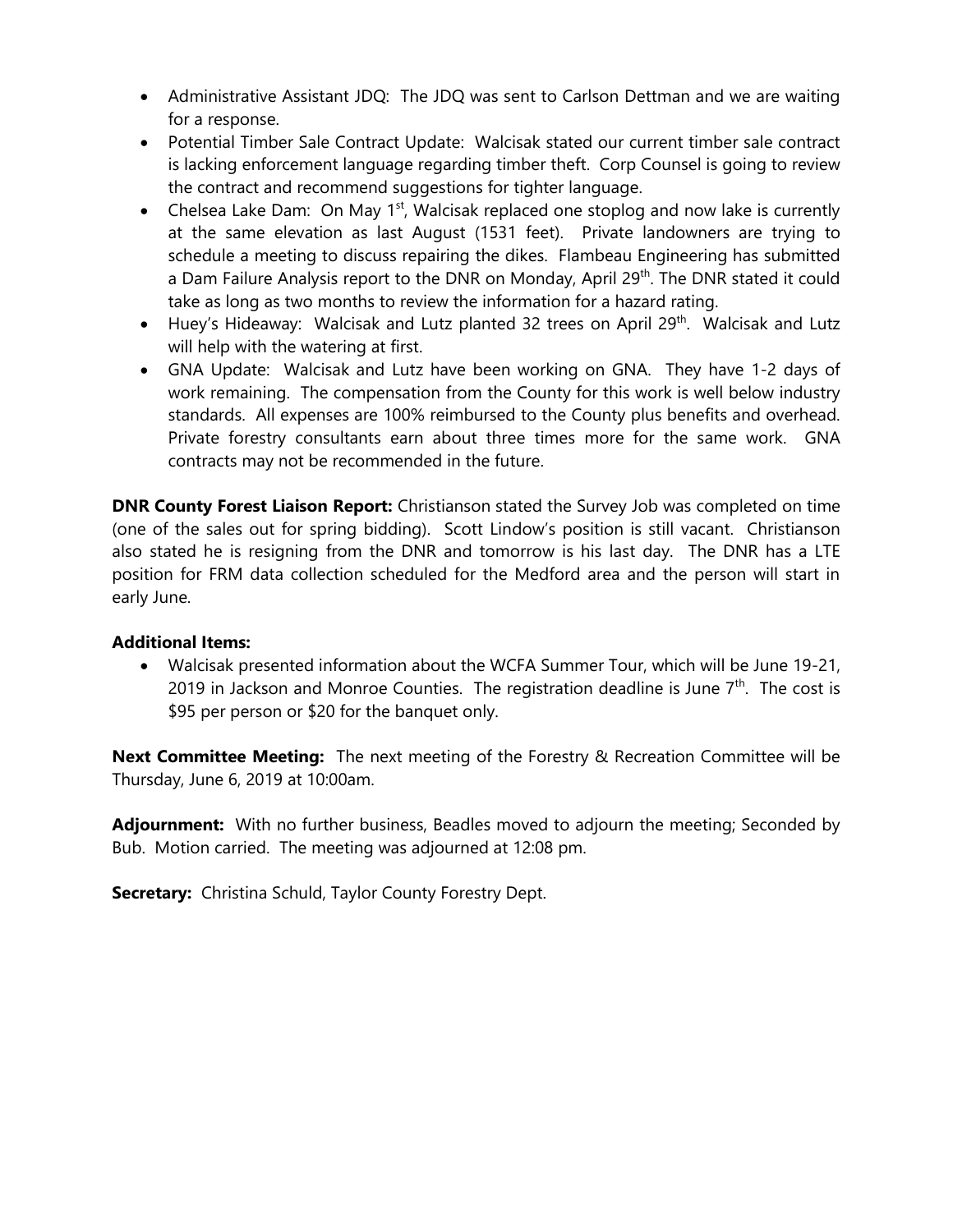# **Forestry & Recreation Committee April 5, 2019 3 rd Floor Meeting Room #3308**

**Call Meeting to Order:** Chuck Zenner called the meeting to order at 10:00am.

**Members Present:** Chuck Zenner, Myron Brooks, Gene Knoll, Gary Beadles, Mike Bub, Jim Metz **Members Absent:** None **Other Attendees:** Jake Walcisak, Jordan Lutz, Christina Schuld, Mickey Christianson (DNR) excused, Brian Wilson (Star News), and Larry Brandl.

**Approve Minutes:** Knoll moved to approve the minutes of the March 1, 2019 meeting; Seconded by Brooks. Motion carried.

**Approve Agenda:** Brooks moved to approve the amended agenda of 15 items with Item #4 struck and #7 added; Seconded by Beadles. Motion carried.

**Introduction to New Forest Service District Ranger – Melanie Fullman.** Item was struck as Melanie Fullman was not able to attend.

**Approve Bills:** Walcisak presented a monthly bill spreadsheet. Bub moved to approve the bill spreadsheet as presented; Seconded by Beadles. Motion carried.

#### **Timber Sales Updates:**

- Sale #646 (Smola Bros): Started cutting on February 25 and finished March 19. Waiting for final billing.
- Sale #652 (Gumz Logging): Started cutting on February 16 and finished March 19. Waiting for final billing.
- Road restrictions went on March 21.
- DNR is working on the Survey Job timber sale.

**Good Neighbor Authority Contract 19-01 (added).** Walcisak gave a brief review of the Good Neighbor Authority program. The Committee has been informed about GNA since 2014. The Committee approved a Memorandum of Agreement in 2017. GNA contract 19-01 was signed by Walcisak and Lutz in September 2018. The contract is for cruising 271 acres with 254 plots for an estimated time of 85 hours. The contract value is \$4,746.00. Taylor County will pay the upfront expenses and will be 100% reimbursed. The County will receive approx. \$1,578 in misc. revenue for employee benefits and overhead expenses, in addition about \$838 will go back into the transportation budget for the use of truck, trailer and ATV. County staff will work the required 40 hours per week on County Forest, then up to 20 hours per week on the National Forest for GNA. Walcisak and Lutz plan to meet with Maggie Lorenz (DNR National Forest Liaison) and beginning work on April 18. The contract deadline is May 30. Walcisak was asking for a more specific motion addressing the additional working hours. Bub moved to approve Walcisak and Lutz are permitted to work more than 40 hours per week, up to 20 hours per week for the GNA contracting and be reimbursed the hourly rate equivalent of their salaries and the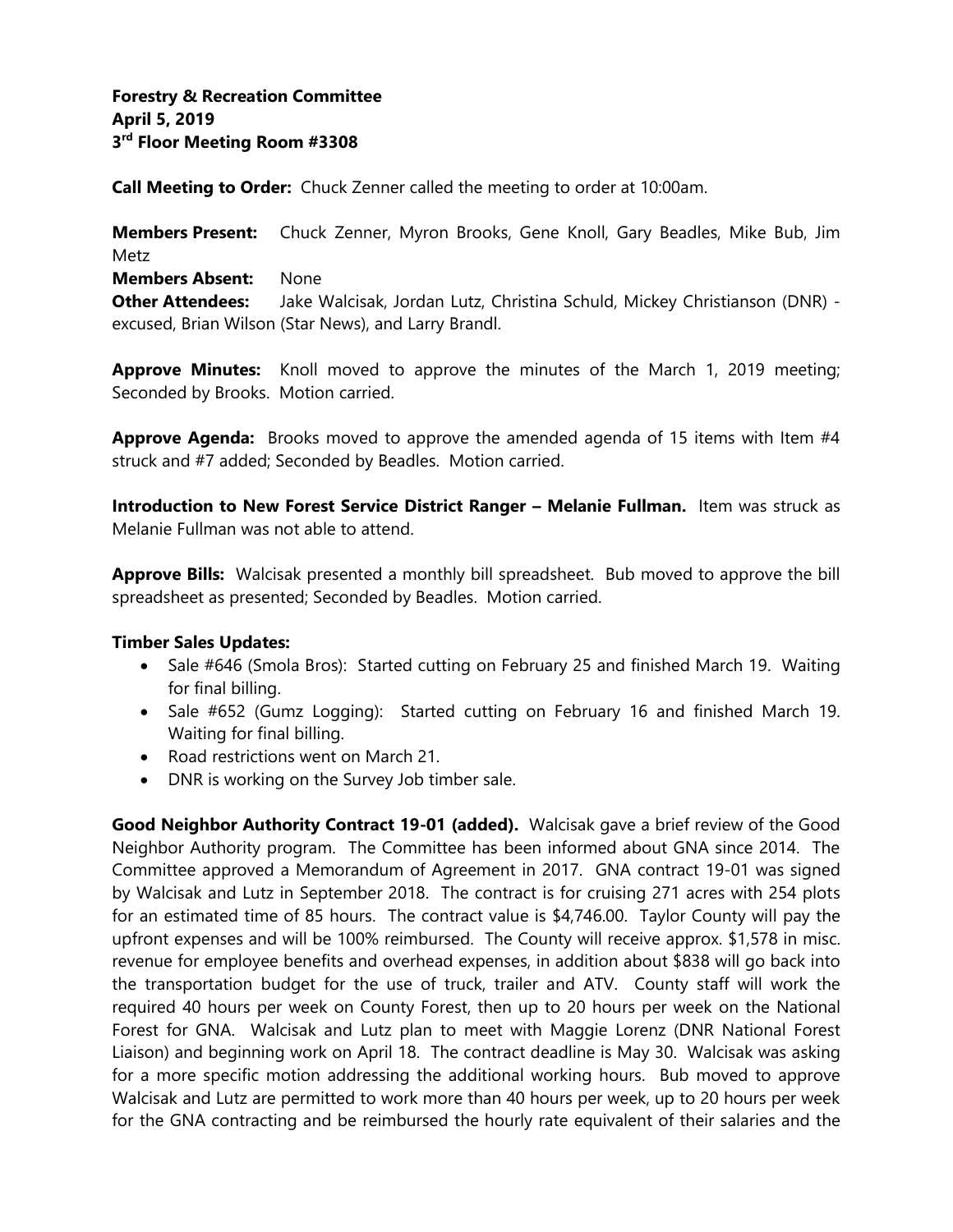matter be referred to the Personnel Committee for approval; Seconded by Knoll. Motion carried.

**Grant Application Update:** Walcisak presented a spreadsheet with current grants, active and pending. Total is \$1,044,699.89. Walcisak reviewed a few of the grants, such as the annual ATV and Snowmobile maintenance, Pine Line Bridges, Rib Lake Ski & Snowshoe Trail Maintenance, Pittman Robertson Alder Shearing, and Drone. He also stated the Price-Taylor Connector Trail is moving forward. Price County has all landowner agreements signed. No action needed.

**Ice Age Trail Improvements – Wood Lake Segment:** Walcisak presented a map and information sheet regarding proposed interpretive signage on the Wood Lake segment of the Ice Age Trail. Walcisak, along with Bob Rusch, Butch Clendening and Tim Malzhan, snowshoed the trail on March 27<sup>th</sup>. They identified 21 potential interpretive sign locations, which might be consolidated to upper teens. The Ice Age Trail Alliance and Local Chapter will develop the sign language with the Forestry Dept approval. There is no trail tread work needed. Badger Industries will print the signs. The Alliance is asking the Forestry Dept to cover the cost of the signs, posts and hardware and the Alliance and Local Chapter will install them. The estimated costs will be discussed at a future Committee meeting. No action needed at this time.

**Camp 8 Dam:** Walcisak received the cost proposal for the Camp 8 Dam Repair Design permits and Grant Application. The initial estimate from August 2018 was \$33,400. The updated estimate is \$26,800, which includes soil borings, permit review fees and completing the grant application. Approx. \$6,600 from the original estimate is left for project bidding and construction oversight. These fees are eligible for reimbursement through the dam grant program. The repair design needs to be completed prior to application submission. Bub moved to approve proceeding with the Dam Repair Design and Grant Application for Camp 8 Dam with Ayres Associates as presented in the cost proposal; Seconded by Brooks. Motion carried.

**WCFA Spring Conference:** Walcisak and Lutz attended the WCFA Spring Conference in Marshfield, March 14 & 15. Walcisak gave a presentation on deer herbivory, forest regeneration and what is occurring on the Taylor County Forest. The new DNR leadership, Secretary Preston Cole, looks good for conservation funding, forest regeneration and is very appreciative what WCFA has accomplished for the State of WI. Brooks and Beadles signed up to attend but weather conditions were too poor for driving. No action needed.

# **Accomplishment Updates:**

- CDAC: Walcisak handed out a hard copy of the CDAC public survey. You can only submit the surveys online. Walcisak was granted permission to enter multiple surveys from the same computer for others who do not have internet service. The survey deadline is April 11. The Conservation Congress meeting is scheduled for April 8 in the Red & White Theater at Medford High School.
- Chelsea Lake Dam:
	- o Jodi Lepsch, DNR Lake Biologist, will be conducting an aquatic plant survey in July 2019, per the request of shoreland owners.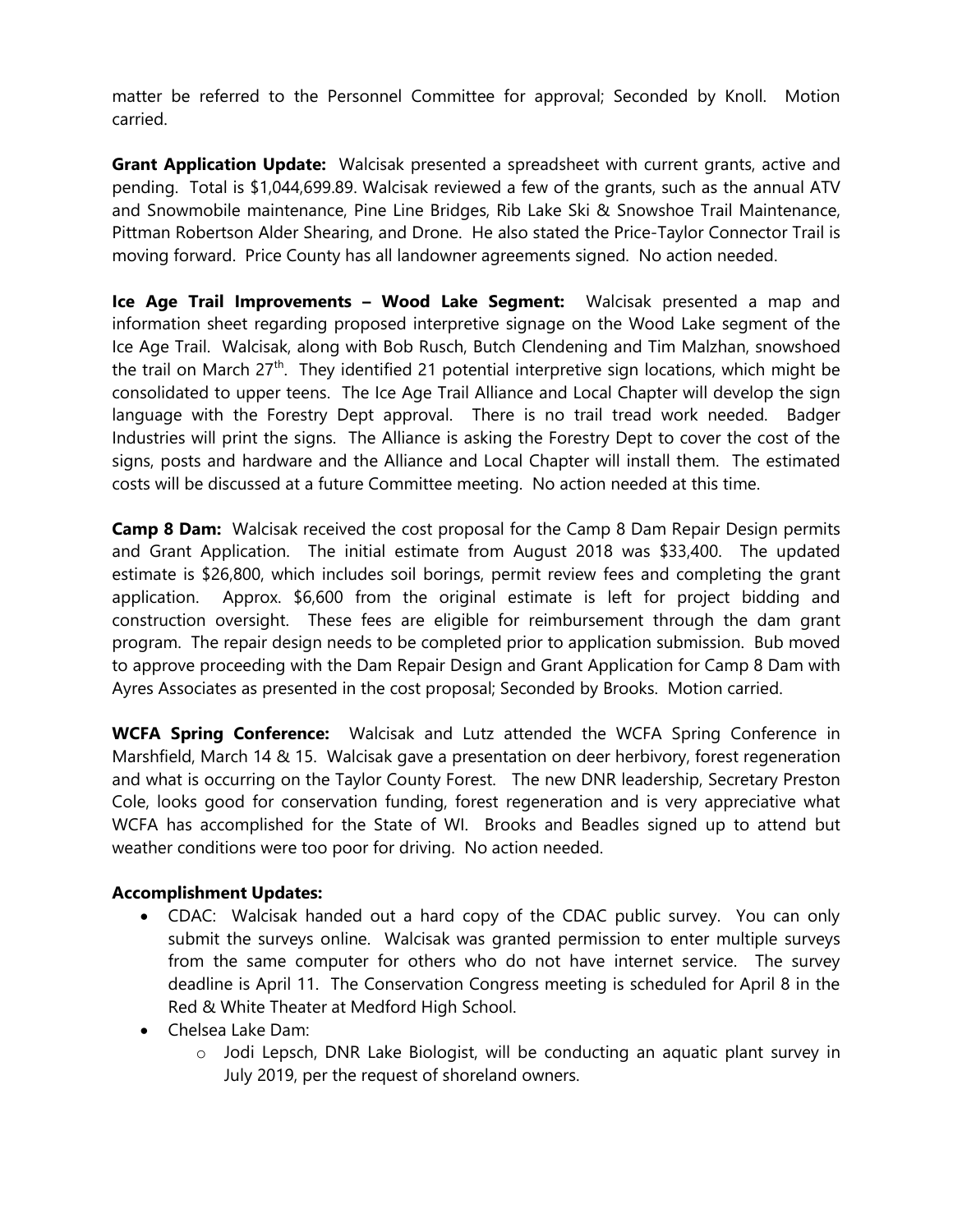- $\circ$  Flambeau Engineering is submitting additional information to the DNR Dam Failure Analyst, which is expecting a hazard rating determination in 30-60 days, providing all information is received.
- $\circ$  On March 20<sup>th</sup>, one log was removed to prepare for break-up and the water elevation was 1531.49'.
- $\circ$  On March 28<sup>th</sup>, one more log was removed and the water elevation was 1531.28'.
- $\circ$  On April 3<sup>rd</sup> the water elevation was 1530.95'.
- Snowmobile trails closed county-wide on March  $15<sup>th</sup>$ . They were open for 35 days.
- The Pine Line Trail opened on February 2 and was open for 42 days.
- Winter ATV trails were open for 19 days.
- Supplemental snowmobile funding will be requested this year.
- The new 2019 truck was picked up on March  $22<sup>nd</sup>$  and the trailer was received on March  $25<sup>th</sup>$ . Walcisak took them to Alter Metal and weighed the set, which was 11,520 pounds. The combined weight is less than expected which allows for the ASV and fecon head to be hauled at the same time.
- Pirus Shooting Range is open to foot traffic only at this time. The gate is locked. There is deep snow yet and the gravel is too soft for vehicles.

**DNR County Forest Liaison Report:** Christianson was absent but Walcisak stated nothing has changed since last month.

### **Additional Items:**

- Walcisak also presented an email from Michael Dahlby, Chippewa County Land Conservation & Forest Management, about contacting your local Legislators regarding the importance of the Knowles-Nelson Stewardship Program.
- Walcisak and Lutz were monitoring deer sightings on the County Forest March 11 & 12. They saw about 100 deer and all seemed to be healthy. They did not find any carcasses that indicated starvation. Conservation Warden Kurt Haas went with them on the 11<sup>th</sup>.
- Lutz found a dead Bald Eagle at the Pirus Shooting range. It did not show any signs of being shot. He took it to Kurt Haas, DNR Conservation Warden.

**Next Committee Meeting:** The next meeting of the Forestry & Recreation Committee will be Friday, May 3, 2019 at 10:00am.

**Adjournment:** With no further business, Knoll moved to adjourn the meeting; Seconded by Beadles. Motion carried. The meeting was adjourned at 10:59 am.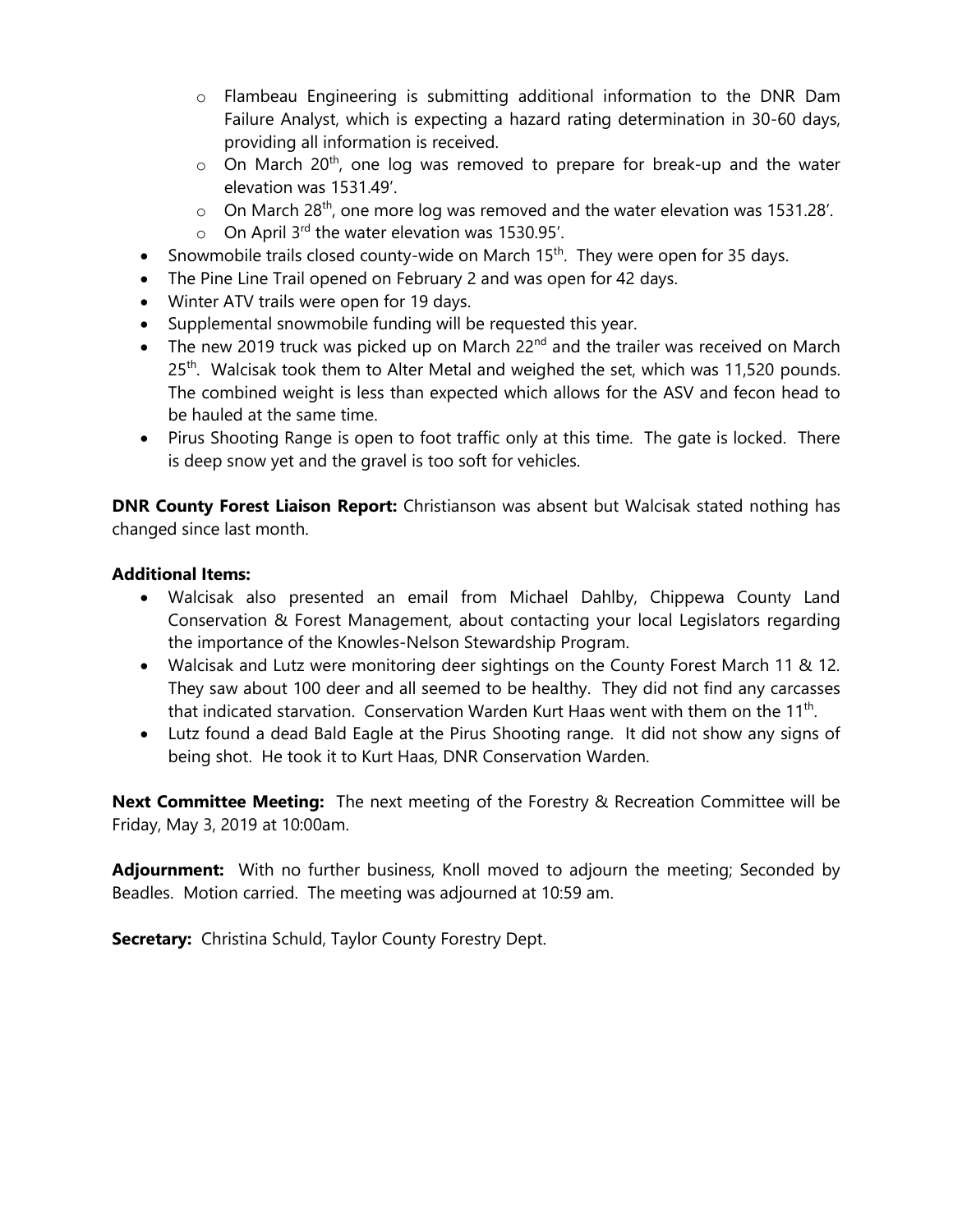**Call Meeting to Order:** Chuck Zenner called the meeting to order at 10:00am.

**Members Present:** Chuck Zenner, Myron Brooks, Gene Knoll, Gary Beadles, Mike Bub, Jim Metz

**Members Absent:** None

**Other Attendees:** Jake Walcisak, Jordan Lutz, Christina Schuld, Mickey Christianson (DNR), Don Watson (Star News)

**Approve Minutes:** Bub moved to approve the minutes of the February 8, 2019 meeting; Seconded by Beadles. Motion carried.

**Approve Agenda:** Zenner tabled Item #10 – Chelsea Lake Dam due to no new information. Bub moved to approve the agenda of 16 items with Item #10 tabled; Seconded by Knolls. Motion carried.

**Approve Bills:** Walcisak presented a monthly bill spreadsheet. No action needed.

### **Timber Sales Updates:**

- Sale #652 (Gumz Logging): Started on Feb. 16. Plan on cutting entire 38 acres and deck wood at Camp 8 in case break up happens before completion.
- Sale #646 (Smola Bros): Started cutting on Feb. 25. They plan to cut entire 71 acres with winter, weather permitting.
- Snow depth and cold weather have slowed production. Snow plowing has played a role in decreased logging production.

# **Close Out Sales #650, #653 and #664:**

- Sale #650 (Twin Forest Products): This was a 70-acre selection harvest. The harvest revenue was \$38,820.45, plus a finance charge of \$92.98 for a total contract revenue of \$38,913.43, with a 21% volume overrun and 7% value overrun. Final payment has been received and no road work required. Bub moved to close out Sale #650; Seconded by Beadles. Motion carried.
- Sale #653 (McFarland Cascade): This was a 38-acre red pine thinning. Wiitala-Vozka cut it; their first sale back since being blacklisted. Total revenue was \$58,038.97, with a 19% volume underrun and 21% value underrun. There were 24 different patches that were cruised by four people likely contributing to cruise error. Final payment has been received and no road work required. Brooks moved to close out Sale #653; Seconded by Knolls. Motion carried.
- Sale #664 (Tony Smugala): This was a 64-acre aspen clear cut. Total revenue was \$70,076.63, with a 35% volume overrun and 34% value overrun. Final payment has been received and no road work required. Brooks moved to close out Sale #644; Seconded by Beadles. Motion carried.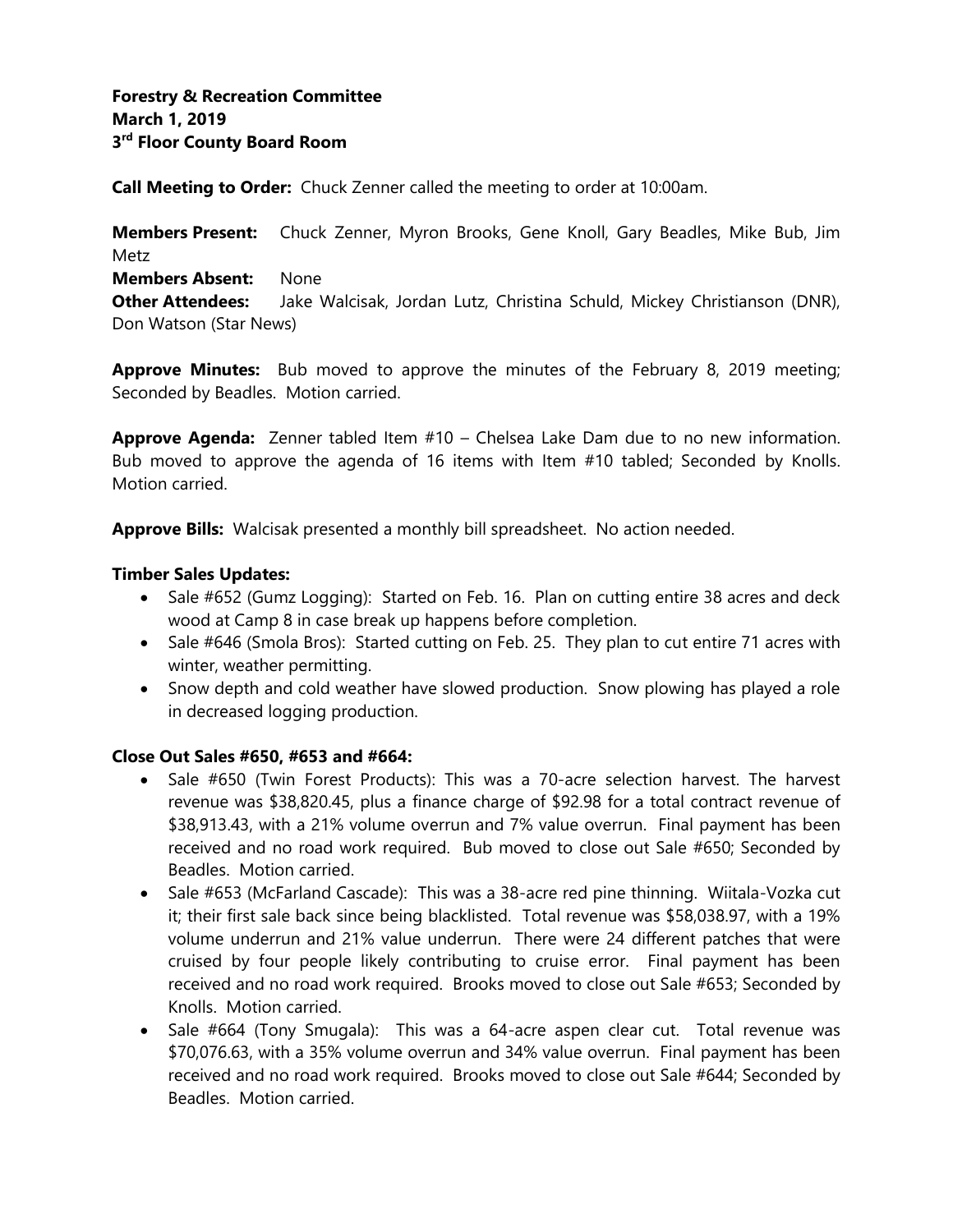**Adopt Haul Ticket Information Sheet as Part of Timber Sale Contract:** Lutz presented a new information sheet to be added as part of the timber sale contract. This sheet will go in the ticket boxes placed at sale locations. The sheet will provide truck haulers all the information needed to fill out load tickets and the procedure for hauling and delivering loads. Knolls moved to approve the new haul ticket information sheet as part of the timber sale contract as presented; Seconded by Bub. Motion carried.

**Resolution to Apply for Sustainable Forestry and Wildlife Aids:** Walcisak presented a combined resolution authorizing Taylor County to apply for Sustainable Forestry and Wildlife Aids. The current resolution used for applying for grants has been for Outdoor Recreation. The DNR Community Grant Specialist informed Walcisak this needed to be clarified. This resolution is required for WI-DNR and Federal grant applications. Bub moved to approve the Resolution Authorizing Taylor County Forestry and Recreation Dept to Apply for Forestry and Wildlife Aids as presented; Seconded by Brooks. Motion carried.

**Sustainable Forestry Grant Application:** Walcisak presented a Sustainable Forestry Grant application for the purchase of a drone, accessories and licensing. Walcisak stated the purpose of the drone would be for capturing real-time aerial imagery for forest health, forest recon, timber harvest progress, storm damage assessment, and road and trail evaluation. The Forestry Dept has an iPad that is compatible with the device. The grant is 100% funded with no cost to the County. Walcisak and Lutz would have to receive an FFA Remote Pilot License (with a byannual renewal of \$25 each). The total cost of the drone, accessories and licensing is \$3,532.00. Discussion was held regarding sharing the drone with other departments if needed, such as Sheriff. Bub moved to approve the purchase of the drone, accessories and licensing as presented and allowing other departments to use it, all contingent on grant approval; Seconded by Beadles. Motion carried.

**Chelsea Lake Dam:** Tabled by Zenner due to lack of new information.

**WCFA Spring Conference:** Walcisak presented an updated agenda for the WCFA Spring Conference scheduled for March 14 & 15 in at Hotel Marshfield. The Committee members were mailed an agenda prior to the meeting. Walcisak and Lutz will attend both days. Walcisak presents Friday morning on deer herbivory and forest regeneration. Brooks and Beadles will attend March 14. Bub, Zenner and Knoll will not attend. No action needed. Walcisak stated Jane Severt, Executive Director for WCFA, will be retiring August 31<sup>st</sup>, 2019. She has agreed to stay on until the end of the year to help with the transition of a new hire if needed. Brooks attended the WCFA Board of Directors meeting on February 15. He stated Walcisak was approved as representative for the WCFA Wildlife Specialist on the State Deer Advisory Committee. Brooks also stated approx. 900,000 cords was harvested from County Forests in 2018, with a dollar figure in the high 38 million.

# **Accomplishment Updates:**

- The Administrative Support position job description was approved by the Personnel Committee. Carlson Dettman will review the position to determine pay grade.
- The snowmobile trails were all open on Sunday February  $24<sup>th</sup>$ . There has been too much snow and drifting for proper grooming.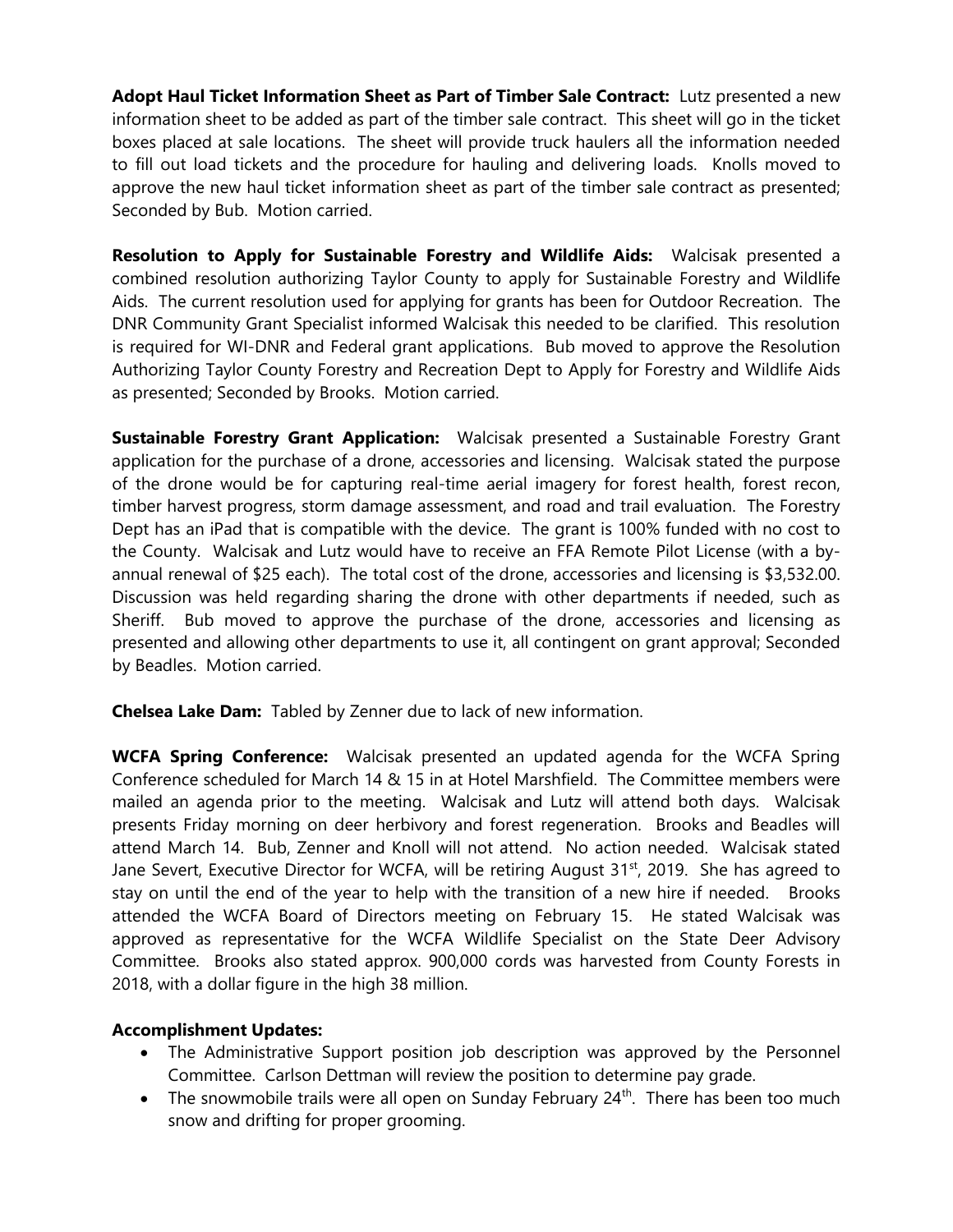- The Little Black River Bridge was completed. The bridge is 95 feet long. Janke General Contractors did a good job.
- There is a CDAC training in Phillips on March 2. The Taylor County CDAC meeting is March 19 at County Market.
- The new truck should be arriving the second week in March.
- Walcisak received the County Forest Administration Grant; which pays for 50% salary and 40% benefits for Lutz.
- Walcisak and Lutz will attend a training for GNA prescription writing at Kemp Natural Resource building on March 5 in Woodruff.

**DNR County Forest Liaison Report:** Christianson stated Scott Lindow's position, County Forest Liaison, is still vacant. He also stated there is too much snow for tree marking.

### **Additional Items:** None.

**Next Committee Meeting:** The next meeting of the Forestry & Recreation Committee will be Friday, April 5, 2019 at 10:00am.

**Forest Administrator Performance Evaluation:** Zenner moved to go into closed session at 11:20 am for annual performance evaluation for Walcisak. Roll call vote was taken: Brooks, Yes; Beadles, Yes; Bub, Yes; Knoll, Yes; Zenner, Yes; Motion carried. Bub moved to reconvene to open session at 11:40 am; Seconded by Knoll. Motion carried. No further action needed on this matter.

**Adjournment:** With no further business, Bub moved to adjourn the meeting; Seconded by Knoll. Motion carried. The meeting was adjourned at 11:40 am.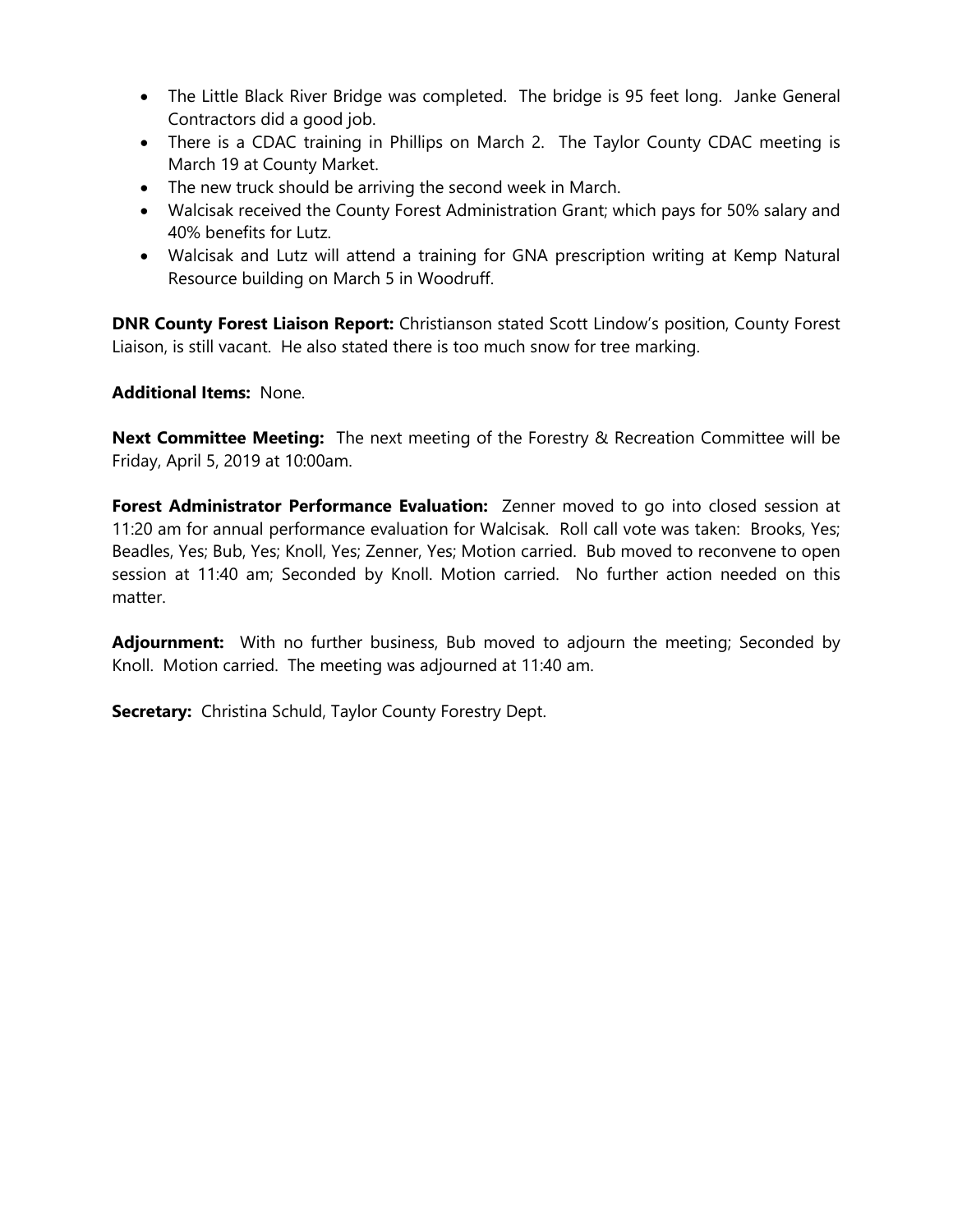**Call Meeting to Order:** Chuck Zenner called the meeting to order at 10:00am.

**Members Present:** Chuck Zenner, Myron Brooks, Gene Knoll, Gary Beadles, Mike Bub **Members Absent:** None **Other Attendees:** Jake Walcisak, Jordan Lutz, Christina Schuld, Mickey Christianson (DNR), Don Watson (Star News), James Stokes (Huey's Hideaway), Alli Ranum (Huey's Hideaway), Tom **Thielke** 

**Approve Minutes:** Knoll moved to approve the minutes of the January 4, 2019 meeting; Seconded by Brooks. Motion carried.

**Approve Agenda:** Bub moved to approve the agenda with 16 items; Seconded by Brooks. Motion carried.

**Approve Bills:** Walcisak presented a monthly bill spreadsheet. Brooks moved to approve bill spreadsheet as presented; Seconded by Bub. Motion carried.

**Huey's Hideaway Request:** James Stokes gave a brief background to Huey's Hideaway and the purpose behind it. Huey's Hideaway is an education center for children. It is a safe space for them to learn through play. Huey's Hideaway Children's Museum is open, but they are looking to expand their exhibits with an outdoor area. They have purchased the land adjacent to the museum. Alli Ranum is requesting a contribution from the Forestry & Recreation Dept for the purchase and planting of trees. The estimated proposed project cost is \$2,220.41, which include the approx. costs of trees for \$421.43 and donated labor and equipment for \$1,798.98. The Museum is working with a landscaper and architect to design the layout of the area. They are also working the UW-Extension office for curriculum ideas. The Wisconsin County Forest Association (WCFA) receives a grant from UWSP for environmental education. Taylor County's involvement in the Huey's Hideaway project would fall into the grant parameters for reimbursement to WCFA. Huey's Hideaway goal is to raise \$100,000 for the project. Bub moved to approve the request from Huey's Hideaway for the purchase of trees for \$421.43 and donated labor and equipment from the Forestry Dept for approx. \$1,798.98, for an estimated project cost of \$2,220.41; Seconded by Knoll. Motion carried.

# **Timber Sales Updates:**

- Sale #650 (Twin Forest): All harvest operations are complete. No wood to haul. Will generate final invoice.
- Sale #653 (McFarland Cascade): All harvest operations are complete. No wood to haul. Will generate final invoice.
- Sale #664 (Smugala): All harvest operations are complete. No wood to haul. Will generate final invoice.
- Sale #669 (Czarnezki): Plans to freeze down roads and move in late this winter.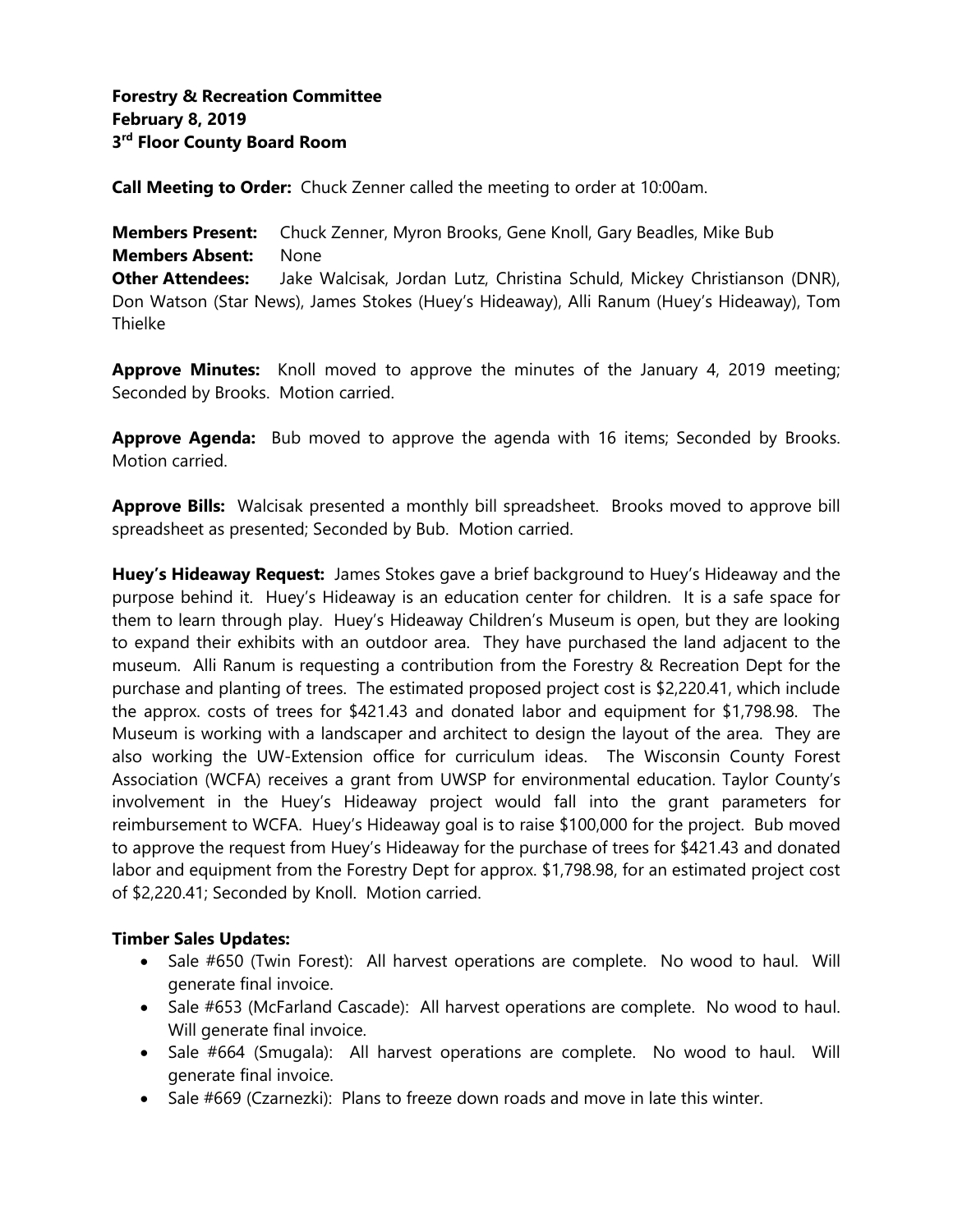- Springs Sales: Four of the six sales are field and paper complete. They have been sent to DNR for approvals.
- Year-To-Date: We have invoiced \$155,593.49.
- Cold weather is good for freezing down roads and harvest area, but hard on equipment.

**Close Out Sale #637 Pending Final Payment and Final Hauling:** Sale #637 (Smola Brothers): Total revenue was \$42,147.55, with a 44% volume overrun and 33% value overrun. A few cords remain to be hauled but have been scaled and billed. Final invoice was mailed. Bub moved to close out Sale #637, pending final payment and final hauling; Seconded by Beadles. Motion carried.

**Timber Sale Bid Packet Modification:** Walcisak presented information regarding our procedure for sending out timber sale bid packets. Currently we copy all maps, prospectus and mail out 72 packets twice per year, for an annual cost of \$221.58. Walcisak suggested using a postcard with the County Forest website address, stating the timber sales could be viewed online, both current and historical sales. The estimated annual cost for postcards is \$93.18. The Committee wanted to make sure if someone wanted a hard copy, it would still be available. Bub moved to approve using postcards to advertise timber sales; Seconded by Knoll. Motion carried.

**Administrative Support Position Description Update:** Walcisak presented the updated Job Description for Administrative Support. The Zoning Dept did not make any changes and/or corrections for the shared duties and responsibilities. Walcisak worked with Human Resources to update the Forestry Dept list of responsibilities. Walcisak has added new programs and the Committee assigned timber sale finances to Schuld in 2017. Walcisak has delegated responsibilities to Lutz and Schuld to best fit their skillsets and there is cross training of many duties. Human Resources made changes to the Qualifications and Education/Training and a new section of Physical Demands was added. The description will have to be approved by the Personnel Committee and then reviewed by Carlson Dettmann Consulting. Myron moved to approve the updated Job Description for Administrative Support as presented and refer it to the Personnel Committee; Seconded by Beadles. Motion carried.

**Comprehensive Outdoor Recreation Plan Update:** Walcisak presented the updated Outdoor Recreation Plan for 2019-2023. This plan is updated every five years. The Committee received a copy in the mail to review prior to the meeting. The plan will have to be approved by the Buildings & Grounds Committee also. The Recreation Plan is a required document for many grants Walcisak applies for through the DNR and Federal government. The plan has been sent to the DNR grant specialist for review. The plan needs approval from the County Board. Bub asked who enforces the "recommendations" noted in the plan. Walcisak said it is a combined effort with Buildings & Grounds. Bub moved to approve the updated Comprehensive Outdoor Recreation Plan 2019-2023 as presented and send to the County Board for approval; Seconded by Knoll. Motion carried.

**Ruffed Grouse Translocation Project:** Walcisak gave an update on the grouse translocation project. He received a 24-page report and it is available for anyone to read. In 2018, 100 grouse were captured in a four-county area and relocated to Missouri. They have a severe declining population and are translocating grouse from Wisconsin to designated wildlife areas in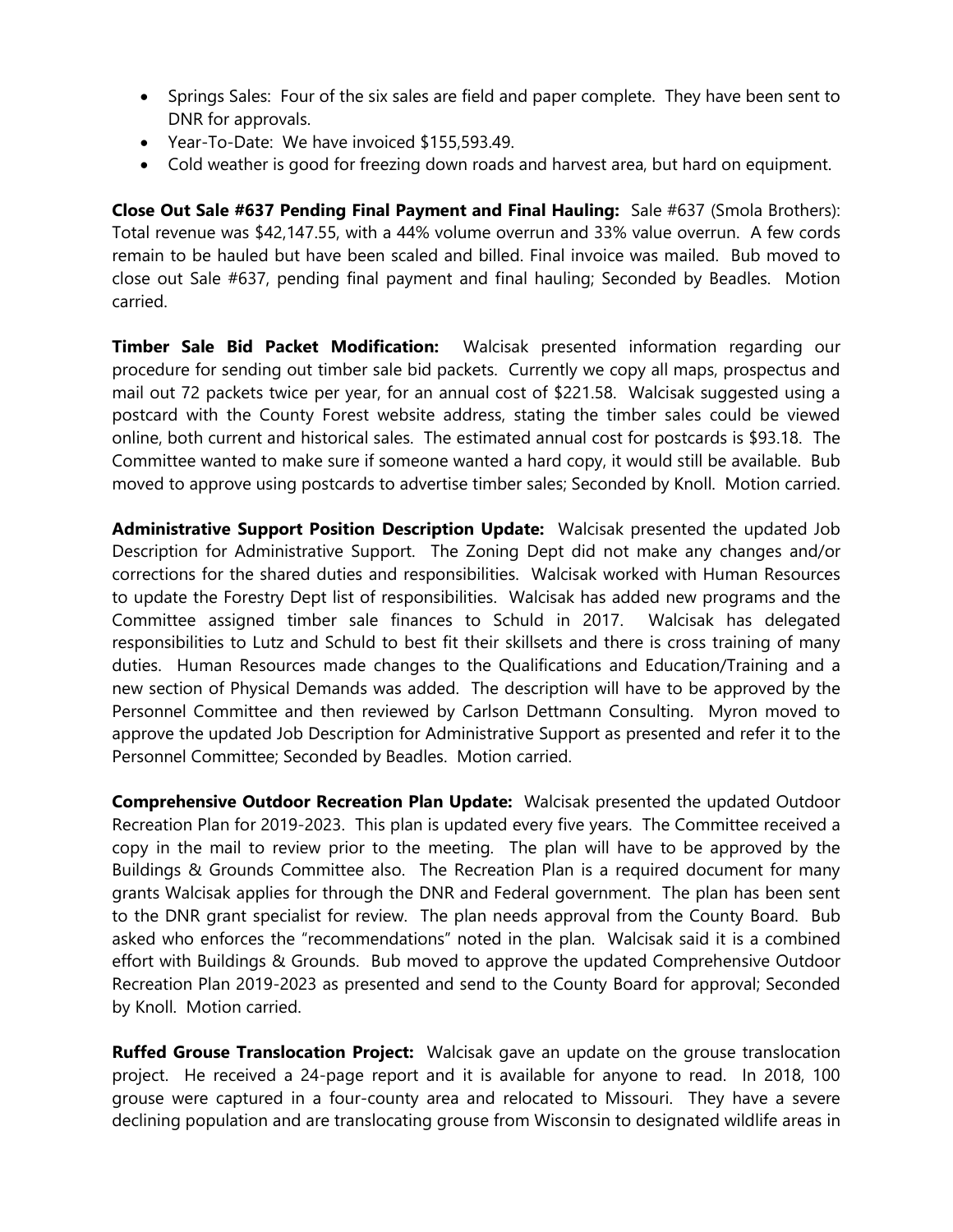an attempt to increase their population. This is a three-year project. Most grouse captured were from Price County and five birds from Taylor County. At the end of the project, there is an opportunity to apply for a wildlife habitat grant for participating in the program. On a related note, three birds tested positive for the West Nile Virus. These were not birds from the translocation project. No action needed.

**Chelsea Lake Dam:** Walcisak received an email from Jeff Scheirer regarding the winterkill potential in Chelsea Lake if the water level was lowered. Scheirer can only speculate to the outcome given the low water inflow and lake size. He gave a couple examples of Lakes in Price County. Two small creeks feed Chelsea Lake and Little Chelsea Lake has no direct inflow. Tom Thielke stated the comparison to the Lakes in Price Co. was like comparing apples to oranges. He asked if the DNR would allow the lake to be maintained a couple inches higher than currently. Walcisak received part of the Dam Failure Analysis Report from Flambeau Engineering. The recommended water level is based on the lowest elevations of the lake shoreline, Chelsea Ave and the effect of a 100-year rain event. In such an event, the water level would increase one foot. If the dam fails, Fawn Ave, Everson Rd, and Fisher Creek would all be flooded. Walcisak will be meeting with Mark Stephenson (DNR) and Tiffiney Kleczewski (Flambeau Engineering) in March to discuss and provide a recommendation for the new water level. No action needed at this time.

# **Accomplishment Updates:**

- Walcisak applied to the Pittman-Robertson grant program which is available for alder shearing within the ruffed grouse management area. The project total is \$5,736.00 and is a 100% reimbursable grant.
- Snowmobile Trails The trails will open February  $9<sup>th</sup>$  at 8am, except for south of Hannibal and west of State Hwy 73, which will open February  $10<sup>th</sup>$  at 8am. All trails south of Corridor 64/18 and east of Corridor 25 remain closed until further notice. Trails are only open to snowmobiles.
- Close out Silver Creek Bridge Rehab is done, and bridge is open for use. The final bill will be paid today.
- State Deer Advisory Committee Walcisak was asked to attend a meeting on February 6<sup>th</sup> at the Mead Wildlife Center as a representative for the County Forest Association. This is a separate effort from County Deer Advisory Councils. The State Deer Advisory Committee reviews and makes recommendations on the management of white-tailed deer in Wisconsin. The committee advises the Wildlife Policy Team on a variety of topics such as hunting regulations, surveys, research priorities, depredation, disease management and designing public input opportunities.
- CDAC Next meeting is scheduled for March 19<sup>th</sup> at 7pm at County Market.
- CDAC Training session scheduled for Saturday, March  $2^{nd}$  in Phillips.
- Public Land Antlerless Deer Survey Mike Riggle, Taylor County Sportsmen Club, advocated with the DNR for a survey to be done on public lands in Taylor County. It appears a survey will be emailed to those who received one of the 500 public land antlerless tags. This will determine the composition of antlerless deer harvested on public lands in Taylor County. Not expecting the results until after the March CDAC meeting.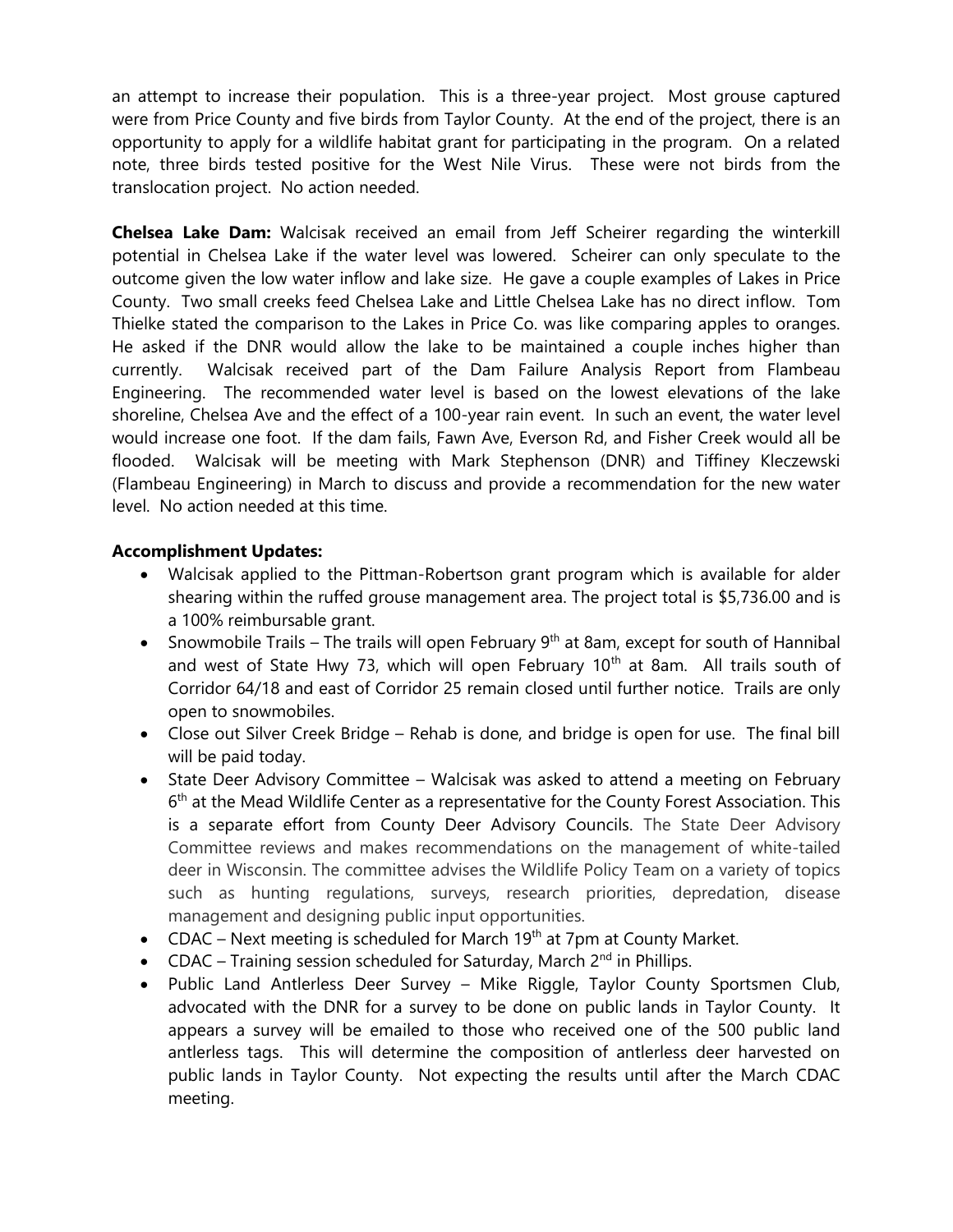- Camp 8 Dam Walcisak received the DNR directives for the Camp 8 Lake Dam on February  $6<sup>th</sup>$ . The IOMP and EAP need to be updated, install new dam warning sign, deter ATV trail use on the berm, monitor seepage, and replace spillway.
- Additional Dams Green Hole needs a permit (no permit on record) and maintenance, Perch Pond and Wildlife Pond need maintenance. Walcisak suggested to start an annual budget of approx. \$40,000-45,000 for all six county owned dam replacements. This new annual budget would provide the County with enough funding to replace all dams as they met their life expectancy.
- The new truck has been ordered and will be available the second week in March. The new trailer is ready for pick up in Merrill.
- WCFA The BOD meeting is Friday, February 15<sup>th</sup> in Kemp.
- WCFA The spring conference is scheduled for March 14 -15<sup>th</sup> at Hotel Marshfield.
- GNA Update Maggie Lorenz (GNA Liaison) informed Lutz and Walcisak the GNA harvest goal has increase from 25 million board feet in 2019 to 30 million board feet in 2020. She is not sure on exact locations but anticipates about a 100-acre increase of timber sales in the Medford/Park Falls area. There is potential for Lutz and Walcisak to help write prescriptions for GNA timber sales.
- New USFS Ranger The new ranger is Melanie Fullman.

**DNR County Forest Liaison Report:** Christianson stated Scott Lindow's position, County Forest Liaison, was not filled with a lateral transfer. The position will be filled with new forester hires late this summer/early fall.

**Additional Items:** None.

**Next Committee Meeting:** The next meeting of the Forestry & Recreation Committee will be Friday, March 1, 2019 at 10:00am.

**Adjournment:** With no further business, Brooks moved to adjourn the meeting; Seconded by Beadles. Motion carried. The meeting was adjourned at 11:34 am.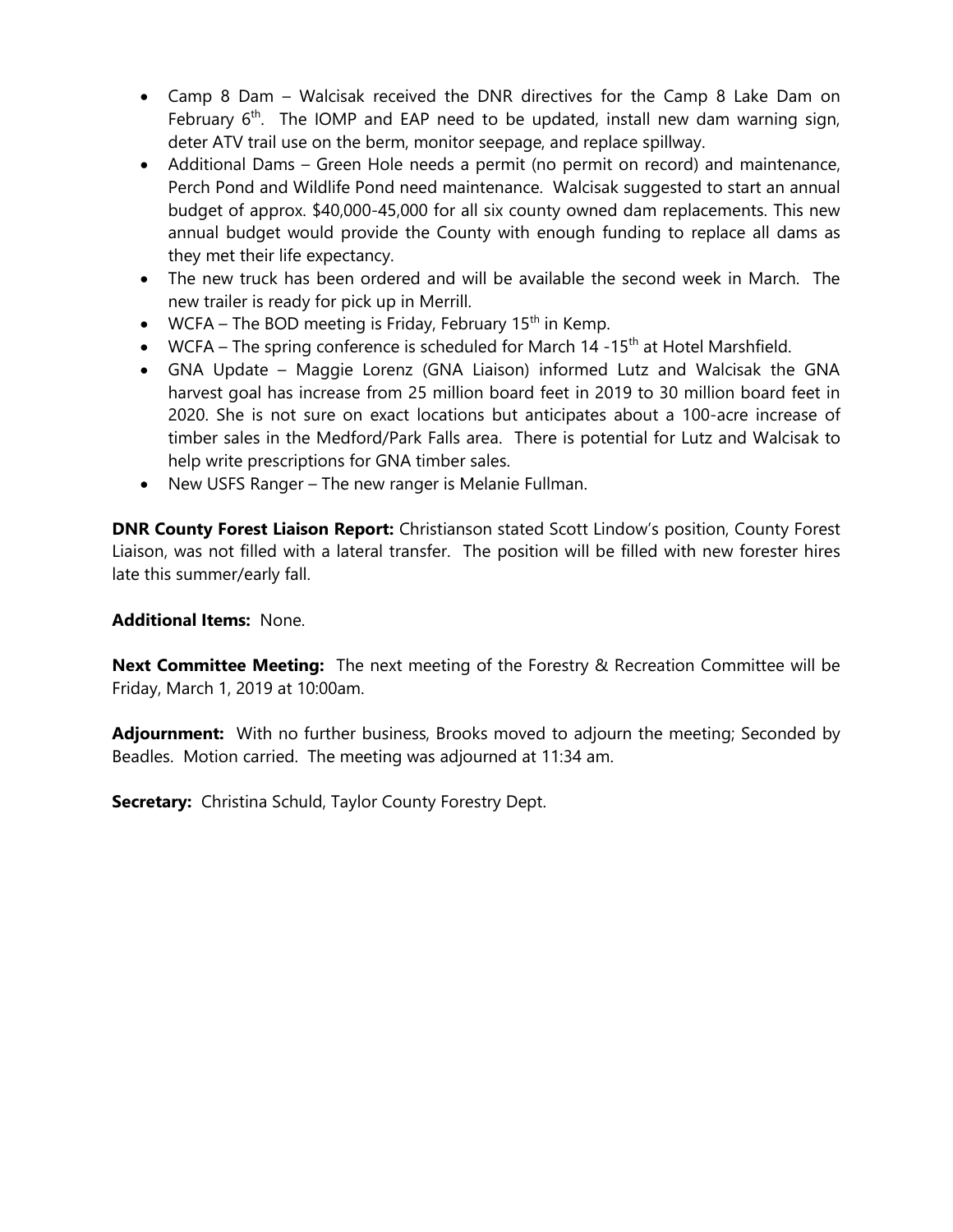**Call Meeting to Order:** Chuck Zenner called the meeting to order at 10:00am.

**Members Present:** Chuck Zenner, Myron Brooks, Gene Knoll, Gary Beadles, Mike Bub, Jim Metz

**Members Absent:** None

**Other Attendees:** Jake Walcisak, Jordan Lutz, Christina Schuld, Mickey Christianson (DNR), Don Watson (Star News), Brad Dahlvig (WIGM), Tiffiney Kleczewski (Flambeau Engineering), Josh Spiegel (DNR Wildlife Biologist), Colleen Handrick, Larry Brandl, Kyle Noonan, Shawn McSherry, Randy Mayer, Steve Mayer, Jim Gray, and two other audience members who were not identified.

**Approve Minutes:** Brooks moved to approve the minutes of the December 7, 2018 meeting; Seconded by Beadles. Motion carried.

**Approve Agenda:** Zenner suggested moving Item #11 (Chelsea Lake Dam) to the top of the agenda to accommodate audience members. Bub moved to approve the agenda with 16 items but move Item #11 to the top of the list; Seconded by Beadles. Motion carried.

**Approve Bills:** Walcisak presented a monthly bill spreadsheet and a bill from Brugginks for repairs on the ASV for \$453.69. A large branch broke off while Walcisak was operating the ASV and caused some damage to the door hinges and windshield. Bub moved to approve spreadsheet and Brugginks bill as presented; Seconded by Beadle. Motion carried.

**Chelsea Lake Dam:** Walcisak gave a brief history review of the Chelsea Lake Dam since Taylor County took over ownership. Currently there are two less stoplogs than when the County assumed ownership in March. Walcisak is operating the dam according to State NR333.07 (Hydraulic design and safety requirements). Tiffiney Kleczewski of Flambeau Engineering gave a short review of the partial engineering report she emailed Walcisak. The final report is not done but she stated she should have the failure analysis done by the end of January. Kleczewski stated the report is based on a 100-year rain event without overtopping any part of the lake shore. The crest of the dam sits at 1534 feet above sea level and the two lowest dikes are 1531.7 and 1533.2 feet. Optimum water level should be at least one foot below the lowest elevation, meaning the dikes are the limiting factor. Shawn McSherry stated he spoke with Mark Stephenson (DNR Dam Specialist) regarding the dikes about their condition and use. He stated Stephenson said the dikes aren't regulated by the DNR and have nothing to do with the dam. Kleczewski rebutted this in saying Stephenson said NO water should go over top of them. McSherry stated he didn't have a problem if the County operated the lake at its authorized maximum level of 103.1 feet. Kleczewski stated the only place water should be going through is the outlet structure on the dam itself. Adding, every time the dikes are overtopped, it poses a safety concern and there is a possibility for the dikes to wash out and drain the lake. Kleczewski also stated water overtopping these dikes is a "huge" concern for the DNR. Kleczewski said there would be a large cost to rebuild the dikes because there aren't any plans and the DNR doesn't know how they were constructed; what materials were used or how stable they are.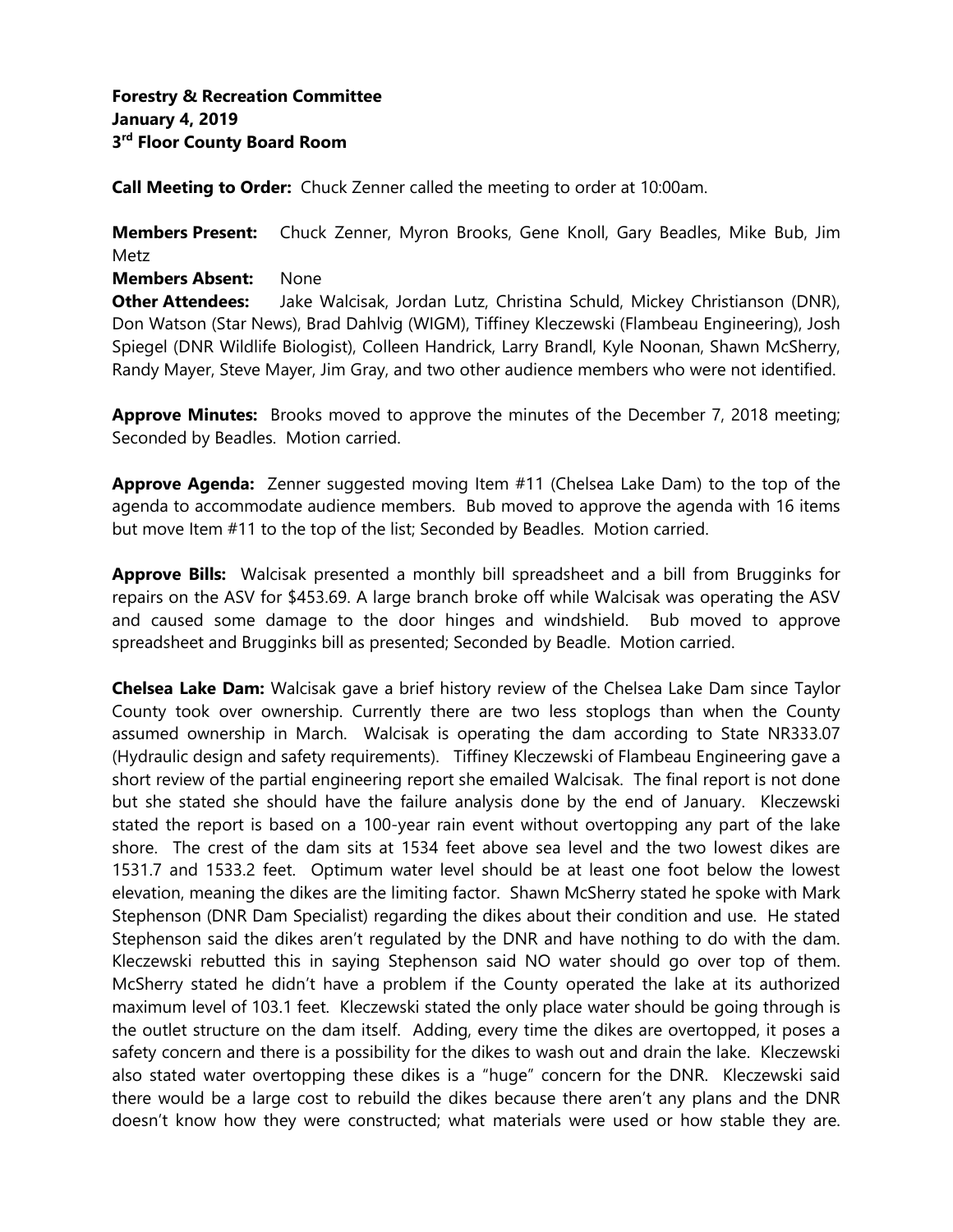Discussion was held about openly violating the Administrative Code in operating the water level to exceed maximum capacity and thereby over topping the dikes. Bub said that since the water level has been that way for 60 years, he doesn't see an issue with continuing such practice. He wants to see the landowners pay taxes on waterfront property instead of 75 yards of mud. Walcisak highly cautioned against the County operating the dam in open violation of Administrative Code. Zenner stated since the County owns the dam, the DNR is looking at this more strictly. He doesn't want the County to be liable for any damage that could happen if the dam is operated outside the engineering specifications. Given the unusual dry summer, the water level had been low. Randy Mayer questioned the amount of rain really needed to overtop the dike level. He said when the dikes are overtopped, the water runs down a natural spillway and at times, the township has had to add gravel when the roads are under water. Jim Gray recently purchased property on Chelsea Lake and stated when he bought the property, the water level was up to his dock. Now he has to carry his canoe to the water, it doesn't even come to his dock. Two of the dikes in question are located on his property. He said with the heavy rain in September, there wasn't any water going over the top of the dikes. At this time there is no action to be taken as the Committee is waiting for the final engineering report.

# **Timber Sales Updates:**

- Sale #637 (Smola Bros): They are about 90% complete. Progress has been slow due to equipment break downs, purchasing new equipment and warm weather. If weather cooperates they should be finished early next week.
- Sale #650 (Twin Forest): Hired a new employee to run processor and they will finish cutting and skidding today.
- Sale #653 (McFarland Cascade): They plan on using Wiitala-Vozka as their contractor. Pre-sale meeting scheduled for Monday at 8am. They are able to work on County Forest as of January 1, 2019.
- Sale #664 (Smugala): They should be done cutting and skidding next week.
- Sale #646 (Smola) and Sale #652 (Gumz): They both have started dozer work to freeze down roads and plan on moving in this winter.
- Overall the weather has been warm and has slowed progress.

**Close Out Sale #666 Pending Final Payment:** Sale #666 (Tony Smugala) Total revenue was \$41,057.64, with a 45% volume overrun and 46% value overrun. No road work is required. Final invoice was mailed. Brooks moved to close out Sale #666, pending final payment; Seconded by Knoll. Motion carried.

**Resolution of Recognition to Scott Lindow:** Walcisak read a Resolution of Recognition for Scott Lindow regarding his years of service to Taylor County. Bub moved to approve the resolution of recognition for Scott Lindow as presented; Seconded by Brooks. Motion carried.

**Approve Truck Bids:** Medford Motors was the only bidder. They submitted a bid for a 2019 Ford F350 Ext Cab XL in both gas and diesel engines. They included a trade-in value for the 2012 truck but we will be selling it to the Highway Dept for \$11,000.00. The Committee agreed the gas engine would fit our needs. The purchase price is \$32,583.00. The budget has \$10,000 from 2018, \$10,000 from 2019 and with the \$11,000 from the Highway Dept, we would be short \$1,583.00. Bub moved to approve the purchase of the 2019 Ford gas engine truck for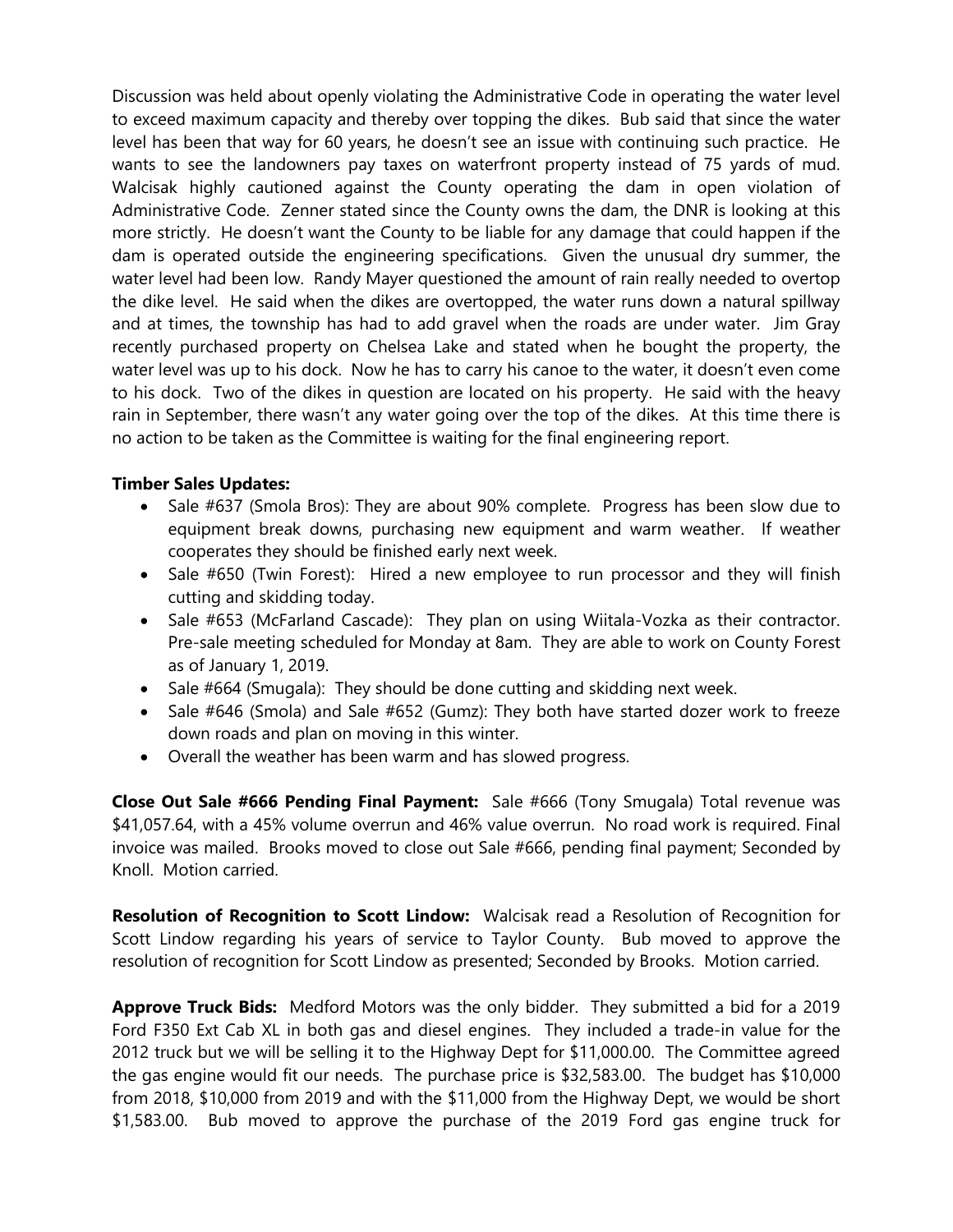\$32,583.00 and look at the finances at the end of the year to possibly cover the difference from leftover funds in other accounts; Seconded by Knoll. Motion carried.

**Approve Equipment Trailer Bid:** There were five bidders but six bids. One company bid out two different brand name models. All the bids did not meet the specifications regarding the heaviest weight combination of equipment (ASV and fecon head). All other requirements were met. Discussion was held regarding how often that specific combination was hauled and cost benefit of increasing the weight load capacity with a heavier trailer and truck. The Committee agreed for the few times this combination would be required, we could work with the DNR to haul the equipment or the Forestry Dept would have to make two trips. The lowest bid was from Gold Medal for a Delta Gooseneck flatbed trailer for \$6,000.00. Knoll moved to approve the purchase of the Delta Gooseneck trailer from Gold Medal for \$6,000.00; Seconded by Beadles. Motion carried.

**Equipment Use Report:** Walcisak presented a spreadsheet of the ASV usage to date. It showed the dates used, the project, the grant for reimbursement, number of hours, specific attachment, labor rate, and total dollar amount. To date, \$3,631.70 will be reimbursed through grants held by the Forestry Dept. No action was needed from the Committee.

**Forest Damage Program:** Walcisak gave an update on the program. There were 35 tags available. Twenty-four tags were issued and 5 deer have been registered, which is a success rate of 21%. The tags are valid through Jan. 6, 2019. Josh Spiegel from the DNR gave a couple reasons as to why the success was lower than expected, such as getting tags out late and the congregation of deer during times of the year outside of the hunting seasons. We expect to have more data by the end of January. The browse damage is still occurring meaning there is a need to continue with the program for this area. Another follow-up report will be given in February. Knoll asked if a survey will be completed from the DNR to determine the distribution of the antlerless harvest on public land once the season is officially done. Spiegel stated it has been requested and sent up his chain-of-command, but it sounds like it will not be this year. No action was needed from the Committee.

# **Accomplishment Updates:**

- Athens Lumber has completed three bridges on the Pine Line. The contract for these bridges will be closed out pending a final inspection. The Silver Creek Bridge was scheduled to start yesterday.
- A request to the Pine Line Commission for the balance of the resurfacing project will be done at their next meeting in April.
- B&M Logging was charged with timber theft from Sawyer County. Walcisak presented an article with information about who was involved and what charges are being brought forward. The initial court appearances are scheduled for January 15, 2019.
- The U.S. Forest Service has a new District Ranger, Melanie Fullman. The Committee asked Walcisak to extend an invitation to attend a meeting to introduce herself.

**DNR County Forest Liaison Report:** Christianson stated the time standard hours have been met in six months leaving the rest of the year with none. However, he received permission to go